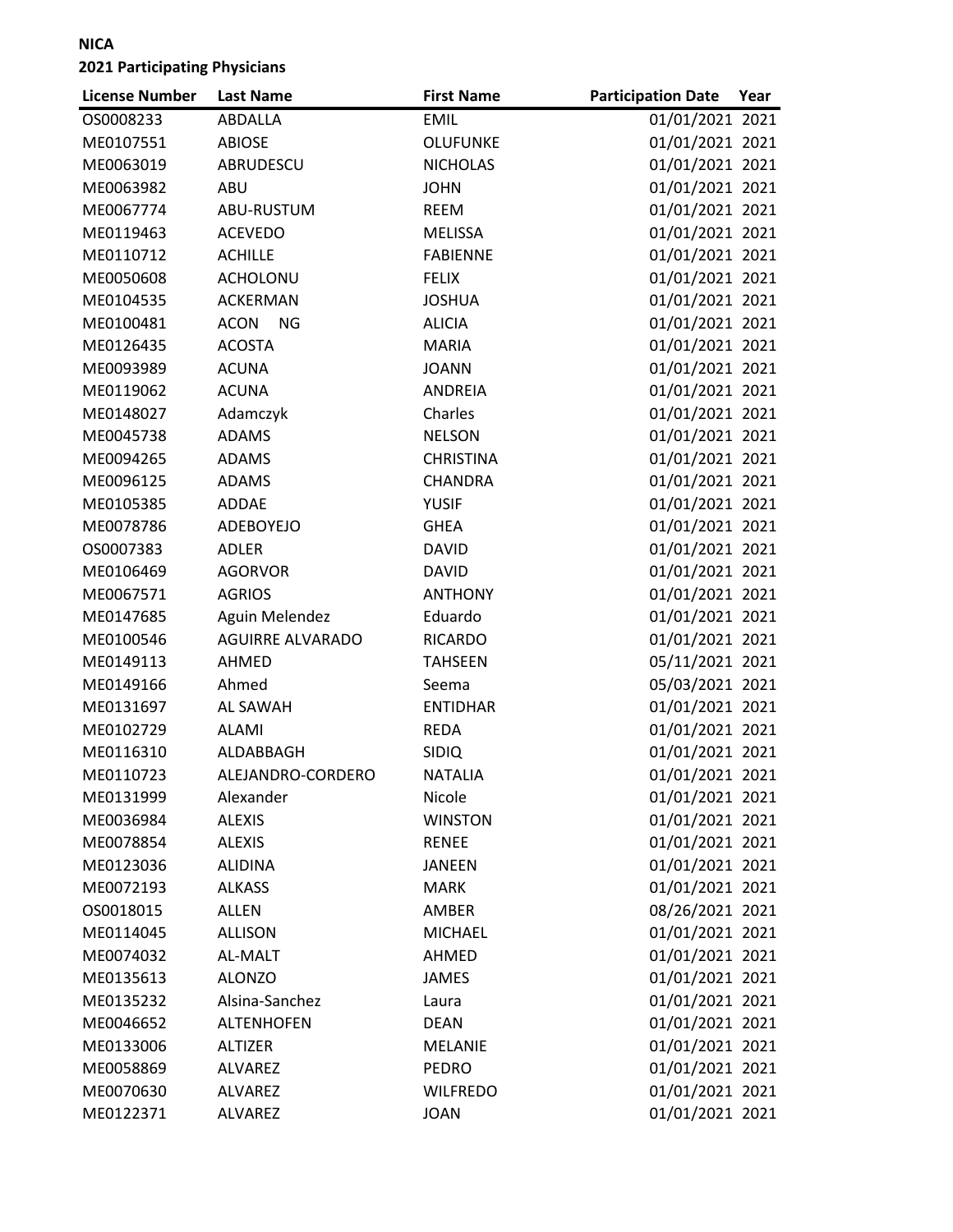| <b>License Number</b> | <b>Last Name</b>         | <b>First Name</b> | <b>Participation Date</b> | Year |
|-----------------------|--------------------------|-------------------|---------------------------|------|
| ME0135833             | Alvarez                  | Karem             | 01/01/2021 2021           |      |
| ME0140191             | <b>ALVAREZ</b>           | <b>JESSICA</b>    | 01/01/2021 2021           |      |
| ME0140796             | Alvarez-Galiana          | Veronica          | 04/14/2021 2021           |      |
| ME0067244             | ALVAREZ-HERNANDEZ        | <b>JORGE</b>      | 01/01/2021 2021           |      |
| ME0139018             | ALVAREZ-JACINTO          | <b>ORESTES</b>    | 01/01/2021 2021           |      |
| ME0128045             | AMIS                     | <b>JACQUELINE</b> | 01/01/2021 2021           |      |
| OS0013746             | <b>AMORE</b>             | <b>ALLISON</b>    | 01/01/2021 2021           |      |
| ME0075757             | <b>AMOROSO</b>           | <b>MICHELE</b>    | 01/01/2021 2021           |      |
| ME0112697             | <b>AMYRADAKIS</b>        | <b>GEORGE</b>     | 01/01/2021 2021           |      |
| OS0007816             | <b>ANCHETA</b>           | ARLEIGH           | 01/01/2021 2021           |      |
| ME0096431             | ANDAH                    | <b>EDMUND</b>     | 01/01/2021 2021           |      |
| ME0120614             | <b>ANDRADE RODRIGUEZ</b> | <b>FAUSTO</b>     | 01/01/2021 2021           |      |
| ME0053597             | <b>ANDRES</b>            | <b>FRANK</b>      | 01/01/2021 2021           |      |
| ME0068243             | <b>ANDREWS</b>           | <b>ROBERT</b>     | 01/01/2021 2021           |      |
| ME0106657             | ANGEL                    | ALEJANDRA         | 01/01/2021 2021           |      |
| ME0122662             | ANGHEL                   | LAVINIU           | 01/01/2021 2021           |      |
| ME0110894             | ANIM                     | <b>TANYA</b>      | 01/01/2021 2021           |      |
| ME0147014             | Antoine                  | Vanessa           | 01/01/2021 2021           |      |
| ME0044615             | <b>ANTONETTI</b>         | <b>EMILIO</b>     | 01/01/2021 2021           |      |
| ME0128503             | <b>ANTONETTI</b>         | ANA               | 01/01/2021 2021           |      |
| ME0086004             | <b>ANTONY</b>            | <b>THOMAS</b>     | 01/01/2021 2021           |      |
| ME0082650             | <b>ANTOUN</b>            | <b>MANAL</b>      | 01/01/2021 2021           |      |
| ME0086146             | <b>APOLLON</b>           | <b>KATIA</b>      | 01/01/2021 2021           |      |
| ME0113010             | <b>APONTE</b>            | <b>EDGARDO</b>    | 01/01/2021 2021           |      |
| ME0135927             | Aponte Mellado           | Anamar            | 01/01/2021 2021           |      |
| ME0128467             | APOSTOLAKIS-KYRUS        | KATHERINE         | 01/01/2021 2021           |      |
| ME0068312             | <b>AQUA</b>              | <b>KEITH</b>      | 01/01/2021 2021           |      |
| ME0111550             | ARANGO-LONGO             | JENNY             | 01/01/2021 2021           |      |
| ME0128831             | <b>ARAUCO</b>            | <b>CARLOS</b>     | 01/01/2021 2021           |      |
| ME0150874             | <b>ARAUJO</b>            | <b>TATIANA</b>    | 08/05/2021 2021           |      |
| ME0066771             | ARCELIN                  | <b>GOSTAL</b>     | 01/01/2021 2021           |      |
| ME0148558             | <b>ARCONE</b>            | <b>RAFAEL</b>     | 02/11/2021 2021           |      |
| ME0072837             | <b>ARONSON</b>           | GIL               | 01/01/2021 2021           |      |
| ME0082662             | <b>ARRONTE</b>           | <b>JULIO</b>      | 01/01/2021 2021           |      |
| ME0107529             | <b>ARROYO</b>            | <b>PATRICIA</b>   | 01/01/2021 2021           |      |
| ME0138368             | Arunakul                 | Nikorn            | 01/01/2021 2021           |      |
| ME0109743             | <b>ASEVEDO</b>           | <b>MARIA</b>      | 01/01/2021 2021           |      |
| ME0102718             | <b>ASHBY</b>             | <b>GEM</b>        | 01/01/2021 2021           |      |
| ME0143576             | Asher                    | Majdouline        | 01/01/2021 2021           |      |
| ME0081778             | <b>ASHMAWY</b>           | <b>YESSIN</b>     | 01/01/2021 2021           |      |
| OS0016498             | Ashton                   | Rebecca           | 01/01/2021 2021           |      |
| ME0103582             | <b>ATLANOVA</b>          | YELENA            | 01/01/2021 2021           |      |
| ME0102337             | <b>ATOGHO</b>            | <b>ATA</b>        | 01/01/2021 2021           |      |
| ME0102841             | <b>ATTA</b>              | <b>EMAD</b>       | 01/01/2021 2021           |      |
| ME0113326             | <b>AUFFANT</b>           | <b>JESSICA</b>    | 01/01/2021 2021           |      |
|                       |                          |                   |                           |      |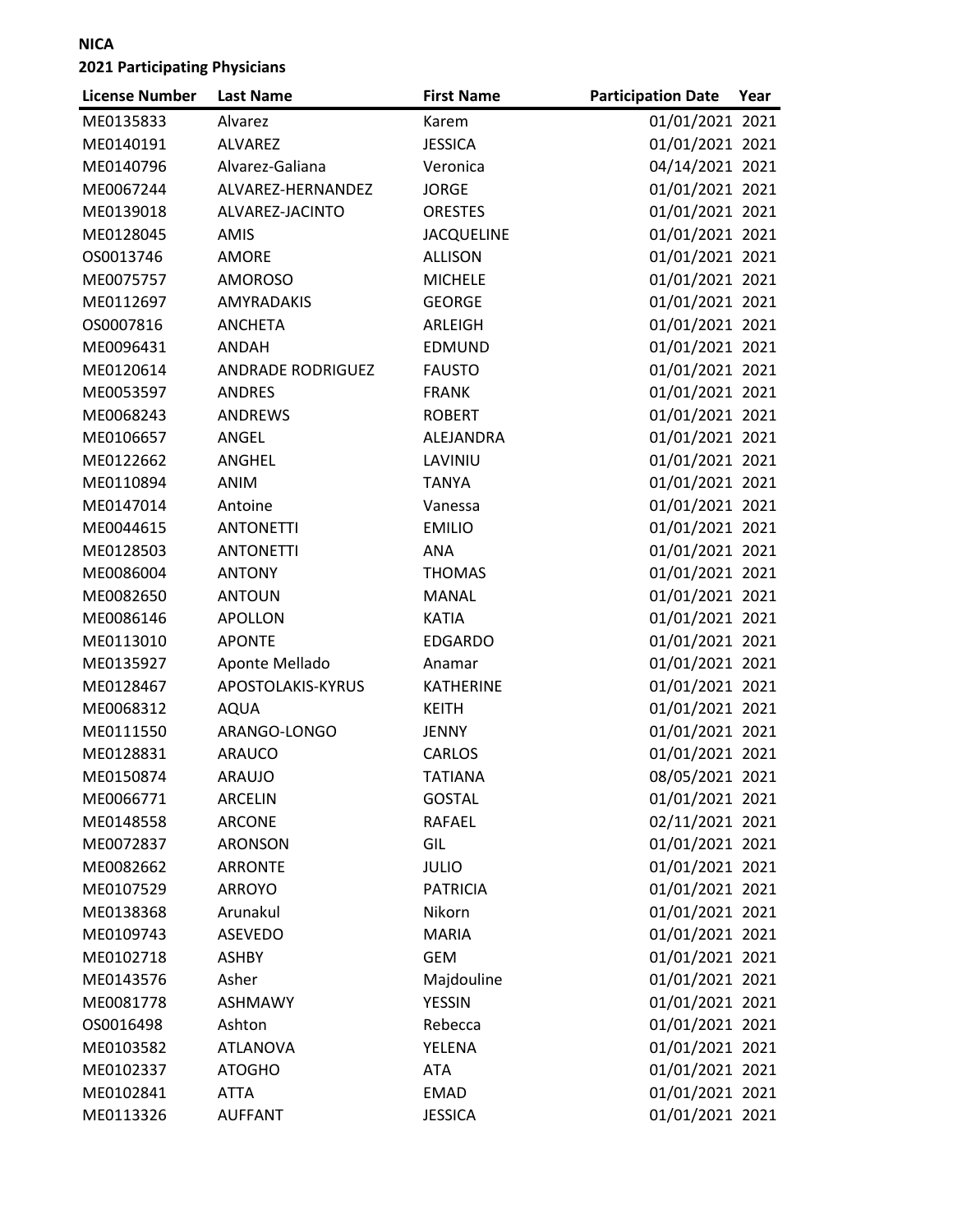| <b>License Number</b> | <b>Last Name</b>   | <b>First Name</b>  | <b>Participation Date</b> | Year |
|-----------------------|--------------------|--------------------|---------------------------|------|
| ME0047828             | <b>AUGUSTINO</b>   | <b>MICHAEL</b>     | 01/01/2021 2021           |      |
| ME0106690             | <b>AUSTIN</b>      | SARAH              | 01/01/2021 2021           |      |
| ME0133087             | Awwad              | Amal               | 01/01/2021 2021           |      |
| ME0079087             | AYALA              | <b>JOHN</b>        | 01/01/2021 2021           |      |
| ME0121426             | <b>AYUSO</b>       | <b>ANDRES</b>      | 01/01/2021 2021           |      |
| ME0083251             | <b>BAAB</b>        | <b>HOLLY</b>       | 01/01/2021 2021           |      |
| ME0090465             | <b>BAACKE</b>      | <b>KERI</b>        | 01/01/2021 2021           |      |
| ME0119869             | <b>BAGWELL</b>     | <b>MEGAN</b>       | 01/01/2021 2021           |      |
| ME0136638             | <b>BAHADUE</b>     | <b>FELICIA</b>     | 01/01/2021 2021           |      |
| ME0063592             | <b>BAILEY</b>      | LEISA              | 01/01/2021 2021           |      |
| ME0106231             | <b>BAIN</b>        | KIMBERLY           | 01/01/2021 2021           |      |
| ME0089610             | <b>BAKER</b>       | <b>MARISA</b>      | 01/01/2021 2021           |      |
| ME0147689             | <b>Baker</b>       | Alison             | 10/04/2021 2021           |      |
| ME0139711             | <b>Bakker</b>      | <b>Blakele</b>     | 01/01/2021 2021           |      |
| ME0106229             | <b>BALANKY</b>     | <b>EMILY</b>       | 01/01/2021 2021           |      |
| ME0146127             | Baldaji Garcia     | Laura              | 01/01/2021 2021           |      |
| ME0091420             | <b>BALDWIN</b>     | <b>CYNTHIA</b>     | 01/01/2021 2021           |      |
| ME0105573             | <b>BALDWIN</b>     | <b>MELISHA</b>     | 08/06/2021 2021           |      |
| ME0095497             | <b>BALINT</b>      | <b>LYNDA</b>       | 01/01/2021 2021           |      |
| OS0010052             | BALLIRAM-MANOHALAL | <b>DEBRA</b>       | 01/01/2021 2021           |      |
| OS0016858             | Balogh             | Cathy              | 01/01/2021 2021           |      |
| ME0077422             | <b>BARBER</b>      | <b>MICHAEL</b>     | 01/01/2021 2021           |      |
| ME0111975             | <b>BARDACH</b>     | <b>REUT</b>        | 01/01/2021 2021           |      |
| ME0131429             | <b>Bardos</b>      | Jonah              | 11/04/2021 2021           |      |
| ME0076566             | <b>BARON</b>       | <b>JAMES</b>       | 01/01/2021 2021           |      |
| ME0138685             | Barr               | Morgan             | 01/01/2021 2021           |      |
| ME0092113             | <b>BARREIRO</b>    | <b>JUDITH</b>      | 01/01/2021 2021           |      |
| ME0038101             | <b>BARRIOS</b>     | <b>HUMBERTO</b>    | 01/01/2021 2021           |      |
| ME0071558             | <b>BARTFIELD</b>   | <b>MICHAEL</b>     | 01/01/2021 2021           |      |
| OS0017292             | <b>Bartlett</b>    | Neysa              | 02/05/2021 2021           |      |
| OS0014727             | <b>Barton</b>      | Laterica           | 01/01/2021 2021           |      |
| ME0057197             | <b>BASS</b>        | <b>ROBERT</b>      | 01/01/2021 2021           |      |
| ME0053351             | <b>BATASKOV</b>    | <b>KARRIE</b>      | 01/01/2021 2021           |      |
| ME0122214             | <b>BATTAGLIA</b>   | <b>FRANCISCO</b>   | 01/01/2021 2021           |      |
| ME0064800             | <b>BAYER</b>       | ANDREA             | 01/01/2021 2021           |      |
| ME0058884             | <b>BECKETT</b>     | <b>THOMAS</b>      | 01/01/2021 2021           |      |
| ME0083580             | <b>BECK-TORRES</b> | <b>MICHELE</b>     | 01/01/2021 2021           |      |
| ME0131994             | <b>BEDELL</b>      | <b>SARAH LEE</b>   | 01/01/2021 2021           |      |
| ME0132347             | <b>BEDELL</b>      | <b>JOANNA</b>      | 01/01/2021 2021           |      |
| ME0132348             | <b>BEDELL</b>      | <b>VICTORIA</b>    | 01/01/2021 2021           |      |
| ME0128119             | <b>BEFELER</b>     | <b>CARLEY</b>      | 01/01/2021 2021           |      |
| ME0149796             | Behn Ojeda         | Claudia            | 05/24/2021 2021           |      |
| OS0017746             | <b>Beining</b>     | Heidi              | 07/01/2021 2021           |      |
| ME0092935             | <b>BELIARD</b>     | <b>GEROME ALEX</b> | 01/01/2021 2021           |      |
| ME0149090             | Belli              | Olivia             | 06/03/2021 2021           |      |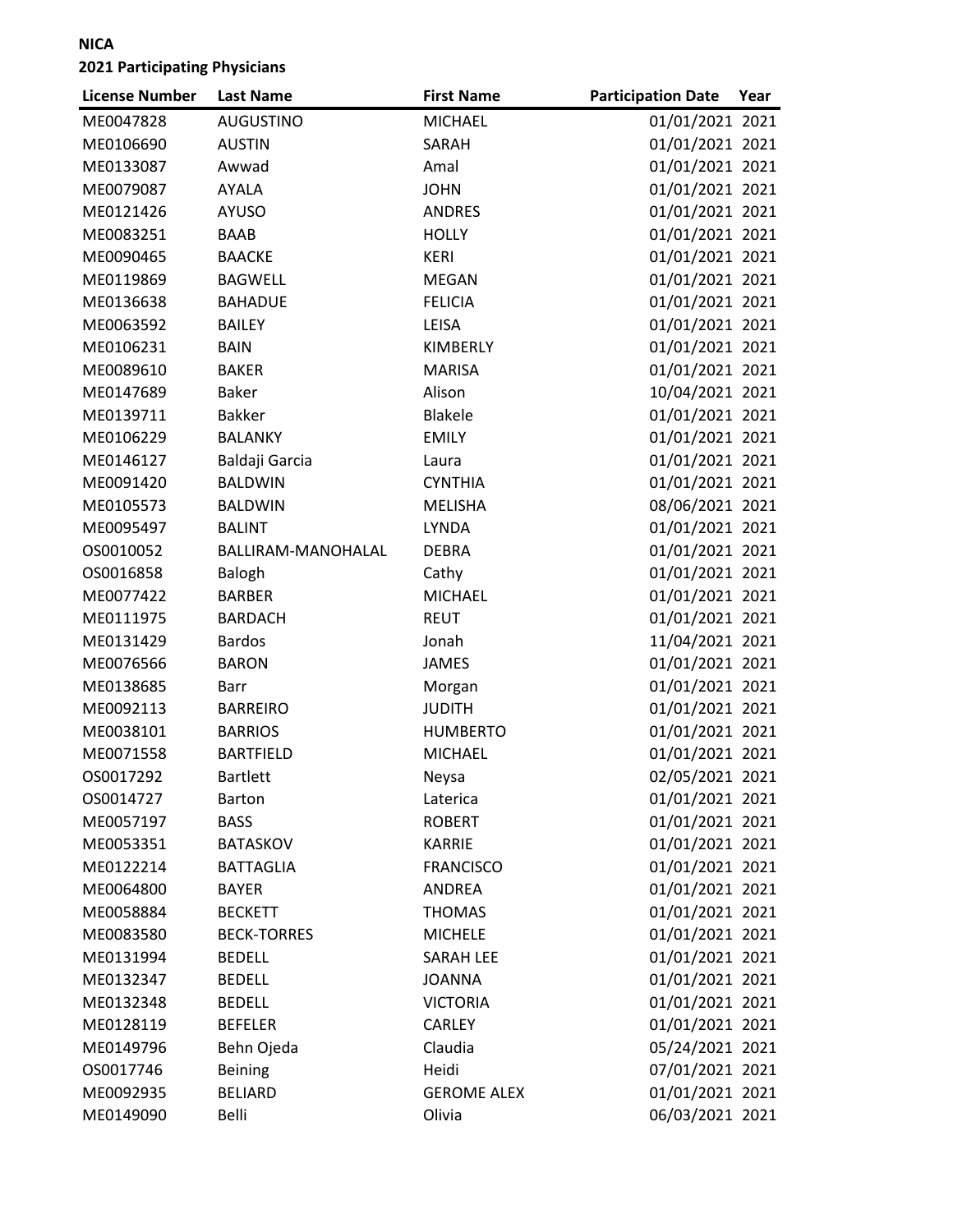| <b>License Number</b> | <b>Last Name</b>       | <b>First Name</b> | <b>Participation Date</b> | Year |
|-----------------------|------------------------|-------------------|---------------------------|------|
| ME0098098             | <b>BELOGOLOVKIN</b>    | <b>VICTORIA</b>   | 01/01/2021 2021           |      |
| ME0100299             | <b>BENDAYAN</b>        | <b>JOSE</b>       | 01/01/2021 2021           |      |
| ME0116029             | <b>BENDER</b>          | <b>LESLIE</b>     | 01/01/2021 2021           |      |
| ME0112951             | <b>BENITEZ PRIETO</b>  | ANA               | 01/01/2021 2021           |      |
| ME0027661             | <b>BENRUBI</b>         | <b>GUY</b>        | 01/01/2021 2021           |      |
| ME0138357             | <b>BERNAL</b>          | <b>CYNTHIA</b>    | 01/01/2021 2021           |      |
| ME0136564             | Bernal-Blair           | Ileana            | 05/07/2021 2021           |      |
| ME0097326             | <b>BERNSTEIN</b>       | <b>RACHEL</b>     | 01/01/2021 2021           |      |
| ME0138628             | Berryman               | Kathryn           | 09/28/2021 2021           |      |
| ME0087574             | <b>BERTHE</b>          | <b>JOSE</b>       | 01/01/2021 2021           |      |
| ME0093166             | <b>BEST</b>            | <b>KELLY</b>      | 01/01/2021 2021           |      |
| ME0100519             | <b>BESTARD</b>         | <b>JOSE</b>       | 01/01/2021 2021           |      |
| ME0087742             | <b>BEVINS</b>          | <b>JENNIFER</b>   | 01/01/2021 2021           |      |
| ME0036556             | <b>BEVITZ</b>          | <b>BRUCE</b>      | 01/01/2021 2021           |      |
| ME0150814             | BHARDWAJ               | <b>VARTIKA</b>    | 07/20/2021 2021           |      |
| ME0118598             | <b>BHOGAL</b>          | <b>MARJORIE</b>   | 01/01/2021 2021           |      |
| ME0086331             | <b>BHULLAR</b>         | AMANPREET         | 01/01/2021 2021           |      |
| ME0066424             | <b>BIELAWNY</b>        | <b>MARK</b>       | 01/01/2021 2021           |      |
| OS0018222             | <b>Bielman</b>         | Mylinda           | 10/05/2021 2021           |      |
| ME0072743             | <b>BIGAY-RODRIGUEZ</b> | <b>FELIX</b>      | 01/01/2021 2021           |      |
| ME0143489             | <b>Billue</b>          | David             | 01/01/2021 2021           |      |
| ME0071666             | <b>BING</b>            | <b>KATHRYN</b>    | 01/01/2021 2021           |      |
| ME0141935             | <b>Bishop</b>          | lan               | 01/01/2021 2021           |      |
| ME0069089             | <b>BISS</b>            | KIMBERLY          | 01/01/2021 2021           |      |
| ME0053454             | <b>BITRAN</b>          | <b>MAURICIO</b>   | 01/01/2021 2021           |      |
| ME0047527             | <b>BLACHAR</b>         | LEONARDO          | 01/01/2021 2021           |      |
| ME0150070             | <b>Black</b>           | Max               | 06/17/2021 2021           |      |
| ME0149429             | <b>Blackstock</b>      | Melanie           | 06/16/2021 2021           |      |
| ME0084586             | <b>BLANCO</b>          | <b>EMILIO</b>     | 01/01/2021 2021           |      |
| ME0151583             | <b>Boles</b>           | Charles           | 06/29/2021 2021           |      |
| ME0117082             | <b>BOLET</b>           | DANIEL            | 01/01/2021 2021           |      |
| ME0091226             | <b>BOOKER</b>          | <b>JAMES</b>      | 01/01/2021 2021           |      |
| ME0040466             | <b>BOONE</b>           | <b>SCOTT</b>      | 01/01/2021 2021           |      |
| OS0012035             | <b>BORDONI</b>         | <b>PAOLA</b>      | 01/01/2021 2021           |      |
| ME0106009             | <b>BORODO</b>          | <b>KAROLINA</b>   | 01/01/2021 2021           |      |
| ME0101932             | <b>BOTELHO</b>         | JILL              | 01/01/2021 2021           |      |
| ME0090653             | <b>BOTHA</b>           | <b>TRACEY</b>     | 01/01/2021 2021           |      |
| ME0141730             | Boucher                | Donna             | 01/01/2021 2021           |      |
| ME0070127             | <b>BOULTING</b>        | <b>EDMUND</b>     | 01/01/2021 2021           |      |
| ME0107910             | <b>BOWEN</b>           | <b>STACEA</b>     | 01/01/2021 2021           |      |
| OS0015300             | <b>BOWEN</b>           | <b>JENNIFER</b>   | 01/01/2021 2021           |      |
| ME0120641             | <b>BOWER</b>           | <b>NATASHA</b>    | 01/01/2021 2021           |      |
| ME0083608             | <b>BOWERS</b>          | <b>JUDY</b>       | 01/01/2021 2021           |      |
| ME0085799             | <b>BOYD</b>            | <b>WILLIAM</b>    | 01/01/2021 2021           |      |
| ME0134368             | <b>BOYD</b>            | WILLIAM           | 01/01/2021 2021           |      |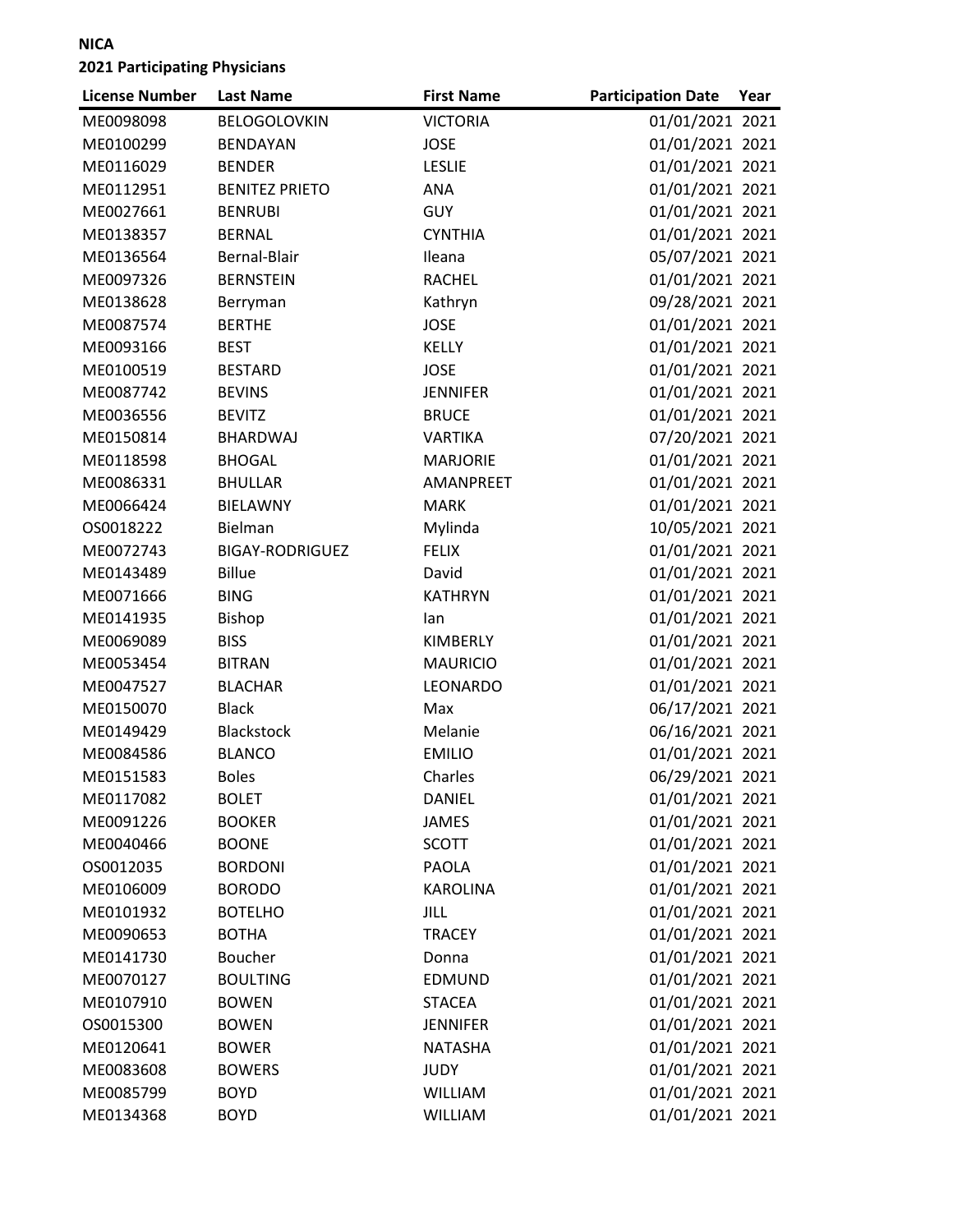| <b>CYNTHIA</b><br>01/01/2021 2021<br>ME0058525<br><b>BRADLEY</b><br>01/01/2021 2021<br>ME0087804<br><b>BRANCH</b><br><b>MIA</b><br>OS0017413<br><b>Brandt</b><br>Debra<br>01/01/2021 2021<br>08/24/2021 2021<br>Elaine<br>OS0018045<br><b>Brantley</b><br><b>BRASAC</b><br><b>PEDRO</b><br>01/01/2021 2021<br>ME0059488<br>01/01/2021 2021<br>OS0010170<br><b>BRATTER</b><br><b>JONATHAN</b><br>01/01/2021 2021<br>ME0063045<br><b>BRAY</b><br><b>CARYN</b><br>01/01/2021 2021<br>ME0075918<br><b>BRAZZEL</b><br>RICHARD<br><b>Brebnor</b><br>Angelle<br>01/01/2021 2021<br>ME0134431<br><b>BRUCE</b><br>01/01/2021 2021<br>ME0052972<br><b>BREIT</b><br>01/01/2021 2021<br>ME0082374<br><b>HENRY</b><br><b>BRELAND</b><br>01/01/2021 2021<br>ME0045474<br><b>BRICKLER</b><br>ALEXANDER<br><b>BRIDGE</b><br>01/01/2021 2021<br>ME0119440<br><b>JASON</b><br>01/01/2021 2021<br>ME0142074<br><b>BRIGHT</b><br>SAWEDA<br>ME0141553<br>Brinkman-Mosiman<br>01/01/2021 2021<br>Lesley<br>Kristin<br>01/01/2021 2021<br>ME0145353<br><b>Briscoe</b><br><b>BRITT</b><br>06/16/2021 2021<br>ME0149834<br><b>GEAMI</b><br>01/01/2021 2021<br>ME0078839<br><b>BROCK</b><br><b>MITZI</b><br>01/01/2021 2021<br>ME0140299<br><b>BROSCH</b><br><b>RYAN</b><br>01/01/2021 2021<br>ME0057552<br><b>BROWN</b><br><b>DAVID</b><br>01/01/2021 2021<br>ME0066658<br><b>BROWN</b><br><b>NANCY</b><br>01/01/2021 2021<br>ME0075871<br><b>BROWN</b><br><b>KATHLEEN</b><br>01/01/2021 2021<br>ME0107866<br><b>ANITRA</b><br><b>BROWN</b><br>01/01/2021 2021<br>ME0110328<br><b>BROWN</b><br><b>DUDLEY</b><br>01/01/2021 2021<br>ME0112367<br><b>BROWN</b><br>LARAE<br>01/01/2021 2021<br>ME0124061<br><b>BROWN</b><br>ALYSSA<br>SHERRIE-LEE<br>01/01/2021 2021<br>ME0131364<br><b>BROWN</b><br>01/01/2021 2021<br>ME0132316<br><b>Brown</b><br>Amy<br>01/01/2021 2021<br><b>KATINA</b><br>OS0011490<br><b>BROWN-BURGESS</b><br>01/01/2021 2021<br>ME0071561<br><b>BROWN-GRAHAM</b><br><b>COLETTE</b><br>01/01/2021 2021<br>ME0128475<br><b>BRUCE</b><br>LAKEEMA<br><b>KAREN</b><br>01/01/2021 2021<br>ME0083126<br><b>BRUDER</b><br>01/01/2021 2021<br>ME0139601<br><b>Bradley</b><br>Bruggeman<br>01/01/2021 2021<br>ME0117001<br><b>BRUSCATO</b><br><b>ELIZA</b><br>01/01/2021 2021<br>ME0141034<br><b>BRYAN</b><br><b>DARCY</b><br>01/01/2021 2021<br>ME0130803<br><b>Buck</b><br>Jenny<br>01/01/2021 2021<br>ME0140849<br><b>BUCKSON</b><br><b>THERESA</b><br>01/01/2021 2021<br>Buddhadev<br>Ashok<br>ME0137982<br><b>GUINEVERE</b><br>01/01/2021 2021<br>ME0100722<br><b>BULLARD</b><br>01/01/2021 2021<br>ME0126413<br><b>BUNNI</b><br><b>HALA</b><br>Samantha<br>01/01/2021 2021<br>OS0016027<br><b>Bunting</b><br>01/01/2021 2021<br>ME0042625<br><b>BURES-FORSTHOEFEL</b><br><b>JANA</b><br>01/01/2021 2021<br>ME0119052<br><b>BURGESS</b><br><b>JENNIFER</b><br>01/01/2021 2021<br>OS0014003<br><b>BURKE</b><br><b>MELANIE</b><br>01/01/2021 2021 | <b>License Number</b> | <b>Last Name</b> | <b>First Name</b> | <b>Participation Date</b> | Year |
|----------------------------------------------------------------------------------------------------------------------------------------------------------------------------------------------------------------------------------------------------------------------------------------------------------------------------------------------------------------------------------------------------------------------------------------------------------------------------------------------------------------------------------------------------------------------------------------------------------------------------------------------------------------------------------------------------------------------------------------------------------------------------------------------------------------------------------------------------------------------------------------------------------------------------------------------------------------------------------------------------------------------------------------------------------------------------------------------------------------------------------------------------------------------------------------------------------------------------------------------------------------------------------------------------------------------------------------------------------------------------------------------------------------------------------------------------------------------------------------------------------------------------------------------------------------------------------------------------------------------------------------------------------------------------------------------------------------------------------------------------------------------------------------------------------------------------------------------------------------------------------------------------------------------------------------------------------------------------------------------------------------------------------------------------------------------------------------------------------------------------------------------------------------------------------------------------------------------------------------------------------------------------------------------------------------------------------------------------------------------------------------------------------------------------------------------------------------------------------------------------------------------------------------------------------------------------------------------------------------------------------------------------------------------------------------------------------------------------------------------------------------------------------------------------------------------------------------------------------------------------------------------------------------------------------------|-----------------------|------------------|-------------------|---------------------------|------|
|                                                                                                                                                                                                                                                                                                                                                                                                                                                                                                                                                                                                                                                                                                                                                                                                                                                                                                                                                                                                                                                                                                                                                                                                                                                                                                                                                                                                                                                                                                                                                                                                                                                                                                                                                                                                                                                                                                                                                                                                                                                                                                                                                                                                                                                                                                                                                                                                                                                                                                                                                                                                                                                                                                                                                                                                                                                                                                                                        |                       |                  |                   |                           |      |
|                                                                                                                                                                                                                                                                                                                                                                                                                                                                                                                                                                                                                                                                                                                                                                                                                                                                                                                                                                                                                                                                                                                                                                                                                                                                                                                                                                                                                                                                                                                                                                                                                                                                                                                                                                                                                                                                                                                                                                                                                                                                                                                                                                                                                                                                                                                                                                                                                                                                                                                                                                                                                                                                                                                                                                                                                                                                                                                                        |                       |                  |                   |                           |      |
|                                                                                                                                                                                                                                                                                                                                                                                                                                                                                                                                                                                                                                                                                                                                                                                                                                                                                                                                                                                                                                                                                                                                                                                                                                                                                                                                                                                                                                                                                                                                                                                                                                                                                                                                                                                                                                                                                                                                                                                                                                                                                                                                                                                                                                                                                                                                                                                                                                                                                                                                                                                                                                                                                                                                                                                                                                                                                                                                        |                       |                  |                   |                           |      |
|                                                                                                                                                                                                                                                                                                                                                                                                                                                                                                                                                                                                                                                                                                                                                                                                                                                                                                                                                                                                                                                                                                                                                                                                                                                                                                                                                                                                                                                                                                                                                                                                                                                                                                                                                                                                                                                                                                                                                                                                                                                                                                                                                                                                                                                                                                                                                                                                                                                                                                                                                                                                                                                                                                                                                                                                                                                                                                                                        |                       |                  |                   |                           |      |
|                                                                                                                                                                                                                                                                                                                                                                                                                                                                                                                                                                                                                                                                                                                                                                                                                                                                                                                                                                                                                                                                                                                                                                                                                                                                                                                                                                                                                                                                                                                                                                                                                                                                                                                                                                                                                                                                                                                                                                                                                                                                                                                                                                                                                                                                                                                                                                                                                                                                                                                                                                                                                                                                                                                                                                                                                                                                                                                                        |                       |                  |                   |                           |      |
|                                                                                                                                                                                                                                                                                                                                                                                                                                                                                                                                                                                                                                                                                                                                                                                                                                                                                                                                                                                                                                                                                                                                                                                                                                                                                                                                                                                                                                                                                                                                                                                                                                                                                                                                                                                                                                                                                                                                                                                                                                                                                                                                                                                                                                                                                                                                                                                                                                                                                                                                                                                                                                                                                                                                                                                                                                                                                                                                        |                       |                  |                   |                           |      |
|                                                                                                                                                                                                                                                                                                                                                                                                                                                                                                                                                                                                                                                                                                                                                                                                                                                                                                                                                                                                                                                                                                                                                                                                                                                                                                                                                                                                                                                                                                                                                                                                                                                                                                                                                                                                                                                                                                                                                                                                                                                                                                                                                                                                                                                                                                                                                                                                                                                                                                                                                                                                                                                                                                                                                                                                                                                                                                                                        |                       |                  |                   |                           |      |
|                                                                                                                                                                                                                                                                                                                                                                                                                                                                                                                                                                                                                                                                                                                                                                                                                                                                                                                                                                                                                                                                                                                                                                                                                                                                                                                                                                                                                                                                                                                                                                                                                                                                                                                                                                                                                                                                                                                                                                                                                                                                                                                                                                                                                                                                                                                                                                                                                                                                                                                                                                                                                                                                                                                                                                                                                                                                                                                                        |                       |                  |                   |                           |      |
|                                                                                                                                                                                                                                                                                                                                                                                                                                                                                                                                                                                                                                                                                                                                                                                                                                                                                                                                                                                                                                                                                                                                                                                                                                                                                                                                                                                                                                                                                                                                                                                                                                                                                                                                                                                                                                                                                                                                                                                                                                                                                                                                                                                                                                                                                                                                                                                                                                                                                                                                                                                                                                                                                                                                                                                                                                                                                                                                        |                       |                  |                   |                           |      |
|                                                                                                                                                                                                                                                                                                                                                                                                                                                                                                                                                                                                                                                                                                                                                                                                                                                                                                                                                                                                                                                                                                                                                                                                                                                                                                                                                                                                                                                                                                                                                                                                                                                                                                                                                                                                                                                                                                                                                                                                                                                                                                                                                                                                                                                                                                                                                                                                                                                                                                                                                                                                                                                                                                                                                                                                                                                                                                                                        |                       |                  |                   |                           |      |
|                                                                                                                                                                                                                                                                                                                                                                                                                                                                                                                                                                                                                                                                                                                                                                                                                                                                                                                                                                                                                                                                                                                                                                                                                                                                                                                                                                                                                                                                                                                                                                                                                                                                                                                                                                                                                                                                                                                                                                                                                                                                                                                                                                                                                                                                                                                                                                                                                                                                                                                                                                                                                                                                                                                                                                                                                                                                                                                                        |                       |                  |                   |                           |      |
|                                                                                                                                                                                                                                                                                                                                                                                                                                                                                                                                                                                                                                                                                                                                                                                                                                                                                                                                                                                                                                                                                                                                                                                                                                                                                                                                                                                                                                                                                                                                                                                                                                                                                                                                                                                                                                                                                                                                                                                                                                                                                                                                                                                                                                                                                                                                                                                                                                                                                                                                                                                                                                                                                                                                                                                                                                                                                                                                        |                       |                  |                   |                           |      |
|                                                                                                                                                                                                                                                                                                                                                                                                                                                                                                                                                                                                                                                                                                                                                                                                                                                                                                                                                                                                                                                                                                                                                                                                                                                                                                                                                                                                                                                                                                                                                                                                                                                                                                                                                                                                                                                                                                                                                                                                                                                                                                                                                                                                                                                                                                                                                                                                                                                                                                                                                                                                                                                                                                                                                                                                                                                                                                                                        |                       |                  |                   |                           |      |
|                                                                                                                                                                                                                                                                                                                                                                                                                                                                                                                                                                                                                                                                                                                                                                                                                                                                                                                                                                                                                                                                                                                                                                                                                                                                                                                                                                                                                                                                                                                                                                                                                                                                                                                                                                                                                                                                                                                                                                                                                                                                                                                                                                                                                                                                                                                                                                                                                                                                                                                                                                                                                                                                                                                                                                                                                                                                                                                                        |                       |                  |                   |                           |      |
|                                                                                                                                                                                                                                                                                                                                                                                                                                                                                                                                                                                                                                                                                                                                                                                                                                                                                                                                                                                                                                                                                                                                                                                                                                                                                                                                                                                                                                                                                                                                                                                                                                                                                                                                                                                                                                                                                                                                                                                                                                                                                                                                                                                                                                                                                                                                                                                                                                                                                                                                                                                                                                                                                                                                                                                                                                                                                                                                        |                       |                  |                   |                           |      |
|                                                                                                                                                                                                                                                                                                                                                                                                                                                                                                                                                                                                                                                                                                                                                                                                                                                                                                                                                                                                                                                                                                                                                                                                                                                                                                                                                                                                                                                                                                                                                                                                                                                                                                                                                                                                                                                                                                                                                                                                                                                                                                                                                                                                                                                                                                                                                                                                                                                                                                                                                                                                                                                                                                                                                                                                                                                                                                                                        |                       |                  |                   |                           |      |
|                                                                                                                                                                                                                                                                                                                                                                                                                                                                                                                                                                                                                                                                                                                                                                                                                                                                                                                                                                                                                                                                                                                                                                                                                                                                                                                                                                                                                                                                                                                                                                                                                                                                                                                                                                                                                                                                                                                                                                                                                                                                                                                                                                                                                                                                                                                                                                                                                                                                                                                                                                                                                                                                                                                                                                                                                                                                                                                                        |                       |                  |                   |                           |      |
|                                                                                                                                                                                                                                                                                                                                                                                                                                                                                                                                                                                                                                                                                                                                                                                                                                                                                                                                                                                                                                                                                                                                                                                                                                                                                                                                                                                                                                                                                                                                                                                                                                                                                                                                                                                                                                                                                                                                                                                                                                                                                                                                                                                                                                                                                                                                                                                                                                                                                                                                                                                                                                                                                                                                                                                                                                                                                                                                        |                       |                  |                   |                           |      |
|                                                                                                                                                                                                                                                                                                                                                                                                                                                                                                                                                                                                                                                                                                                                                                                                                                                                                                                                                                                                                                                                                                                                                                                                                                                                                                                                                                                                                                                                                                                                                                                                                                                                                                                                                                                                                                                                                                                                                                                                                                                                                                                                                                                                                                                                                                                                                                                                                                                                                                                                                                                                                                                                                                                                                                                                                                                                                                                                        |                       |                  |                   |                           |      |
|                                                                                                                                                                                                                                                                                                                                                                                                                                                                                                                                                                                                                                                                                                                                                                                                                                                                                                                                                                                                                                                                                                                                                                                                                                                                                                                                                                                                                                                                                                                                                                                                                                                                                                                                                                                                                                                                                                                                                                                                                                                                                                                                                                                                                                                                                                                                                                                                                                                                                                                                                                                                                                                                                                                                                                                                                                                                                                                                        |                       |                  |                   |                           |      |
|                                                                                                                                                                                                                                                                                                                                                                                                                                                                                                                                                                                                                                                                                                                                                                                                                                                                                                                                                                                                                                                                                                                                                                                                                                                                                                                                                                                                                                                                                                                                                                                                                                                                                                                                                                                                                                                                                                                                                                                                                                                                                                                                                                                                                                                                                                                                                                                                                                                                                                                                                                                                                                                                                                                                                                                                                                                                                                                                        |                       |                  |                   |                           |      |
|                                                                                                                                                                                                                                                                                                                                                                                                                                                                                                                                                                                                                                                                                                                                                                                                                                                                                                                                                                                                                                                                                                                                                                                                                                                                                                                                                                                                                                                                                                                                                                                                                                                                                                                                                                                                                                                                                                                                                                                                                                                                                                                                                                                                                                                                                                                                                                                                                                                                                                                                                                                                                                                                                                                                                                                                                                                                                                                                        |                       |                  |                   |                           |      |
|                                                                                                                                                                                                                                                                                                                                                                                                                                                                                                                                                                                                                                                                                                                                                                                                                                                                                                                                                                                                                                                                                                                                                                                                                                                                                                                                                                                                                                                                                                                                                                                                                                                                                                                                                                                                                                                                                                                                                                                                                                                                                                                                                                                                                                                                                                                                                                                                                                                                                                                                                                                                                                                                                                                                                                                                                                                                                                                                        |                       |                  |                   |                           |      |
|                                                                                                                                                                                                                                                                                                                                                                                                                                                                                                                                                                                                                                                                                                                                                                                                                                                                                                                                                                                                                                                                                                                                                                                                                                                                                                                                                                                                                                                                                                                                                                                                                                                                                                                                                                                                                                                                                                                                                                                                                                                                                                                                                                                                                                                                                                                                                                                                                                                                                                                                                                                                                                                                                                                                                                                                                                                                                                                                        |                       |                  |                   |                           |      |
|                                                                                                                                                                                                                                                                                                                                                                                                                                                                                                                                                                                                                                                                                                                                                                                                                                                                                                                                                                                                                                                                                                                                                                                                                                                                                                                                                                                                                                                                                                                                                                                                                                                                                                                                                                                                                                                                                                                                                                                                                                                                                                                                                                                                                                                                                                                                                                                                                                                                                                                                                                                                                                                                                                                                                                                                                                                                                                                                        |                       |                  |                   |                           |      |
|                                                                                                                                                                                                                                                                                                                                                                                                                                                                                                                                                                                                                                                                                                                                                                                                                                                                                                                                                                                                                                                                                                                                                                                                                                                                                                                                                                                                                                                                                                                                                                                                                                                                                                                                                                                                                                                                                                                                                                                                                                                                                                                                                                                                                                                                                                                                                                                                                                                                                                                                                                                                                                                                                                                                                                                                                                                                                                                                        |                       |                  |                   |                           |      |
|                                                                                                                                                                                                                                                                                                                                                                                                                                                                                                                                                                                                                                                                                                                                                                                                                                                                                                                                                                                                                                                                                                                                                                                                                                                                                                                                                                                                                                                                                                                                                                                                                                                                                                                                                                                                                                                                                                                                                                                                                                                                                                                                                                                                                                                                                                                                                                                                                                                                                                                                                                                                                                                                                                                                                                                                                                                                                                                                        |                       |                  |                   |                           |      |
|                                                                                                                                                                                                                                                                                                                                                                                                                                                                                                                                                                                                                                                                                                                                                                                                                                                                                                                                                                                                                                                                                                                                                                                                                                                                                                                                                                                                                                                                                                                                                                                                                                                                                                                                                                                                                                                                                                                                                                                                                                                                                                                                                                                                                                                                                                                                                                                                                                                                                                                                                                                                                                                                                                                                                                                                                                                                                                                                        |                       |                  |                   |                           |      |
|                                                                                                                                                                                                                                                                                                                                                                                                                                                                                                                                                                                                                                                                                                                                                                                                                                                                                                                                                                                                                                                                                                                                                                                                                                                                                                                                                                                                                                                                                                                                                                                                                                                                                                                                                                                                                                                                                                                                                                                                                                                                                                                                                                                                                                                                                                                                                                                                                                                                                                                                                                                                                                                                                                                                                                                                                                                                                                                                        |                       |                  |                   |                           |      |
|                                                                                                                                                                                                                                                                                                                                                                                                                                                                                                                                                                                                                                                                                                                                                                                                                                                                                                                                                                                                                                                                                                                                                                                                                                                                                                                                                                                                                                                                                                                                                                                                                                                                                                                                                                                                                                                                                                                                                                                                                                                                                                                                                                                                                                                                                                                                                                                                                                                                                                                                                                                                                                                                                                                                                                                                                                                                                                                                        |                       |                  |                   |                           |      |
|                                                                                                                                                                                                                                                                                                                                                                                                                                                                                                                                                                                                                                                                                                                                                                                                                                                                                                                                                                                                                                                                                                                                                                                                                                                                                                                                                                                                                                                                                                                                                                                                                                                                                                                                                                                                                                                                                                                                                                                                                                                                                                                                                                                                                                                                                                                                                                                                                                                                                                                                                                                                                                                                                                                                                                                                                                                                                                                                        |                       |                  |                   |                           |      |
|                                                                                                                                                                                                                                                                                                                                                                                                                                                                                                                                                                                                                                                                                                                                                                                                                                                                                                                                                                                                                                                                                                                                                                                                                                                                                                                                                                                                                                                                                                                                                                                                                                                                                                                                                                                                                                                                                                                                                                                                                                                                                                                                                                                                                                                                                                                                                                                                                                                                                                                                                                                                                                                                                                                                                                                                                                                                                                                                        |                       |                  |                   |                           |      |
|                                                                                                                                                                                                                                                                                                                                                                                                                                                                                                                                                                                                                                                                                                                                                                                                                                                                                                                                                                                                                                                                                                                                                                                                                                                                                                                                                                                                                                                                                                                                                                                                                                                                                                                                                                                                                                                                                                                                                                                                                                                                                                                                                                                                                                                                                                                                                                                                                                                                                                                                                                                                                                                                                                                                                                                                                                                                                                                                        |                       |                  |                   |                           |      |
|                                                                                                                                                                                                                                                                                                                                                                                                                                                                                                                                                                                                                                                                                                                                                                                                                                                                                                                                                                                                                                                                                                                                                                                                                                                                                                                                                                                                                                                                                                                                                                                                                                                                                                                                                                                                                                                                                                                                                                                                                                                                                                                                                                                                                                                                                                                                                                                                                                                                                                                                                                                                                                                                                                                                                                                                                                                                                                                                        |                       |                  |                   |                           |      |
|                                                                                                                                                                                                                                                                                                                                                                                                                                                                                                                                                                                                                                                                                                                                                                                                                                                                                                                                                                                                                                                                                                                                                                                                                                                                                                                                                                                                                                                                                                                                                                                                                                                                                                                                                                                                                                                                                                                                                                                                                                                                                                                                                                                                                                                                                                                                                                                                                                                                                                                                                                                                                                                                                                                                                                                                                                                                                                                                        |                       |                  |                   |                           |      |
|                                                                                                                                                                                                                                                                                                                                                                                                                                                                                                                                                                                                                                                                                                                                                                                                                                                                                                                                                                                                                                                                                                                                                                                                                                                                                                                                                                                                                                                                                                                                                                                                                                                                                                                                                                                                                                                                                                                                                                                                                                                                                                                                                                                                                                                                                                                                                                                                                                                                                                                                                                                                                                                                                                                                                                                                                                                                                                                                        |                       |                  |                   |                           |      |
|                                                                                                                                                                                                                                                                                                                                                                                                                                                                                                                                                                                                                                                                                                                                                                                                                                                                                                                                                                                                                                                                                                                                                                                                                                                                                                                                                                                                                                                                                                                                                                                                                                                                                                                                                                                                                                                                                                                                                                                                                                                                                                                                                                                                                                                                                                                                                                                                                                                                                                                                                                                                                                                                                                                                                                                                                                                                                                                                        |                       |                  |                   |                           |      |
|                                                                                                                                                                                                                                                                                                                                                                                                                                                                                                                                                                                                                                                                                                                                                                                                                                                                                                                                                                                                                                                                                                                                                                                                                                                                                                                                                                                                                                                                                                                                                                                                                                                                                                                                                                                                                                                                                                                                                                                                                                                                                                                                                                                                                                                                                                                                                                                                                                                                                                                                                                                                                                                                                                                                                                                                                                                                                                                                        |                       |                  |                   |                           |      |
|                                                                                                                                                                                                                                                                                                                                                                                                                                                                                                                                                                                                                                                                                                                                                                                                                                                                                                                                                                                                                                                                                                                                                                                                                                                                                                                                                                                                                                                                                                                                                                                                                                                                                                                                                                                                                                                                                                                                                                                                                                                                                                                                                                                                                                                                                                                                                                                                                                                                                                                                                                                                                                                                                                                                                                                                                                                                                                                                        |                       |                  |                   |                           |      |
|                                                                                                                                                                                                                                                                                                                                                                                                                                                                                                                                                                                                                                                                                                                                                                                                                                                                                                                                                                                                                                                                                                                                                                                                                                                                                                                                                                                                                                                                                                                                                                                                                                                                                                                                                                                                                                                                                                                                                                                                                                                                                                                                                                                                                                                                                                                                                                                                                                                                                                                                                                                                                                                                                                                                                                                                                                                                                                                                        |                       |                  |                   |                           |      |
|                                                                                                                                                                                                                                                                                                                                                                                                                                                                                                                                                                                                                                                                                                                                                                                                                                                                                                                                                                                                                                                                                                                                                                                                                                                                                                                                                                                                                                                                                                                                                                                                                                                                                                                                                                                                                                                                                                                                                                                                                                                                                                                                                                                                                                                                                                                                                                                                                                                                                                                                                                                                                                                                                                                                                                                                                                                                                                                                        |                       |                  |                   |                           |      |
|                                                                                                                                                                                                                                                                                                                                                                                                                                                                                                                                                                                                                                                                                                                                                                                                                                                                                                                                                                                                                                                                                                                                                                                                                                                                                                                                                                                                                                                                                                                                                                                                                                                                                                                                                                                                                                                                                                                                                                                                                                                                                                                                                                                                                                                                                                                                                                                                                                                                                                                                                                                                                                                                                                                                                                                                                                                                                                                                        |                       |                  |                   |                           |      |
|                                                                                                                                                                                                                                                                                                                                                                                                                                                                                                                                                                                                                                                                                                                                                                                                                                                                                                                                                                                                                                                                                                                                                                                                                                                                                                                                                                                                                                                                                                                                                                                                                                                                                                                                                                                                                                                                                                                                                                                                                                                                                                                                                                                                                                                                                                                                                                                                                                                                                                                                                                                                                                                                                                                                                                                                                                                                                                                                        |                       |                  |                   |                           |      |
|                                                                                                                                                                                                                                                                                                                                                                                                                                                                                                                                                                                                                                                                                                                                                                                                                                                                                                                                                                                                                                                                                                                                                                                                                                                                                                                                                                                                                                                                                                                                                                                                                                                                                                                                                                                                                                                                                                                                                                                                                                                                                                                                                                                                                                                                                                                                                                                                                                                                                                                                                                                                                                                                                                                                                                                                                                                                                                                                        |                       |                  |                   |                           |      |
|                                                                                                                                                                                                                                                                                                                                                                                                                                                                                                                                                                                                                                                                                                                                                                                                                                                                                                                                                                                                                                                                                                                                                                                                                                                                                                                                                                                                                                                                                                                                                                                                                                                                                                                                                                                                                                                                                                                                                                                                                                                                                                                                                                                                                                                                                                                                                                                                                                                                                                                                                                                                                                                                                                                                                                                                                                                                                                                                        | ME0121061             | <b>BURLISON</b>  | <b>CHARLES</b>    |                           |      |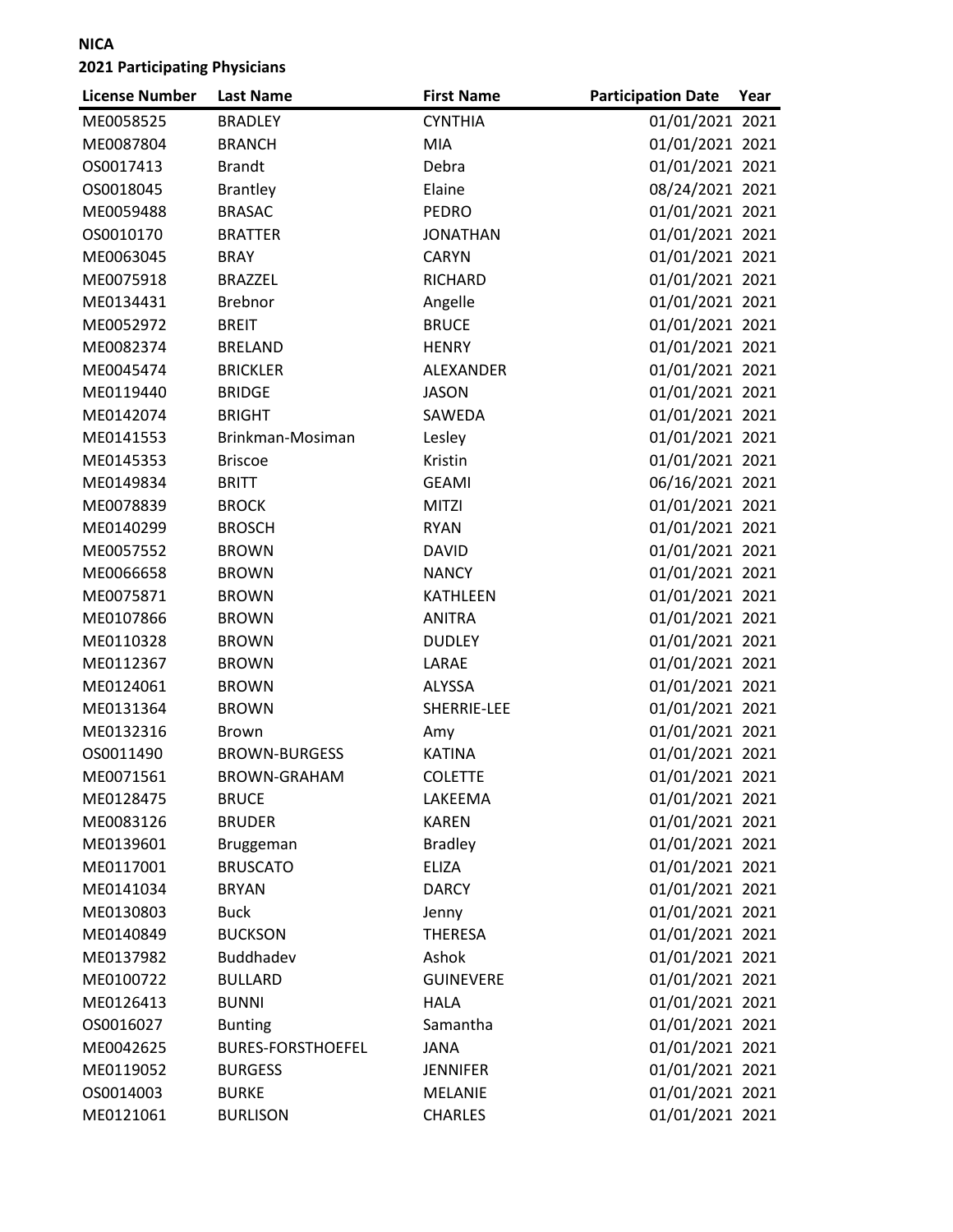| <b>License Number</b> | <b>Last Name</b>        | <b>First Name</b> | <b>Participation Date</b> | Year |
|-----------------------|-------------------------|-------------------|---------------------------|------|
| ME0106713             | <b>BURNETT</b>          | ERIN              | 01/01/2021 2021           |      |
| ME0115510             | <b>BURNEY</b>           | <b>JOHN</b>       | 01/01/2021 2021           |      |
| OS0012014             | <b>BURROWS</b>          | <b>JAMIE</b>      | 01/01/2021 2021           |      |
| ME0081919             | <b>BURTON</b>           | <b>TRACY</b>      | 01/01/2021 2021           |      |
| ME0051930             | <b>BUSH</b>             | SUZANNE           | 01/01/2021 2021           |      |
| ME0061504             | <b>BUSOWSKI</b>         | <b>JOHN</b>       | 01/01/2021 2021           |      |
| ME0061218             | <b>BUTLER</b>           | MADELYN           | 01/01/2021 2021           |      |
| ME0135629             | Butterworth             | <b>Blake</b>      | 01/01/2021 2021           |      |
| ME0129356             | <b>BYRD</b>             | <b>MILES</b>      | 01/01/2021 2021           |      |
| ME0104790             | <b>BYUN</b>             | SHARON            | 01/01/2021 2021           |      |
| ME0089729             | CACCAM                  | <b>EVALEEN</b>    | 01/01/2021 2021           |      |
| ME0094481             | CACCIATORE              | <b>MICHAEL</b>    | 01/01/2021 2021           |      |
| ME0144255             | Caicedo                 | Lina              | 01/01/2021 2021           |      |
| ME0111862             | CAIN                    | <b>MARY</b>       | 01/01/2021 2021           |      |
| OS0012157             | CAITO                   | <b>CHRISTINA</b>  | 01/01/2021 2021           |      |
| ME0077531             | CALDERON                | <b>GUILLERMO</b>  | 01/01/2021 2021           |      |
| ME0096046             | CALDERON                | <b>JOSE</b>       | 01/01/2021 2021           |      |
| ME0112334             | CALDOW                  | <b>KRISTIN</b>    | 01/01/2021 2021           |      |
| ME0131613             | Calhoun                 | Allison           | 01/01/2021 2021           |      |
| ME0076109             | CALVO                   | <b>PATRICIA</b>   | 01/01/2021 2021           |      |
| ME0137057             | Calzadilla              | Lisandra          | 01/01/2021 2021           |      |
| ME0102865             | CAMACHO                 | <b>NATALIA</b>    | 01/01/2021 2021           |      |
| ME0115063             | CAMINERO                | <b>SUNY</b>       | 01/01/2021 2021           |      |
| ME0145166             | Campbell                | Tanique           | 01/01/2021 2021           |      |
| ME0119254             | <b>CAMPOS</b>           | <b>ROSABELLE</b>  | 01/01/2021 2021           |      |
| ME0078977             | <b>CANTOR</b>           | <b>CRAIG</b>      | 01/01/2021 2021           |      |
| OS0008369             | Caplan                  | <b>SHERRI</b>     | 01/01/2021 2021           |      |
| ME0150441             | Capobianco              | Margaret          | 07/20/2021 2021           |      |
| ME0135149             | Cappleman               | Sarah             | 01/01/2021 2021           |      |
| ME0072916             | CARAVELLO               | <b>JOHN</b>       | 01/01/2021 2021           |      |
| ME0062153             | CARBIENER               | PAMELA            | 01/01/2021 2021           |      |
| ME0056177             | CARDELLA                | <b>ISIDRO</b>     | 01/01/2021 2021           |      |
| ME0133568             | Cardenal                | Denise            | 01/01/2021 2021           |      |
| ME0082250             | <b>CARDENAS</b>         | <b>JOSE</b>       | 01/01/2021 2021           |      |
| ME0063738             | <b>CARDUCCI</b>         | <b>THERESA</b>    | 01/01/2021 2021           |      |
| ME0137907             | <b>CARINI</b>           | <b>JOHN</b>       | 01/01/2021 2021           |      |
| ME0073434             | CARLSON                 | <b>MELISSA</b>    | 01/01/2021 2021           |      |
| ME0120185             | CARRINGTON              | <b>NATEYA</b>     | 01/01/2021 2021           |      |
| ME0113638             | <b>CARRION ZARAGOZA</b> | <b>CAROLINE</b>   | 01/01/2021 2021           |      |
| ME0121541             | CARTECHINE              | <b>RACHEL</b>     | 01/01/2021 2021           |      |
| ME0126246             | <b>CARTER</b>           | <b>DANIELLE</b>   | 01/01/2021 2021           |      |
| ME0127743             | <b>CARTER</b>           | <b>TERRENCE</b>   | 01/01/2021 2021           |      |
| ME0140374             | <b>CARTER</b>           | <b>CHRISTINA</b>  | 01/01/2021 2021           |      |
| ME0114951             | CARUGNO                 | <b>JOSE</b>       | 01/01/2021 2021           |      |
| OS0008678             | CASAVANT                | <b>MATTHEW</b>    | 01/01/2021 2021           |      |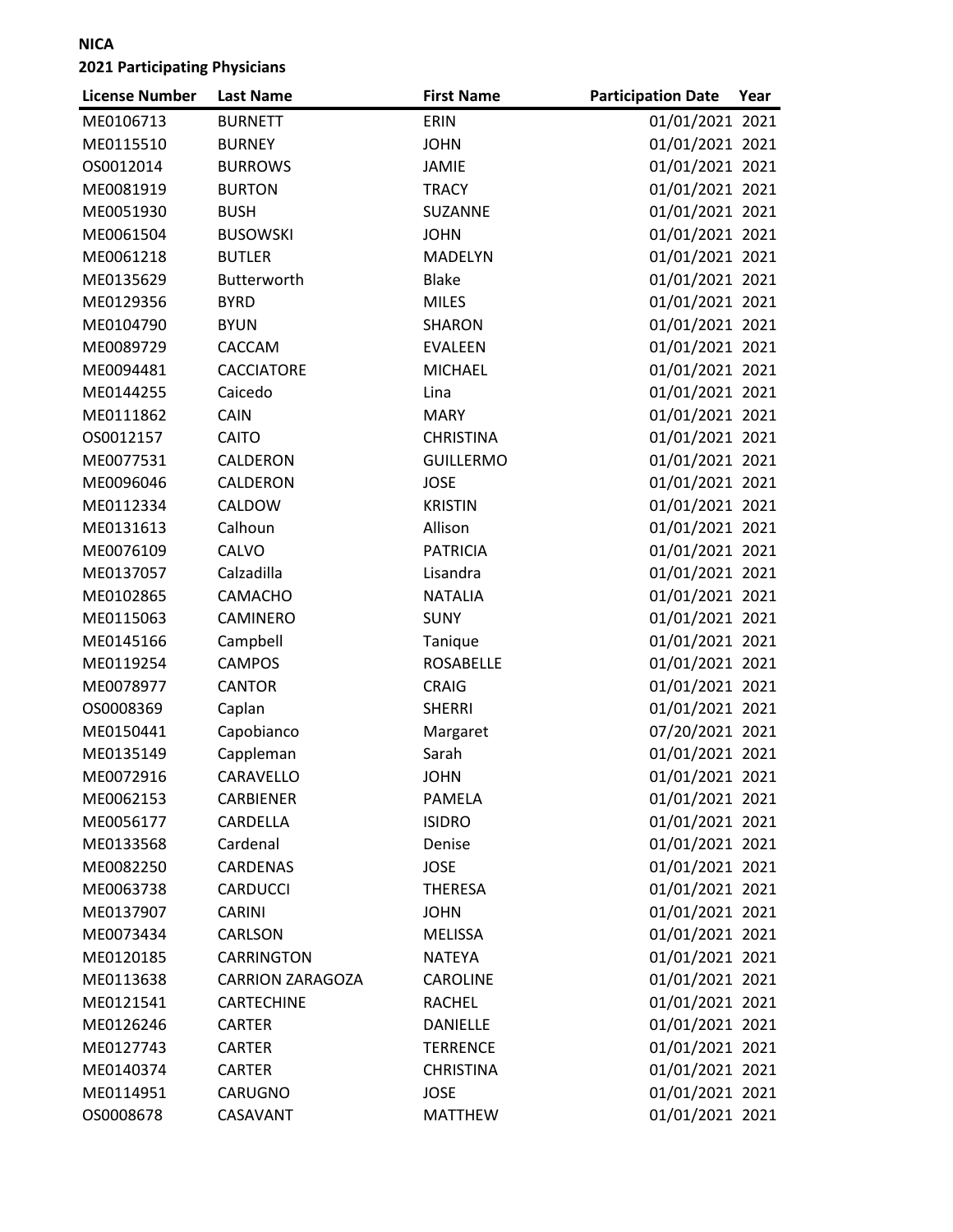| <b>License Number</b> | <b>Last Name</b>            | <b>First Name</b> | <b>Participation Date</b> | Year |
|-----------------------|-----------------------------|-------------------|---------------------------|------|
| ME0123987             | CASELNOVA                   | <b>PETRA</b>      | 01/01/2021 2021           |      |
| ME0049406             | CASTANEDA                   | <b>JOSE</b>       | 01/01/2021 2021           |      |
| ME0138647             | Castaneda                   | Martin            | 01/01/2021 2021           |      |
| ME0097833             | <b>CASTELLANOS VIDAURRE</b> | <b>AUDRY</b>      | 01/01/2021 2021           |      |
| ME0055233             | <b>CASTILLO</b>             | <b>RAMON</b>      | 01/01/2021 2021           |      |
| ME0113043             | <b>CASTILLO</b>             | <b>EMERITA</b>    | 01/01/2021 2021           |      |
| ME0142377             | Castillo-Quek               | Jaimee            | 01/01/2021 2021           |      |
| ME0117147             | CATALANO VAZQUEZ            | LEONARDO          | 01/01/2021 2021           |      |
| ME0104432             | CATES-SMITH                 | PAMELA            | 01/01/2021 2021           |      |
| ME0090488             | <b>CAVALARIS</b>            | JOY               | 01/01/2021 2021           |      |
| ME0113753             | CAVANAGH                    | <b>CHRISTINA</b>  | 01/01/2021 2021           |      |
| ME0125320             | CAYWOOD                     | <b>STEPHANIE</b>  | 01/01/2021 2021           |      |
| ME0133813             | Cesario                     | Jason             | 01/01/2021 2021           |      |
| ME0142204             | Chadee                      | Annika            | 01/01/2021 2021           |      |
| ME0054110             | <b>CHAI</b>                 | <b>STANLEY</b>    | 01/01/2021 2021           |      |
| ME0101410             | CHAMBERLAIN                 | KELLY             | 01/01/2021 2021           |      |
| ME0109112             | <b>CHAMBERS</b>             | <b>CHERISE</b>    | 01/01/2021 2021           |      |
| ME0102380             | <b>CHAMORRO ROBERTS</b>     | ZAYDA             | 01/01/2021 2021           |      |
| ME0099440             | <b>CHAMPION</b>             | <b>NATASHA</b>    | 01/01/2021 2021           |      |
| ME0145538             | Chandler                    | Christina         | 01/01/2021 2021           |      |
| ME0061226             | <b>CHANNEY</b>              | <b>STEPHEN</b>    | 01/01/2021 2021           |      |
| ME0146131             | <b>CHAPA</b>                | <b>JEFF</b>       | 01/01/2021 2021           |      |
| ME0150251             | Chase                       | <b>Tess</b>       | 04/19/2021 2021           |      |
| ME0146628             | Chaudhry                    | Osman             | 01/01/2021 2021           |      |
| ME0110695             | <b>CHERNAEV</b>             | <b>DANIEL</b>     | 01/01/2021 2021           |      |
| ME0083080             | <b>CHI</b>                  | SUSAN             | 01/01/2021 2021           |      |
| ME0043336             | <b>CHIDIAC</b>              | <b>ADIB</b>       | 01/01/2021 2021           |      |
| ME0087180             | <b>CHITHRIKI</b>            | <b>BABU</b>       | 01/01/2021 2021           |      |
| ME0106780             | <b>CHLOUBER</b>             | RICHARD           | 01/01/2021 2021           |      |
| ME0131535             | Chokshi                     | Ravi              | 01/01/2021 2021           |      |
| ME0110738             | <b>CHUDGAR</b>              | <b>PRANAV</b>     | 01/01/2021 2021           |      |
| ME0103868             | CIACCIO-STILWELL            | <b>RACHEL</b>     | 01/01/2021 2021           |      |
| ME0152756             | Ciraldo                     | Katrina           | 09/07/2021 2021           |      |
| ME0128261             | <b>CLARK</b>                | <b>JESSICA</b>    | 01/01/2021 2021           |      |
| ME0121900             | <b>CLARKE</b>               | <b>CHERYL</b>     | 07/13/2021 2021           |      |
| OS0010308             | <b>CLEMENTS</b>             | <b>EMILY</b>      | 01/01/2021 2021           |      |
| ME0078395             | <b>CLEMONS</b>              | SUZANNE           | 01/01/2021 2021           |      |
| ME0137068             | Close                       | Adam              | 01/01/2021 2021           |      |
| ME0110266             | <b>COATES</b>               | <b>GREGORY</b>    | 01/01/2021 2021           |      |
| ME0050970             | <b>COHEN</b>                | JAY               | 01/01/2021 2021           |      |
| ME0062683             | <b>COHEN</b>                | <b>WAYNE</b>      | 06/28/2021 2021           |      |
| ME0090080             | <b>COHEN</b>                | <b>DEBORAH</b>    | 01/01/2021 2021           |      |
| OS0015583             | Cohen                       | Evan              | 01/01/2021 2021           |      |
| ME0122943             | COLALILLO                   | <b>MARYANNE</b>   | 01/01/2021 2021           |      |
| ME0095595             | COLAS-LACOMBE               | <b>MARION</b>     | 01/01/2021 2021           |      |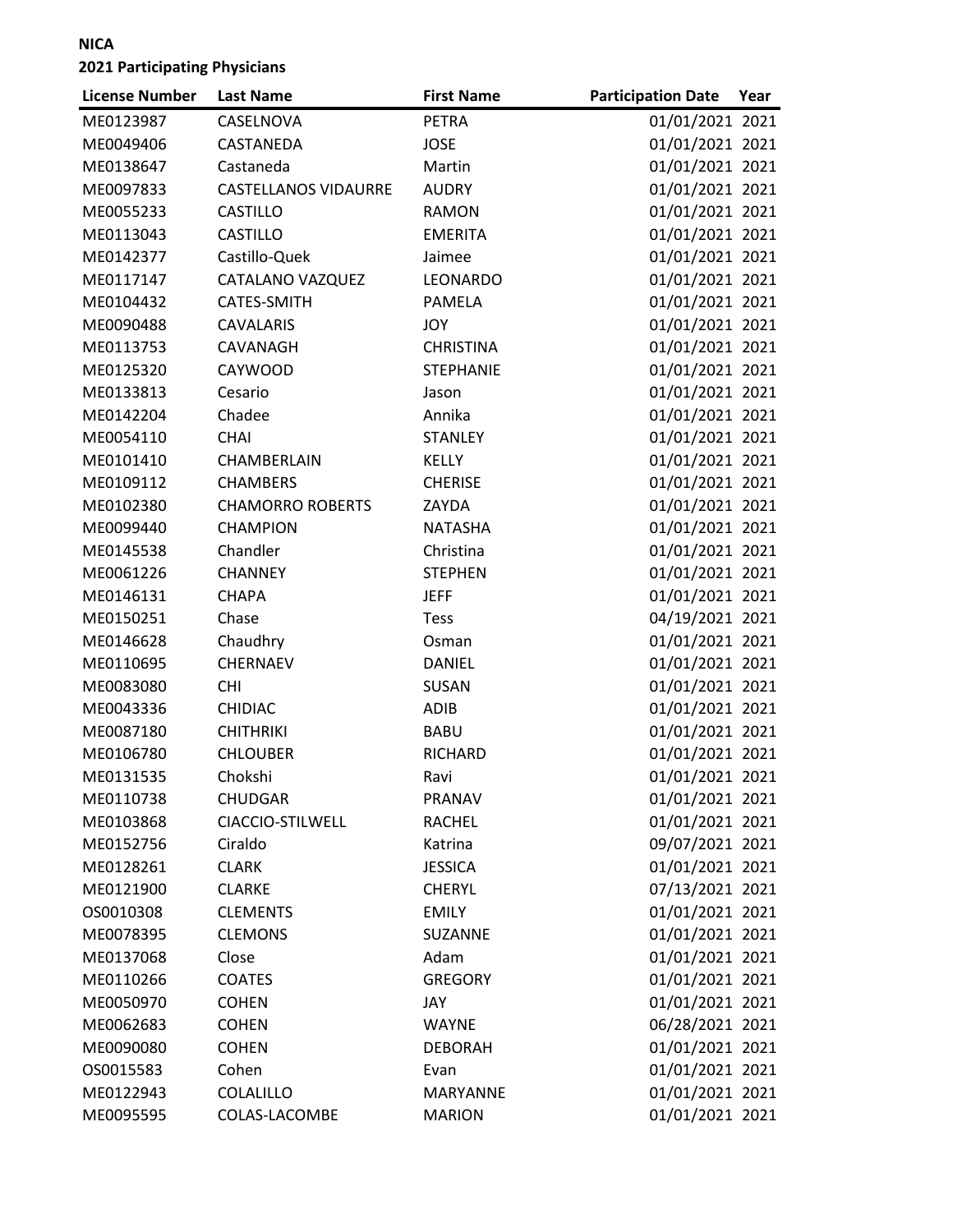| <b>License Number</b> | <b>Last Name</b>    | <b>First Name</b> | <b>Participation Date</b> | Year |
|-----------------------|---------------------|-------------------|---------------------------|------|
| ME0146145             | Colbert             | Amanda            | 01/01/2021 2021           |      |
| ME0134755             | <b>COLE</b>         | <b>KRISTI</b>     | 01/01/2021 2021           |      |
| ME0146906             | Coleman-Henderson   | Kimberlee         | 01/01/2021 2021           |      |
| ME0141108             | <b>COLL</b>         | <b>ALISON</b>     | 01/01/2021 2021           |      |
| ME0131224             | Collado             | Erika             | 01/01/2021 2021           |      |
| ME0113120             | <b>COLLIER</b>      | ANGELA            | 01/01/2021 2021           |      |
| ME0055486             | <b>COLLINS</b>      | <b>GLENN</b>      | 01/01/2021 2021           |      |
| ME0142715             | Colon Aponte        | Cristina          | 05/10/2021 2021           |      |
| ME0137158             | Colon Ramirez       | Lisamarie         | 01/01/2021 2021           |      |
| ME0146865             | <b>Colon Torres</b> | Franklin          | 01/01/2021 2021           |      |
| ME0120099             | COLON-RIVERA        | <b>MALIERI</b>    | 01/01/2021 2021           |      |
| ME0105583             | <b>COMPANIONI</b>   | <b>MONICA</b>     | 01/01/2021 2021           |      |
| OS0016257             | Condon              | Niamh             | 01/01/2021 2021           |      |
| ME0060791             | <b>CONNERY</b>      | <b>SHEILA</b>     | 01/01/2021 2021           |      |
| ME0092670             | <b>CONNOR</b>       | <b>DIANA</b>      | 01/01/2021 2021           |      |
| ME0137606             | Cooper              | Julia             | 01/01/2021 2021           |      |
| ME0081932             | COOPER-MERCADO      | <b>RACHEL</b>     | 01/01/2021 2021           |      |
| ME0151418             | Corona              | Samaris           | 06/06/2021 2021           |      |
| ME0150520             | Cortes              | Stefanny          | 07/20/2021 2021           |      |
| ME0061235             | <b>COTTER</b>       | <b>MICHAEL</b>    | 01/01/2021 2021           |      |
| ME0104081             | <b>COUNSELL</b>     | <b>CHERYL</b>     | 01/01/2021 2021           |      |
| ME0050296             | <b>COURTNEY</b>     | WENDELL           | 01/01/2021 2021           |      |
| OS0016545             | Cousineau           | Lisa              | 01/01/2021 2021           |      |
| ME0136288             | <b>COVINGTON</b>    | <b>JESSICA</b>    | 01/01/2021 2021           |      |
| ME0085163             | <b>COX</b>          | CAROL             | 01/01/2021 2021           |      |
| ME0034911             | CRANDALL            | <b>BLANE</b>      | 01/01/2021 2021           |      |
| ME0095903             | CRANDALL            | <b>BLANE</b>      | 01/01/2021 2021           |      |
| ME0127941             | <b>CRANE</b>        | <b>STEPHEN</b>    | 01/01/2021 2021           |      |
| OS0013959             | CRAWFORD            | <b>KRISTY</b>     | 01/01/2021 2021           |      |
| ME0090456             | <b>CRIDER</b>       | <b>MARK</b>       | 01/01/2021 2021           |      |
| ME0043757             | <b>CROFOOT</b>      | <b>KYLE</b>       | 01/01/2021 2021           |      |
| ME0111117             | <b>CROOKE</b>       | <b>EVA</b>        | 01/01/2021 2021           |      |
| ME0061289             | CROSSMAN            | MARGARET          | 01/01/2021 2021           |      |
| ME0122845             | <b>CRUZ ITHIER</b>  | <b>MAYRA</b>      | 01/01/2021 2021           |      |
| ME0085694             | <b>CRUZ-TORRES</b>  | PEDRO             | 01/01/2021 2021           |      |
| ME0081821             | <b>CUADRA</b>       | <b>DEBORAH</b>    | 01/01/2021 2021           |      |
| ME0137198             | Cuadros             | Lorraine          | 01/01/2021 2021           |      |
| ME0071206             | <b>CUETO</b>        | LUISA             | 01/01/2021 2021           |      |
| OS0017446             | Currie              | Sean              | 01/01/2021 2021           |      |
| ME0135644             | Curtis              | Samantha          | 01/01/2021 2021           |      |
| ME0126254             | D'ABARNO            | <b>JENNIFER</b>   | 01/01/2021 2021           |      |
| ME0119651             | <b>DACHA</b>        | APARNA            | 01/01/2021 2021           |      |
| OS0008075             | <b>DADISMAN</b>     | <b>KATHERINE</b>  | 01/01/2021 2021           |      |
| ME0092579             | DAI                 | <b>XIAORONG</b>   | 01/01/2021 2021           |      |
| ME0090087             | <b>DALEY</b>        | <b>ODETTE</b>     | 01/01/2021 2021           |      |
|                       |                     |                   |                           |      |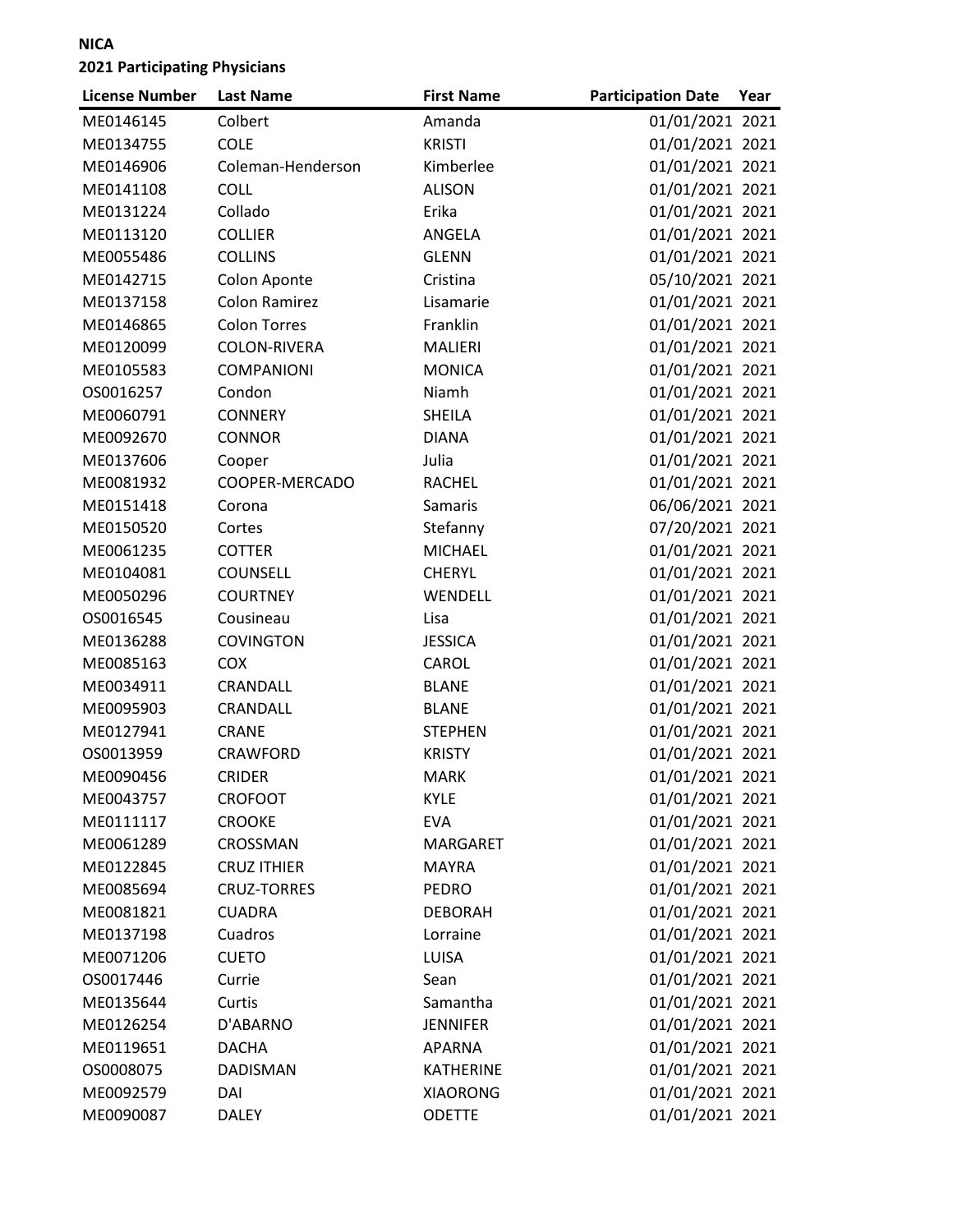| <b>License Number</b> | <b>Last Name</b>     | <b>First Name</b> | <b>Participation Date</b> | Year |
|-----------------------|----------------------|-------------------|---------------------------|------|
| ME0151383             | Dalton Ayoung        | Joanna            | 10/14/2021 2021           |      |
| ME0066354             | <b>DAMIAN</b>        | <b>GRACIA</b>     | 01/01/2021 2021           |      |
| ME0134295             | Danastor             | Tahnie            | 01/01/2021 2021           |      |
| ME0076195             | <b>DANCE</b>         | VANESSA           | 01/01/2021 2021           |      |
| ME0062545             | <b>DANIEL</b>        | <b>JANE</b>       | 01/01/2021 2021           |      |
| ME0078811             | <b>DANIEL</b>        | <b>MONICA</b>     | 01/01/2021 2021           |      |
| OS0016513             | Daniels-Orellana     | <b>Bobbie</b>     | 01/01/2021 2021           |      |
| ME0063066             | <b>DANNA</b>         | <b>PENNY</b>      | 01/01/2021 2021           |      |
| ME0070418             | <b>DASILVA</b>       | <b>CHRISTINE</b>  | 01/01/2021 2021           |      |
| ME0061862             | <b>DAVILA</b>        | SUSAN             | 01/01/2021 2021           |      |
| ME0066010             | <b>DAVILA</b>        | <b>VIRGIL</b>     | 01/01/2021 2021           |      |
| ME0051789             | <b>DAVIS</b>         | <b>JOHN</b>       | 01/01/2021 2021           |      |
| ME0110199             | <b>DAVIS</b>         | <b>ANNA</b>       | 01/01/2021 2021           |      |
| ME0119712             | <b>DAVIS</b>         | <b>KATRINA</b>    | 07/29/2021 2021           |      |
| ME0132349             | Davis                | Lauren            | 01/01/2021 2021           |      |
| OS0016659             | <b>DAVIS</b>         | <b>BENJAMIN</b>   | 01/01/2021 2021           |      |
| ME0134064             | Dawes-James          | Terry-Ann         | 01/01/2021 2021           |      |
| OS0016706             | Dayal                | Shailja           | 01/01/2021 2021           |      |
| ME0132369             | de Haydu             | Christopher       | 01/01/2021 2021           |      |
| OS0010338             | DE LA TORRE          | LESLEY            | 01/01/2021 2021           |      |
| ME0042913             | DE LEON              | <b>ROLANDO</b>    | 01/01/2021 2021           |      |
| ME0126931             | DE LEON              | MARY-BEATRICE     | 01/01/2021 2021           |      |
| ME0073376             | <b>DE SANTIS</b>     | <b>TIMOTHY</b>    | 01/01/2021 2021           |      |
| ME0145619             | <b>DEAN BARTON</b>   | <b>KATHRYN</b>    | 01/01/2021 2021           |      |
| ME0149504             | Deans                | Samantha          | 06/01/2021 2021           |      |
| ME0080156             | <b>DECESARE</b>      | <b>JULIE</b>      | 01/01/2021 2021           |      |
| OS0013661             | <b>DECKER</b>        | <b>MELISSA</b>    | 01/01/2021 2021           |      |
| ME0131219             | <b>DECOSIMO</b>      | LILLIAN           | 01/01/2021 2021           |      |
| ME0115888             | <b>DECOTIS SMITH</b> | <b>DIANA</b>      | 01/01/2021 2021           |      |
| ME0123721             | <b>DEEN</b>          | <b>JULINE</b>     | 01/01/2021 2021           |      |
| ME0079351             | DEL BIANCO           | ANITA             | 01/01/2021 2021           |      |
| ME0081011             | <b>DEL BOCA</b>      | <b>ADRIAN</b>     | 01/01/2021 2021           |      |
| ME0131939             | Del Pilar            | Luis              | 01/01/2021 2021           |      |
| ME0061869             | <b>DEL VALLE</b>     | <b>GERARDO</b>    | 01/01/2021 2021           |      |
| ME0064539             | DELCHARCO            | MANUEL            | 01/01/2021 2021           |      |
| ME0068648             | <b>DELGADO</b>       | <b>DELIA</b>      | 01/01/2021 2021           |      |
| ME0128231             | <b>DELGADO</b>       | <b>SUZETTE</b>    | 01/01/2021 2021           |      |
| ME0149452             | Delgado              | Stephanie         | 08/20/2021 2021           |      |
| ME0099385             | DELGADO-SPASIC       | YARA              | 01/01/2021 2021           |      |
| ME0058422             | DELKE                | <b>ISAAC</b>      | 01/01/2021 2021           |      |
| ME0092692             | <b>DELKER</b>        | JILL              | 01/01/2021 2021           |      |
| ME0082519             | <b>DELONG</b>        | GREGORY           | 01/01/2021 2021           |      |
| ME0146669             | Demetrios            | Meena             | 01/01/2021 2021           |      |
| ME0093017             | <b>DEN HAESE</b>     | <b>GREG</b>       | 01/01/2021 2021           |      |
| OS0009922             | <b>DENARDIS</b>      | <b>MICHAEL</b>    | 01/01/2021 2021           |      |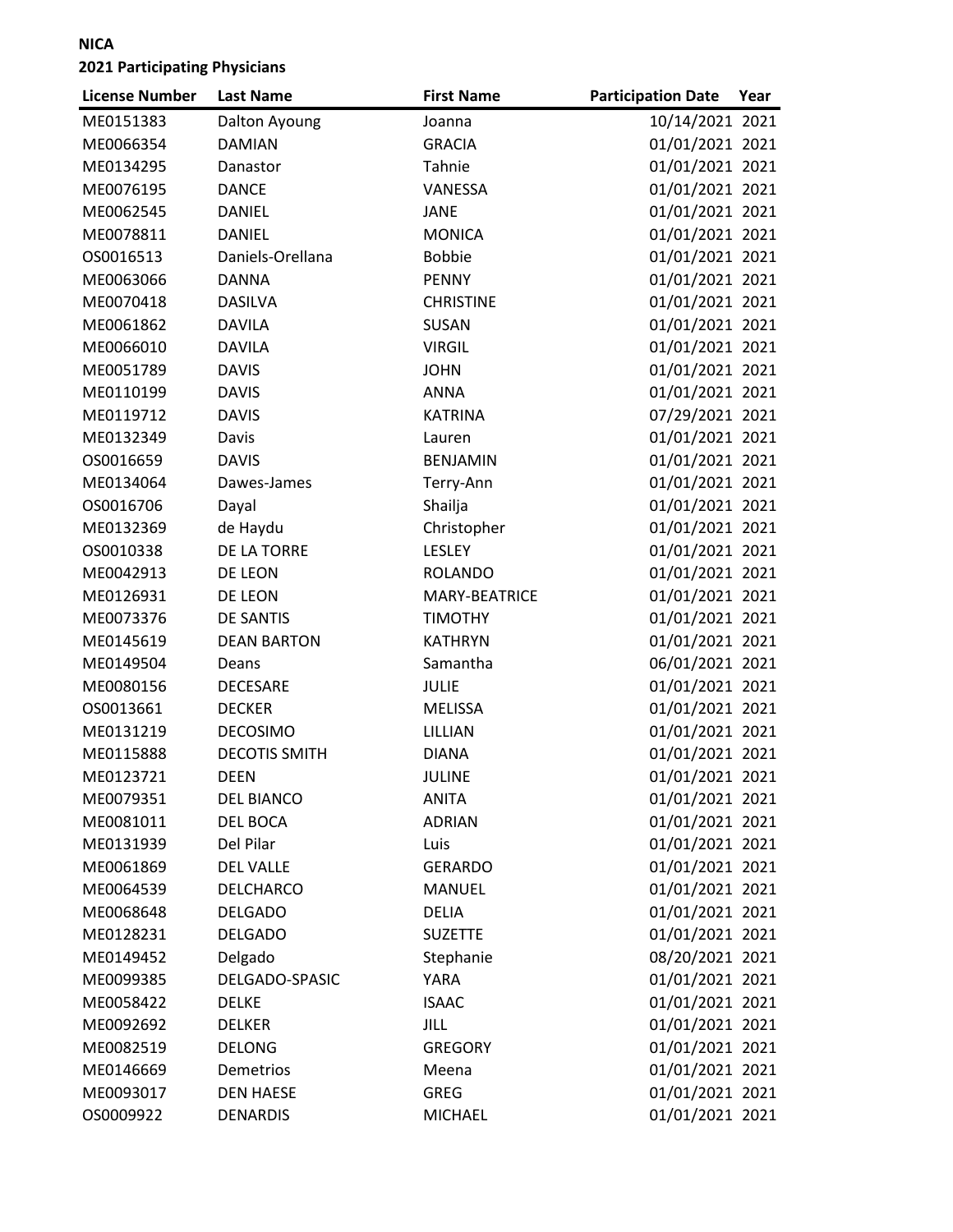| <b>License Number</b> | <b>Last Name</b>    | <b>First Name</b> | <b>Participation Date</b> | Year |
|-----------------------|---------------------|-------------------|---------------------------|------|
| ME0138771             | Denbo               | Miriah            | 01/01/2021 2021           |      |
| ME0076539             | <b>DESAI</b>        | <b>MEETESH</b>    | 01/01/2021 2021           |      |
| ME0112420             | <b>DESAI</b>        | <b>NEERAJ</b>     | 01/01/2021 2021           |      |
| ME0093963             | <b>DESMARAIS</b>    | SHARON            | 01/01/2021 2021           |      |
| ME0042359             | <b>DESOUZA</b>      | <b>ALISON</b>     | 01/01/2021 2021           |      |
| ME0038147             | <b>DESPER</b>       | <b>DAVID</b>      | 01/01/2021 2021           |      |
| ME0098619             | <b>DEUTSCH</b>      | <b>AARON</b>      | 01/01/2021 2021           |      |
| ME0103999             | <b>DEUTSCH</b>      | <b>ELANA</b>      | 01/01/2021 2021           |      |
| OS0018023             | <b>DeWitt</b>       | Joe-la            | 08/03/2021 2021           |      |
| ME0116715             | DHANANI KAMATH      | MAYA              | 01/01/2021 2021           |      |
| ME0104834             | <b>DHAS</b>         | VIJAYSELWYN       | 01/01/2021 2021           |      |
| ME0083622             | D'HEUREUX--JONES    | <b>ANN</b>        | 01/01/2021 2021           |      |
| ME0098346             | <b>DI GIORGI</b>    | SARAH             | 01/01/2021 2021           |      |
| ME0143366             | Diaz                | Sandra            | 01/01/2021 2021           |      |
| ME0150930             | Diaz Quinones       | Juan              | 08/20/2021 2021           |      |
| ME0115492             | DIAZ-SOCARRAS       | <b>CLAUDIO</b>    | 01/01/2021 2021           |      |
| ME0069586             | <b>DICKENS</b>      | <b>FRANK</b>      | 01/01/2021 2021           |      |
| ME0145942             | Dickerson           | Jaime             | 01/01/2021 2021           |      |
| ME0055252             | <b>DIEFFENBACH</b>  | LOUIS             | 01/01/2021 2021           |      |
| ME0034571             | <b>DIGIACOMO</b>    | <b>WAYNE</b>      | 01/01/2021 2021           |      |
| ME0078454             | <b>DILL</b>         | LAURA             | 01/01/2021 2021           |      |
| ME0134088             | <b>DILORENZO</b>    | <b>DOMINIQUE</b>  | 01/01/2021 2021           |      |
| ME0039293             | <b>DIMINO</b>       | <b>THOMAS</b>     | 01/01/2021 2021           |      |
| ME0097163             | <b>DINER</b>        | <b>BETH</b>       | 01/01/2021 2021           |      |
| OS0012858             | <b>DISALVO</b>      | <b>HEIDI</b>      | 01/01/2021 2021           |      |
| ME0135626             | Dixon               | Christopher       | 01/01/2021 2021           |      |
| OS0008966             | <b>DIXON</b>        | <b>DAVID</b>      | 01/01/2021 2021           |      |
| ME0146886             | Dolghi              | Oleg              | 01/01/2021 2021           |      |
| ME0100807             | <b>DOLSKAYA</b>     | <b>ELENA</b>      | 01/01/2021 2021           |      |
| ME0113513             | <b>DOMINGUEZ</b>    | <b>ALEXIS</b>     | 01/01/2021 2021           |      |
| ME0132099             | Dominguez Espaillat | Anna              | 01/01/2021 2021           |      |
| ME0079533             | DOMINGUEZ-BALI      | <b>ALBERTO</b>    | 01/01/2021 2021           |      |
| ME0117602             | <b>DOOKHAN</b>      | <b>MARLENE</b>    | 01/01/2021 2021           |      |
| ME0140237             | Dorbu               | Anthony           | 01/01/2021 2021           |      |
| ME0070523             | <b>DOYLE</b>        | <b>DEANNA</b>     | 01/01/2021 2021           |      |
| OS0017547             | <b>DRAKE</b>        | <b>GEORGE</b>     | 06/01/2021 2021           |      |
| OS0015083             | <b>DRAVIAM</b>      | <b>KATHERINE</b>  | 01/01/2021 2021           |      |
| ME0136101             | Duarte              | Jhonathan         | 01/01/2021 2021           |      |
| ME0144860             | Duda                | Ruth              | 03/26/2021 2021           |      |
| OS0014575             | Dudley              | Heather           | 01/01/2021 2021           |      |
| OS0012103             | <b>DUERKES</b>      | <b>JAMES</b>      | 01/01/2021 2021           |      |
| ME0058108             | <b>DUFF</b>         | <b>WILLIAM</b>    | 01/01/2021 2021           |      |
| ME0102267             | <b>DUKE</b>         | <b>BILLY</b>      | 01/01/2021 2021           |      |
| OS0008773             | <b>DUKE-ELMORE</b>  | <b>JAIRAN</b>     | 01/01/2021 2021           |      |
| ME0068213             | <b>DUKES</b>        | <b>STEVEN</b>     | 01/01/2021 2021           |      |
|                       |                     |                   |                           |      |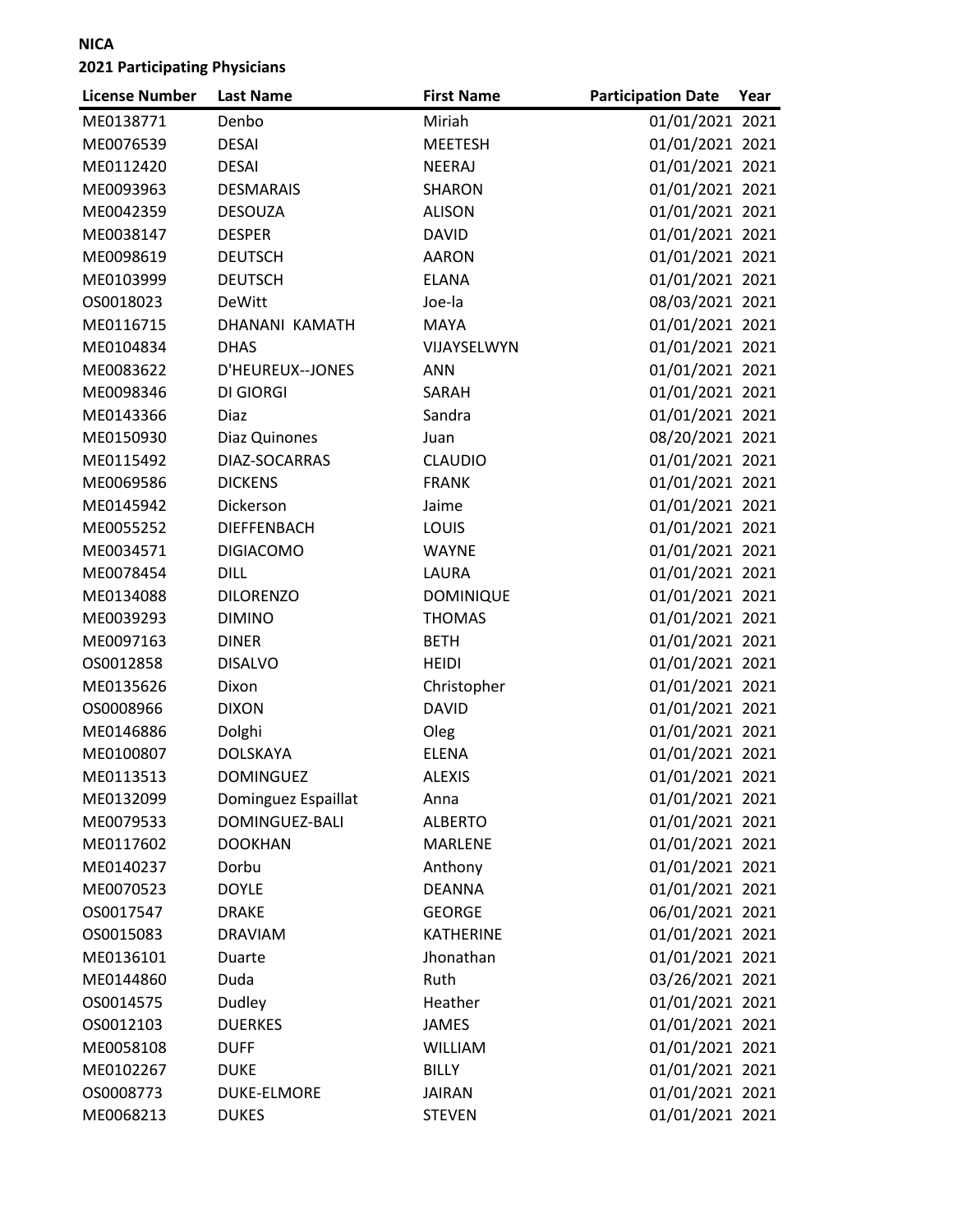| <b>License Number</b> | <b>Last Name</b>        | <b>First Name</b> | <b>Participation Date</b> | Year |
|-----------------------|-------------------------|-------------------|---------------------------|------|
| ME0136035             | Duncan                  | Jose              | 01/01/2021 2021           |      |
| OS0016677             | Duncan                  | Deidra            | 01/01/2021 2021           |      |
| OS0004300             | <b>DUNKIN</b>           | <b>SCOTT</b>      | 01/01/2021 2021           |      |
| OS0008445             | <b>DUPUY</b>            | <b>GLADYS</b>     | 01/01/2021 2021           |      |
| ME0067143             | <b>DURKEE</b>           | <b>DENNISE</b>    | 01/01/2021 2021           |      |
| ME0066796             | <b>DYAL</b>             | <b>RUTH</b>       | 01/01/2021 2021           |      |
| ME0044444             | <b>EASON</b>            | <b>RONALD</b>     | 01/01/2021 2021           |      |
| ME0059922             | <b>EASTERLING</b>       | <b>GARY</b>       | 01/01/2021 2021           |      |
| ME0065358             | <b>EBENGER</b>          | <b>MARTIN</b>     | 01/01/2021 2021           |      |
| ME0110140             | <b>ECHAVARRIA</b>       | <b>LINA</b>       | 01/01/2021 2021           |      |
| ME0139506             | <b>ECHEVERRI BOTERO</b> | <b>NATALIA</b>    | 01/01/2021 2021           |      |
| ME0071316             | <b>ECKERT</b>           | <b>JEANNE</b>     | 01/01/2021 2021           |      |
| OS0009412             | <b>EDELENBOS</b>        | <b>ERIC</b>       | 01/01/2021 2021           |      |
| ME0075682             | <b>EDGEWORTH</b>        | <b>DEBORAH</b>    | 01/01/2021 2021           |      |
| ME0130277             | Edmee                   | Sandra            | 01/01/2021 2021           |      |
| ME0068617             | <b>EDWARDS</b>          | <b>ERIC</b>       | 01/01/2021 2021           |      |
| ME0124122             | <b>EFEMINI</b>          | <b>ESE</b>        | 01/01/2021 2021           |      |
| ME0140631             | Eissa                   | Tamer             | 01/01/2021 2021           |      |
| ME0126722             | <b>EL MASRY</b>         | <b>PETER</b>      | 01/01/2021 2021           |      |
| ME0122826             | <b>ELGUERA</b>          | <b>ELIZABETH</b>  | 01/01/2021 2021           |      |
| OS0016500             | Elhusein                | Sara              | 01/01/2021 2021           |      |
| ME0139912             | Elie                    | Gregorie          | 01/01/2021 2021           |      |
| ME0082962             | <b>ELIGETI</b>          | <b>APARNA</b>     | 01/01/2021 2021           |      |
| ME0115602             | <b>ELI-PHILLIPS</b>     | <b>JONATHAN</b>   | 09/15/2021 2021           |      |
| ME0090460             | <b>ELIZ</b>             | <b>NATASHA</b>    | 01/01/2021 2021           |      |
| ME0068397             | <b>ELKIN</b>            | <b>AARON</b>      | 01/01/2021 2021           |      |
| ME0126102             | <b>ELLIOTT</b>          | <b>PATRICIA</b>   | 01/01/2021 2021           |      |
| ME0065958             | <b>ELLMAN</b>           | <b>DAVID</b>      | 01/01/2021 2021           |      |
| ME0146892             | Elmore                  | Raymond           | 01/01/2021 2021           |      |
| ME0118140             | <b>ELMS</b>             | <b>AUTUMN</b>     | 01/01/2021 2021           |      |
| ME0075058             | <b>ELZIND</b>           | ELHAM             | 10/28/2021 2021           |      |
| ME0083130             | <b>EMERICK</b>          | <b>GEORGE</b>     | 01/01/2021 2021           |      |
| ME0149563             | Engel                   | Lisa              | 06/16/2021 2021           |      |
| ME0055264             | <b>ENRIQUEZ PRIORE</b>  | SONIA             | 01/01/2021 2021           |      |
| OS0008940             | <b>ENYART</b>           | <b>THOMAS</b>     | 01/01/2021 2021           |      |
| ME0135926             | Eraso                   | Kathryn           | 01/01/2021 2021           |      |
| ME0127608             | <b>ESCOBAR</b>          | <b>ALISON</b>     | 01/01/2021 2021           |      |
| ME0132236             | <b>ESCOBAR DIAZ</b>     | <b>JENNIFER</b>   | 01/01/2021 2021           |      |
| ME0111328             | <b>ESEMUEDE</b>         | NEFERTARI         | 01/01/2021 2021           |      |
| ME0065279             | ESMAIL-RAWJI            | <b>HUSSAIN</b>    | 01/01/2021 2021           |      |
| ME0096081             | <b>ESQUENAZI</b>        | <b>BENNY</b>      | 01/01/2021 2021           |      |
| ME0118745             | <b>ESQUIVEL</b>         | <b>PATRICIA</b>   | 01/01/2021 2021           |      |
| ME0037824             | ESSERMAN                | <b>JAMES</b>      | 01/01/2021 2021           |      |
| ME0081353             | <b>ESSES</b>            | <b>ELLEN</b>      | 01/01/2021 2021           |      |
| ME0145440             | Evans                   | Sarah             | 01/01/2021 2021           |      |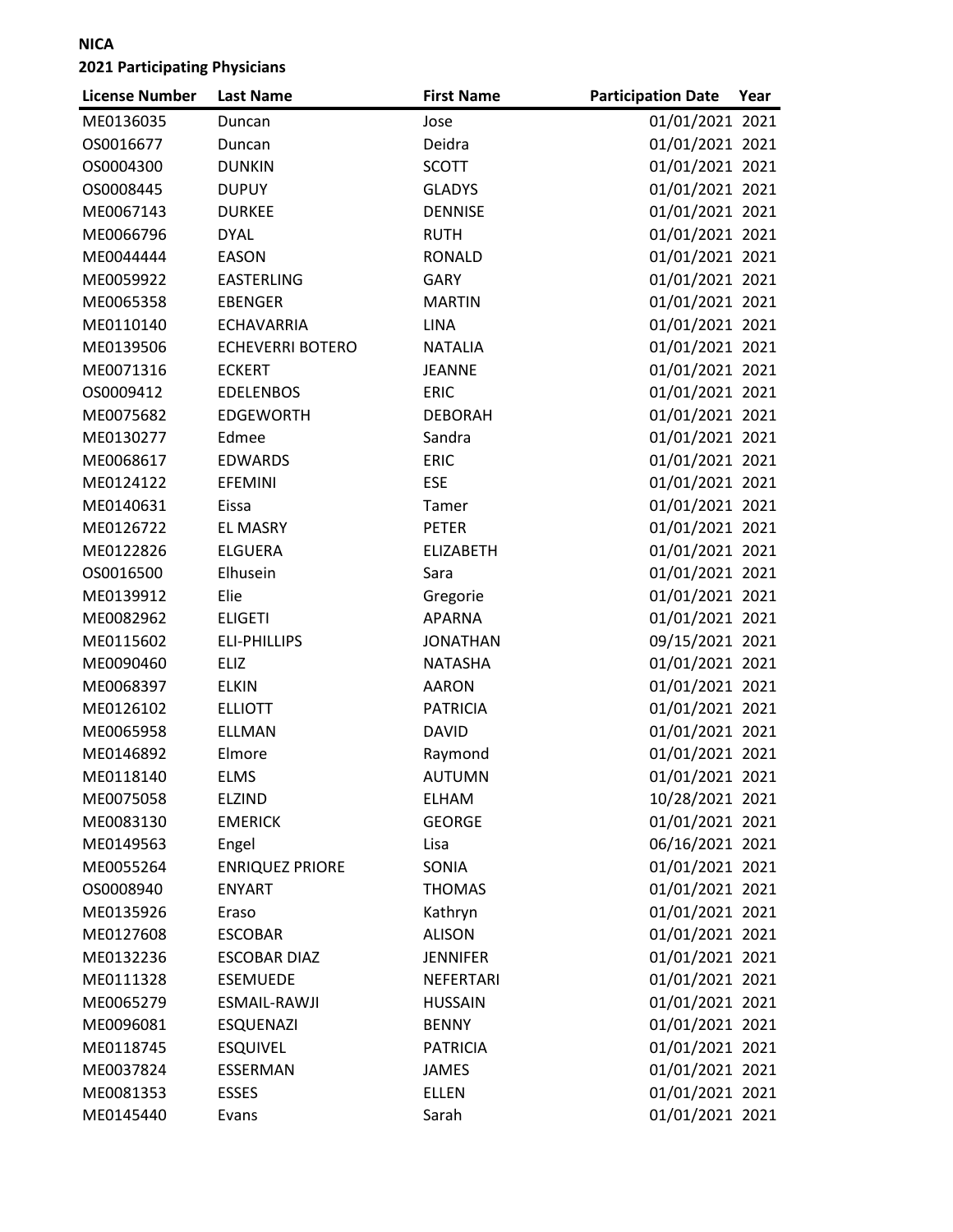| <b>License Number</b> | <b>Last Name</b>   | <b>First Name</b> | <b>Participation Date</b> | Year |
|-----------------------|--------------------|-------------------|---------------------------|------|
| ME0145864             | <b>EVANS</b>       | CASEY             | 01/01/2021 2021           |      |
| ME0113774             | <b>EVERS</b>       | <b>TANYA</b>      | 01/01/2021 2021           |      |
| ME0119414             | EYE                | <b>RITA</b>       | 01/01/2021 2021           |      |
| ME0085432             | <b>FACEY</b>       | <b>SHERYL</b>     | 01/01/2021 2021           |      |
| ME0124584             | <b>FALK</b>        | <b>ASHLEY</b>     | 01/01/2021 2021           |      |
| ME0149325             | Falkenstrom        | Allison           | 06/23/2021 2021           |      |
| ME0108466             | <b>FALQUEZ</b>     | <b>ALBERTO</b>    | 01/01/2021 2021           |      |
| ME0072672             | <b>FALZONE</b>     | SAMUEL            | 01/01/2021 2021           |      |
| ME0146881             | Faraci             | Andrea            | 01/01/2021 2021           |      |
| ME0118126             | <b>FARMER</b>      | <b>ADA MARIA</b>  | 01/01/2021 2021           |      |
| ME0139573             | Fein               | Lydia             | 01/01/2021 2021           |      |
| ME0140518             | <b>FEINBERG</b>    | <b>ERIC</b>       | 01/01/2021 2021           |      |
| OS0009567             | <b>FEINGOLD</b>    | LAUREN            | 01/01/2021 2021           |      |
| ME0057911             | <b>FELD</b>        | <b>JEFFREY</b>    | 01/01/2021 2021           |      |
| ME0129905             | <b>FELDBAUM</b>    | <b>VICTOR</b>     | 01/01/2021 2021           |      |
| ME0047565             | <b>FELDMAN</b>     | <b>ROBERT</b>     | 01/01/2021 2021           |      |
| ME0078384             | FELDMAN            | <b>MITCHELL</b>   | 01/01/2021 2021           |      |
| ME0099249             | <b>FERDINAND</b>   | LAREESA           | 01/01/2021 2021           |      |
| ME0074791             | <b>FERN</b>        | <b>STEVEN</b>     | 01/01/2021 2021           |      |
| ME0123990             | <b>FERNANDES</b>   | <b>JACQUELINE</b> | 01/01/2021 2021           |      |
| ME0072428             | <b>FERNANDEZ</b>   | <b>HECTOR</b>     | 01/01/2021 2021           |      |
| ME0078426             | FERNANDEZ-BORATTI  | <b>MARUJA</b>     | 01/01/2021 2021           |      |
| ME0111842             | FERNANDEZ-MESTRES  | <b>MARIA</b>      | 01/01/2021 2021           |      |
| ME0105113             | FERNANDEZ-SIFRE    | LUIS              | 01/01/2021 2021           |      |
| ME0052907             | <b>FERRARA</b>     | <b>HUGO</b>       | 01/01/2021 2021           |      |
| ME0148088             | Ferrari            | Fabio             | 04/28/2021 2021           |      |
| ME0123314             | <b>FERRO</b>       | <b>JACLYN</b>     | 01/01/2021 2021           |      |
| ME0142865             | Fiala              | Jenna             | 01/01/2021 2021           |      |
| ME0065256             | <b>FIDALGO</b>     | EDWARD            | 01/01/2021 2021           |      |
| ME0127930             | <b>FIELDS</b>      | <b>SWASHA</b>     | 01/01/2021 2021           |      |
| ME0092164             | <b>FIGUEREDO</b>   | ARIEL             | 01/01/2021 2021           |      |
| ME0106528             | <b>FIGUEROA</b>    | <b>VERONICA</b>   | 01/01/2021 2021           |      |
| ME0148948             | Finazzo            | Joanna            | 03/22/2021 2021           |      |
| OS0014526             | Finley             | Stephanie         | 01/01/2021 2021           |      |
| ME0139030             | Fish               | Asya              | 01/01/2021 2021           |      |
| ME0072825             | <b>FISHMAN</b>     | <b>LOEL</b>       | 01/01/2021 2021           |      |
| ME0121744             | <b>FITZGERALD</b>  | <b>FREDERICK</b>  | 01/01/2021 2021           |      |
| OS0015512             | <b>FITZPATRICK</b> | <b>IVY</b>        | 01/01/2021 2021           |      |
| ME0066047             | <b>FLEISHMAN</b>   | <b>KEVIN</b>      | 01/01/2021 2021           |      |
| ME0139845             | Fletcher           | Michelle          | 01/01/2021 2021           |      |
| ME0145900             | Flock              | Naomi             | 01/01/2021 2021           |      |
| ME0105417             | <b>FLORES</b>      | <b>ROSA</b>       | 01/01/2021 2021           |      |
| ME0114110             | <b>FODA</b>        | <b>MOHAMED</b>    | 01/01/2021 2021           |      |
| ME0149651             | Ford               | Holly             | 05/10/2021 2021           |      |
| ME0121284             | <b>FORDE</b>       | <b>KLIVE</b>      | 01/01/2021 2021           |      |
|                       |                    |                   |                           |      |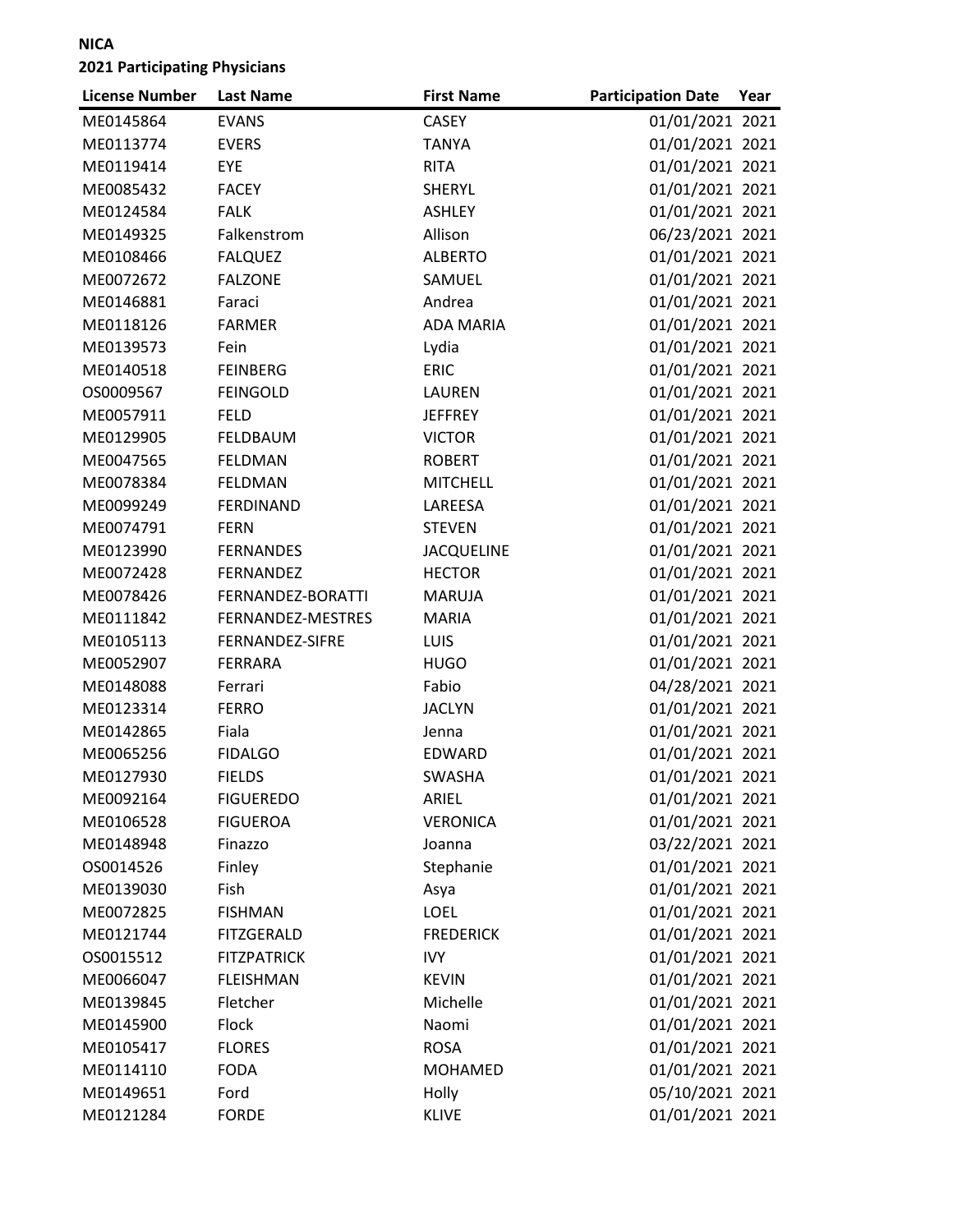| <b>License Number</b> | <b>Last Name</b>        | <b>First Name</b> | <b>Participation Date</b> | Year |
|-----------------------|-------------------------|-------------------|---------------------------|------|
| ME0113133             | <b>FORDE-KELLY</b>      | SHERRA            | 01/01/2021 2021           |      |
| ME0148215             | Forsthoefel             | Kelly             | 08/06/2021 2021           |      |
| ME0121321             | <b>FOSSUM</b>           | <b>GREGORY</b>    | 01/01/2021 2021           |      |
| ME0078114             | <b>FOSTER</b>           | <b>WESLEY</b>     | 01/01/2021 2021           |      |
| ME0097354             | <b>FOUNTAIN</b>         | <b>LORNA</b>      | 01/01/2021 2021           |      |
| ME0106954             | <b>FOUTZ</b>            | <b>LINDSAY</b>    | 01/01/2021 2021           |      |
| ME0089247             | <b>FOX</b>              | <b>FELICIA</b>    | 01/01/2021 2021           |      |
| ME0145067             | Fraguada                | Ana               | 01/01/2021 2021           |      |
| ME0128480             | <b>FRAICHE</b>          | <b>GEOFFREY</b>   | 01/01/2021 2021           |      |
| ME0140130             | <b>FRANCO</b>           | ARIELLE           | 01/01/2021 2021           |      |
| ME0098951             | <b>FRANZ</b>            | ALEXANDER         | 01/01/2021 2021           |      |
| ME0141435             | Freling                 | Julia             | 01/01/2021 2021           |      |
| ME0036632             | <b>FRIEFELD</b>         | RICHARD           | 01/01/2021 2021           |      |
| ME0136489             | Fryer                   | Kimberly          | 01/01/2021 2021           |      |
| ME0072733             | <b>FU</b>               | KAI               | 01/01/2021 2021           |      |
| ME0079050             | <b>FUDGE</b>            | <b>MARILYN</b>    | 01/01/2021 2021           |      |
| ME0133886             | <b>FUENTES-FIGUEROA</b> | <b>HERNAN</b>     | 01/01/2021 2021           |      |
| OS0015486             | Fujan                   | Melissa           | 01/01/2021 2021           |      |
| ME0075129             | <b>FYFFE</b>            | <b>GEORGE</b>     | 01/01/2021 2021           |      |
| ME0123546             | <b>GABAI HERNANDEZ</b>  | <b>HEATHER</b>    | 01/01/2021 2021           |      |
| ME0076117             | GABB                    | EARL              | 01/01/2021 2021           |      |
| ME0092596             | <b>GADH</b>             | <b>KOMPAL</b>     | 01/01/2021 2021           |      |
| ME0100821             | <b>GAITAN</b>           | <b>LUCIA</b>      | 01/01/2021 2021           |      |
| ME0080813             | <b>GALLAGHER</b>        | <b>JAMES</b>      | 01/01/2021 2021           |      |
| ME0025890             | <b>GANESH</b>           | <b>SELVA</b>      | 01/01/2021 2021           |      |
| ME0129154             | <b>GANESH</b>           | <b>DERVI</b>      | 01/01/2021 2021           |      |
| ME0082428             | <b>GARAS</b>            | <b>TAREK</b>      | 01/01/2021 2021           |      |
| ME0149854             | Garbade                 | Gabrielle         | 03/29/2021 2021           |      |
| ME0041595             | <b>GARCIA</b>           | <b>MARTIN</b>     | 01/01/2021 2021           |      |
| ME0088547             | <b>GARCIA</b>           | <b>CARLOS</b>     | 01/01/2021 2021           |      |
| ME0135514             | Garcia Bracero          | Alfonsina         | 01/01/2021 2021           |      |
| ME0123805             | <b>GARCIA IGUARAN</b>   | <b>ANA</b>        | 01/01/2021 2021           |      |
| ME0134237             | Garcia-Ocasio           | Rafael            | 01/01/2021 2021           |      |
| ME0132813             | GARD                    | <b>KATHRYN</b>    | 01/01/2021 2021           |      |
| ME0128877             | <b>GARI</b>             | <b>VICENTE</b>    | 01/01/2021 2021           |      |
| ME0094509             | <b>GARNER</b>           | <b>KYLE</b>       | 01/01/2021 2021           |      |
| ME0073125             | <b>GARZON</b>           | <b>MARTHA</b>     | 01/01/2021 2021           |      |
| ME0061898             | <b>GAUDIER</b>          | <b>FRANCISCO</b>  | 01/01/2021 2021           |      |
| ME0150508             | Gavilan Yodu            | Ronald            | 08/23/2021 2021           |      |
| ME0068039             | <b>GEARITY</b>          | <b>DOUGLAS</b>    | 01/01/2021 2021           |      |
| ME0132031             | Genc                    | Mehmet            | 01/01/2021 2021           |      |
| ME0074859             | <b>GEORGE</b>           | <b>SUE</b>        | 01/01/2021 2021           |      |
| ME0092177             | <b>GEORGE</b>           | <b>ADRIENNE</b>   | 04/12/2021 2021           |      |
| ME0125572             | <b>GERBER</b>           | <b>ALAN</b>       | 01/01/2021 2021           |      |
| ME0148122             | Gershman                | Elise             | 08/03/2021 2021           |      |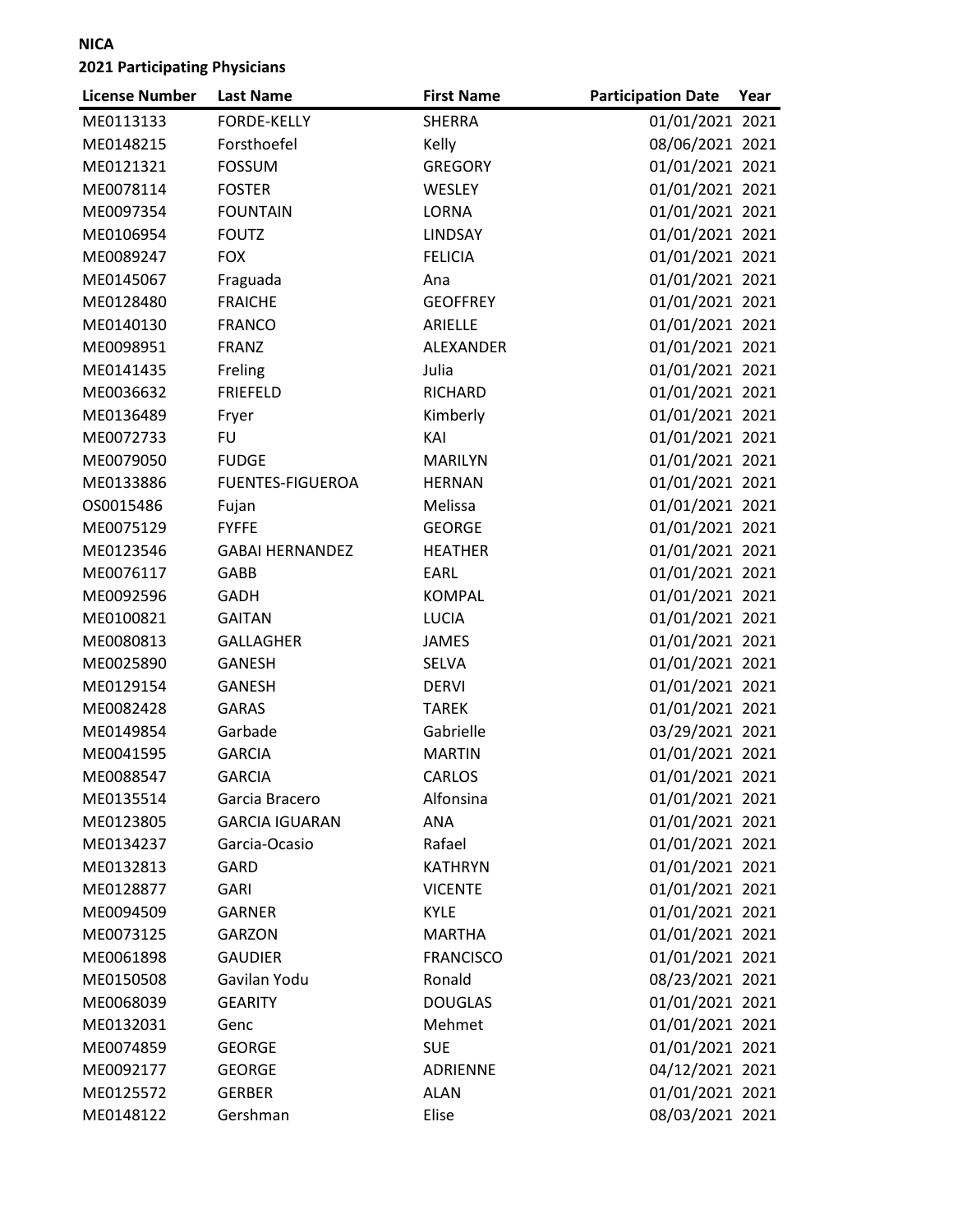| <b>License Number</b> | <b>Last Name</b>     | <b>First Name</b> | <b>Participation Date</b> | Year |
|-----------------------|----------------------|-------------------|---------------------------|------|
| ME0144699             | Ghade                | Noopur            | 01/01/2021 2021           |      |
| ME0146339             | Ghulmiyyah           | Labib             | 01/01/2021 2021           |      |
| ME0139923             | Giangreco            | Elizabeth         | 01/01/2021 2021           |      |
| ME0045800             | <b>GIBBS</b>         | <b>THOMAS</b>     | 01/01/2021 2021           |      |
| OS0017864             | Gibby                | <b>Britney</b>    | 07/15/2021 2021           |      |
| ME0075377             | <b>GILBY</b>         | <b>JENNIFER</b>   | 01/01/2021 2021           |      |
| ME0071247             | <b>GILLES</b>        | <b>JERRY</b>      | 01/01/2021 2021           |      |
| ME0135740             | <b>GILLESPIE</b>     | <b>KENDRA</b>     | 01/01/2021 2021           |      |
| ME0134539             | Gilliam              | Lynda             | 01/01/2021 2021           |      |
| ME0118105             | <b>GIRTELSCHMID</b>  | <b>MICHAEL</b>    | 01/01/2021 2021           |      |
| OS0011862             | <b>GLAS</b>          | <b>ERIKA</b>      | 01/01/2021 2021           |      |
| ME0140881             | Gnecco               | Cielo             | 01/01/2021 2021           |      |
| OS0006703             | <b>GOLDBERG</b>      | <b>TODD</b>       | 01/01/2021 2021           |      |
| ME0148834             | Goldenberg           | Larry             | 05/26/2021 2021           |      |
| ME0138962             | <b>GOLLA</b>         | <b>SHALINI</b>    | 01/01/2021 2021           |      |
| ME0071207             | <b>GOMEZ</b>         | <b>ROLANDO</b>    | 01/01/2021 2021           |      |
| ME0102113             | <b>GOMEZ</b>         | <b>MARIO</b>      | 01/01/2021 2021           |      |
| ME0123249             | <b>GOMEZ</b>         | <b>DANIEL</b>     | 01/01/2021 2021           |      |
| OS0012086             | <b>GOMEZ</b>         | <b>CHRISTINA</b>  | 01/01/2021 2021           |      |
| ME0049008             | <b>GONZALEZ</b>      | <b>ROLANDO</b>    | 01/01/2021 2021           |      |
| ME0107643             | <b>GONZALEZ</b>      | <b>MADELYN</b>    | 01/01/2021 2021           |      |
| ME0120125             | <b>GONZALEZ</b>      | ANGELA            | 01/01/2021 2021           |      |
| ME0135525             | Gonzalez             | Tanya             | 01/01/2021 2021           |      |
| OS0010599             | GONZALEZ             | <b>ELIZABETH</b>  | 01/01/2021 2021           |      |
| ME0141074             | Gonzalez Gotay       | Maria             | 01/01/2021 2021           |      |
| ME0061911             | GONZALEZ-GARCIA      | <b>ADOLFO</b>     | 01/01/2021 2021           |      |
| ME0068545             | GONZALEZ-QUINTERO    | <b>VICTOR</b>     | 01/01/2021 2021           |      |
| ME0101116             | <b>GOODEN</b>        | <b>NATASHA</b>    | 01/01/2021 2021           |      |
| ME0129196             | <b>GOODMAN</b>       | <b>DAVID</b>      | 01/01/2021 2021           |      |
| ME0097704             | <b>GOODRIDGE</b>     | <b>CHRISTINA</b>  | 07/07/2021 2021           |      |
| OS0004910             | <b>GORDON</b>        | <b>ROBERT</b>     | 01/01/2021 2021           |      |
| ME0046920             | GOSS                 | <b>DAVID</b>      | 01/01/2021 2021           |      |
| OS0007287             | <b>GOTLIN</b>        | <b>DOUGLAS</b>    | 02/20/2021 2021           |      |
| OS0016212             | Gottschalk           | Kathryn           | 01/01/2021 2021           |      |
| ME0063097             | <b>GOULD</b>         | <b>STANLEY</b>    | 01/01/2021 2021           |      |
| ME0135258             | <b>GOURGUE</b>       | SASHA             | 01/01/2021 2021           |      |
| OS0009924             | <b>GRABER SCHUK</b>  | CARI              | 01/01/2021 2021           |      |
| ME0043945             | <b>GRABOIS</b>       | B                 | 01/01/2021 2021           |      |
| ME0098982             | <b>GRAHAM</b>        | <b>MELINDA</b>    | 01/01/2021 2021           |      |
| ME0141423             | Graham               | Georgia           | 01/01/2021 2021           |      |
| ME0058169             | <b>GRAMMER</b>       | <b>JOHN</b>       | 01/01/2021 2021           |      |
| ME0116797             | <b>GRANADA SOLIS</b> | CATALINA          | 01/01/2021 2021           |      |
| OS0015939             | <b>GRANBERRY</b>     | <b>KEMORIA</b>    | 01/01/2021 2021           |      |
| ME0098714             | <b>GRANGER</b>       | <b>STEVEN</b>     | 01/01/2021 2021           |      |
| ME0099455             | <b>GRAY</b>          | MEGAN             | 01/01/2021 2021           |      |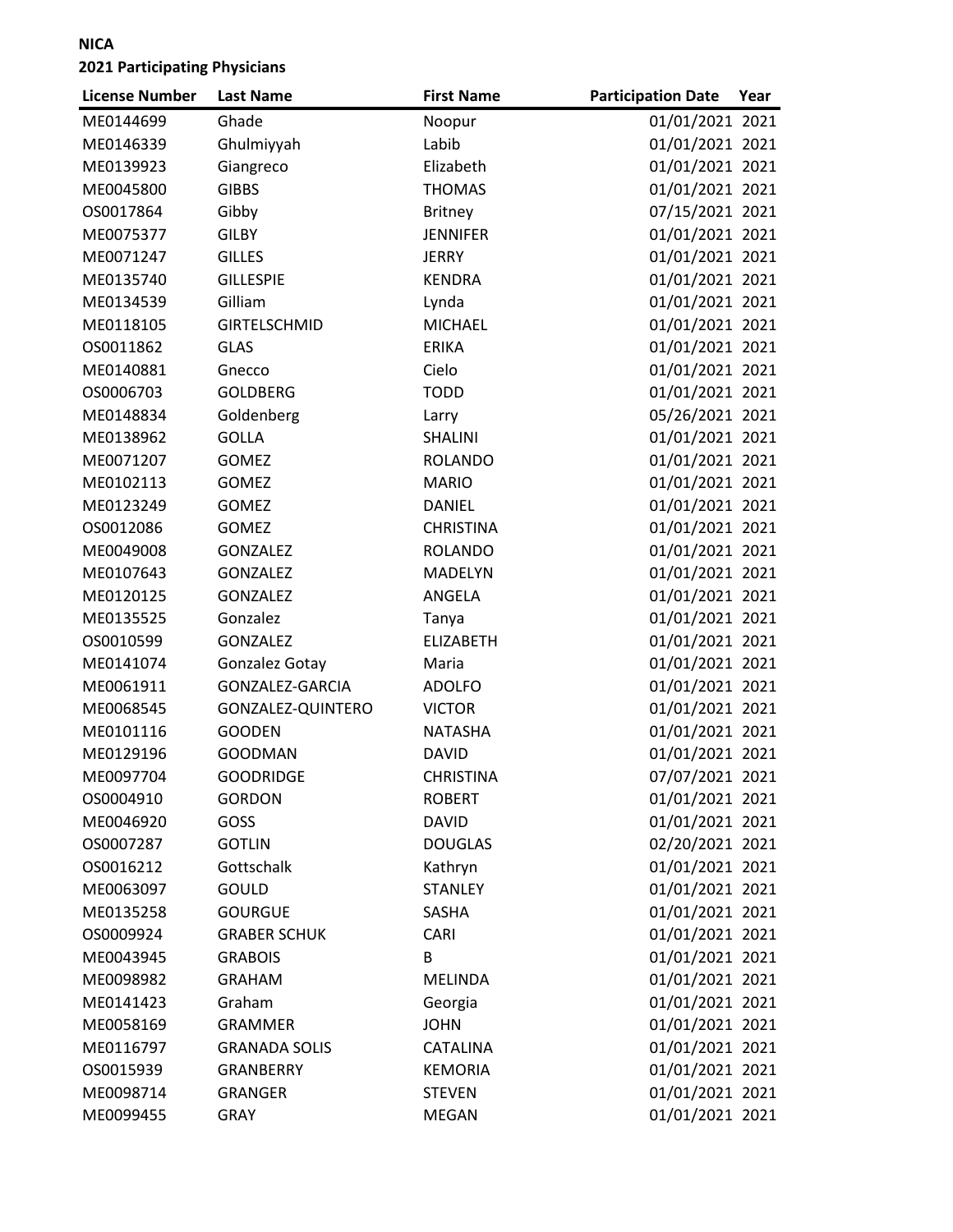| 01/01/2021 2021<br>ME0101946<br><b>GRAY</b><br>SHRUSAN<br>01/01/2021 2021<br>ME0134499<br>Anesha<br>Gray<br>ME0058171<br><b>GREEN</b><br><b>LINDA</b><br>01/01/2021 2021<br>01/01/2021 2021<br>ME0126987<br><b>GREEN</b><br><b>KATHLEEN</b><br>01/01/2021 2021<br>ME0090419<br>GREENBAUM<br>LAURA<br>01/01/2021 2021<br>ME0054896<br>GREENBERG<br><b>STEVEN</b><br>01/01/2021 2021<br>ME0055935<br><b>GREENE</b><br><b>CALVIN</b><br>01/01/2021 2021<br>ME0095384<br><b>GREENE</b><br><b>DAINA</b><br>01/01/2021 2021<br>ME0132356<br>Greer<br>Jessica<br>ME0067027<br>01/01/2021 2021<br><b>GREVENGOOD</b><br><b>CHRIS</b><br>01/01/2021 2021<br>ME0091886<br><b>GREVES</b><br><b>CHRISTINE</b><br>01/01/2021 2021<br>ME0096115<br><b>GREVES</b><br><b>COLE</b><br>01/01/2021 2021<br>ME0138810<br><b>GRODIN</b><br><b>TABATA</b><br>01/01/2021 2021<br>ME0142462<br><b>GRONERT</b><br><b>JASON</b><br>01/01/2021 2021<br><b>GROSS</b><br>ME0015954<br><b>STUART</b><br>01/01/2021 2021<br>ME0126873<br><b>GROSS</b><br><b>MARIO</b><br>01/01/2021 2021<br><b>GUELL</b><br>ME0101920<br><b>GREGORY</b><br>01/01/2021 2021<br>ME0104419<br><b>GUERRA</b><br><b>DAVID SECUNDINO</b><br>01/01/2021 2021<br>ME0121834<br>LARISSA<br><b>GUERRERO</b><br>01/01/2021 2021<br>ME0107374<br><b>GUICHARD</b><br>RAPHAEL<br>01/01/2021 2021<br>ME0077046<br><b>GUINOT</b><br>RAFAEL<br>01/01/2021 2021<br>ME0115034<br><b>GUMIROFF</b><br><b>ALEXANDER</b><br>01/01/2021 2021<br>ME0113333<br><b>GURAM PORTER</b><br><b>JENNIFER</b><br>Nathalie<br>01/01/2021 2021<br>ME0138343<br>Gutierrez Prieto<br><b>GUTIERREZ-GALATAS</b><br>01/01/2021 2021<br>ME0043084<br><b>JOSE</b><br>01/01/2021 2021<br>ME0069119<br><b>GUZMAN</b><br><b>RUBEN</b><br>01/01/2021 2021<br>ME0135808<br>Guzman<br>Angela<br><b>TERRY</b><br>01/01/2021 2021<br>OS0010169<br><b>HAAG</b><br>01/01/2021 2021<br>Haddock<br>ME0130982<br>Amy<br>01/01/2021 2021<br>Shannon<br>ME0132199<br>Hahn<br>Haken<br>01/01/2021 2021<br>ME0145623<br>Yael<br>01/01/2021 2021<br>ME0073073<br>HAKKARAINEN<br><b>GLORIA</b><br>01/01/2021 2021<br>OS0018095<br>Halko<br>George<br>01/01/2021 2021<br>OS0013171<br><b>HALLAM</b><br><b>MARTIN</b><br>01/01/2021 2021<br>ME0144835<br><b>HALSTEAD</b><br><b>ALLISON</b><br>01/01/2021 2021<br>ME0107874<br><b>HAMBY</b><br><b>JANET</b><br>01/01/2021 2021<br>ME0098993<br><b>KELLY</b><br><b>HAMEL</b><br>Alfreda<br>08/03/2021 2021<br>ME0151987<br>Hampton<br>01/01/2021 2021<br>ME0099742<br><b>HANCOCK</b><br>LEENA<br>01/01/2021 2021<br>ME0056896<br><b>HANNA</b><br><b>FARIS</b><br>01/01/2021 2021<br>OS0011822<br><b>HANNAH</b><br><b>DAWN</b><br>01/01/2021 2021<br>ME0107621<br><b>HANSILL</b><br>JOHN<br>01/01/2021 2021<br>ME0062736<br><b>HANUBAL</b><br>SHIVAKUMAR | <b>License Number</b> | <b>Last Name</b> | <b>First Name</b> | <b>Participation Date</b> | Year |
|--------------------------------------------------------------------------------------------------------------------------------------------------------------------------------------------------------------------------------------------------------------------------------------------------------------------------------------------------------------------------------------------------------------------------------------------------------------------------------------------------------------------------------------------------------------------------------------------------------------------------------------------------------------------------------------------------------------------------------------------------------------------------------------------------------------------------------------------------------------------------------------------------------------------------------------------------------------------------------------------------------------------------------------------------------------------------------------------------------------------------------------------------------------------------------------------------------------------------------------------------------------------------------------------------------------------------------------------------------------------------------------------------------------------------------------------------------------------------------------------------------------------------------------------------------------------------------------------------------------------------------------------------------------------------------------------------------------------------------------------------------------------------------------------------------------------------------------------------------------------------------------------------------------------------------------------------------------------------------------------------------------------------------------------------------------------------------------------------------------------------------------------------------------------------------------------------------------------------------------------------------------------------------------------------------------------------------------------------------------------------------------------------------------------------------------------------------------------------------------------------------------------------------------------------------------------------------------------------------------------------------------------------------------------------------------------------------------------------------------------------------------------------------------|-----------------------|------------------|-------------------|---------------------------|------|
|                                                                                                                                                                                                                                                                                                                                                                                                                                                                                                                                                                                                                                                                                                                                                                                                                                                                                                                                                                                                                                                                                                                                                                                                                                                                                                                                                                                                                                                                                                                                                                                                                                                                                                                                                                                                                                                                                                                                                                                                                                                                                                                                                                                                                                                                                                                                                                                                                                                                                                                                                                                                                                                                                                                                                                                      |                       |                  |                   |                           |      |
|                                                                                                                                                                                                                                                                                                                                                                                                                                                                                                                                                                                                                                                                                                                                                                                                                                                                                                                                                                                                                                                                                                                                                                                                                                                                                                                                                                                                                                                                                                                                                                                                                                                                                                                                                                                                                                                                                                                                                                                                                                                                                                                                                                                                                                                                                                                                                                                                                                                                                                                                                                                                                                                                                                                                                                                      |                       |                  |                   |                           |      |
|                                                                                                                                                                                                                                                                                                                                                                                                                                                                                                                                                                                                                                                                                                                                                                                                                                                                                                                                                                                                                                                                                                                                                                                                                                                                                                                                                                                                                                                                                                                                                                                                                                                                                                                                                                                                                                                                                                                                                                                                                                                                                                                                                                                                                                                                                                                                                                                                                                                                                                                                                                                                                                                                                                                                                                                      |                       |                  |                   |                           |      |
|                                                                                                                                                                                                                                                                                                                                                                                                                                                                                                                                                                                                                                                                                                                                                                                                                                                                                                                                                                                                                                                                                                                                                                                                                                                                                                                                                                                                                                                                                                                                                                                                                                                                                                                                                                                                                                                                                                                                                                                                                                                                                                                                                                                                                                                                                                                                                                                                                                                                                                                                                                                                                                                                                                                                                                                      |                       |                  |                   |                           |      |
|                                                                                                                                                                                                                                                                                                                                                                                                                                                                                                                                                                                                                                                                                                                                                                                                                                                                                                                                                                                                                                                                                                                                                                                                                                                                                                                                                                                                                                                                                                                                                                                                                                                                                                                                                                                                                                                                                                                                                                                                                                                                                                                                                                                                                                                                                                                                                                                                                                                                                                                                                                                                                                                                                                                                                                                      |                       |                  |                   |                           |      |
|                                                                                                                                                                                                                                                                                                                                                                                                                                                                                                                                                                                                                                                                                                                                                                                                                                                                                                                                                                                                                                                                                                                                                                                                                                                                                                                                                                                                                                                                                                                                                                                                                                                                                                                                                                                                                                                                                                                                                                                                                                                                                                                                                                                                                                                                                                                                                                                                                                                                                                                                                                                                                                                                                                                                                                                      |                       |                  |                   |                           |      |
|                                                                                                                                                                                                                                                                                                                                                                                                                                                                                                                                                                                                                                                                                                                                                                                                                                                                                                                                                                                                                                                                                                                                                                                                                                                                                                                                                                                                                                                                                                                                                                                                                                                                                                                                                                                                                                                                                                                                                                                                                                                                                                                                                                                                                                                                                                                                                                                                                                                                                                                                                                                                                                                                                                                                                                                      |                       |                  |                   |                           |      |
|                                                                                                                                                                                                                                                                                                                                                                                                                                                                                                                                                                                                                                                                                                                                                                                                                                                                                                                                                                                                                                                                                                                                                                                                                                                                                                                                                                                                                                                                                                                                                                                                                                                                                                                                                                                                                                                                                                                                                                                                                                                                                                                                                                                                                                                                                                                                                                                                                                                                                                                                                                                                                                                                                                                                                                                      |                       |                  |                   |                           |      |
|                                                                                                                                                                                                                                                                                                                                                                                                                                                                                                                                                                                                                                                                                                                                                                                                                                                                                                                                                                                                                                                                                                                                                                                                                                                                                                                                                                                                                                                                                                                                                                                                                                                                                                                                                                                                                                                                                                                                                                                                                                                                                                                                                                                                                                                                                                                                                                                                                                                                                                                                                                                                                                                                                                                                                                                      |                       |                  |                   |                           |      |
|                                                                                                                                                                                                                                                                                                                                                                                                                                                                                                                                                                                                                                                                                                                                                                                                                                                                                                                                                                                                                                                                                                                                                                                                                                                                                                                                                                                                                                                                                                                                                                                                                                                                                                                                                                                                                                                                                                                                                                                                                                                                                                                                                                                                                                                                                                                                                                                                                                                                                                                                                                                                                                                                                                                                                                                      |                       |                  |                   |                           |      |
|                                                                                                                                                                                                                                                                                                                                                                                                                                                                                                                                                                                                                                                                                                                                                                                                                                                                                                                                                                                                                                                                                                                                                                                                                                                                                                                                                                                                                                                                                                                                                                                                                                                                                                                                                                                                                                                                                                                                                                                                                                                                                                                                                                                                                                                                                                                                                                                                                                                                                                                                                                                                                                                                                                                                                                                      |                       |                  |                   |                           |      |
|                                                                                                                                                                                                                                                                                                                                                                                                                                                                                                                                                                                                                                                                                                                                                                                                                                                                                                                                                                                                                                                                                                                                                                                                                                                                                                                                                                                                                                                                                                                                                                                                                                                                                                                                                                                                                                                                                                                                                                                                                                                                                                                                                                                                                                                                                                                                                                                                                                                                                                                                                                                                                                                                                                                                                                                      |                       |                  |                   |                           |      |
|                                                                                                                                                                                                                                                                                                                                                                                                                                                                                                                                                                                                                                                                                                                                                                                                                                                                                                                                                                                                                                                                                                                                                                                                                                                                                                                                                                                                                                                                                                                                                                                                                                                                                                                                                                                                                                                                                                                                                                                                                                                                                                                                                                                                                                                                                                                                                                                                                                                                                                                                                                                                                                                                                                                                                                                      |                       |                  |                   |                           |      |
|                                                                                                                                                                                                                                                                                                                                                                                                                                                                                                                                                                                                                                                                                                                                                                                                                                                                                                                                                                                                                                                                                                                                                                                                                                                                                                                                                                                                                                                                                                                                                                                                                                                                                                                                                                                                                                                                                                                                                                                                                                                                                                                                                                                                                                                                                                                                                                                                                                                                                                                                                                                                                                                                                                                                                                                      |                       |                  |                   |                           |      |
|                                                                                                                                                                                                                                                                                                                                                                                                                                                                                                                                                                                                                                                                                                                                                                                                                                                                                                                                                                                                                                                                                                                                                                                                                                                                                                                                                                                                                                                                                                                                                                                                                                                                                                                                                                                                                                                                                                                                                                                                                                                                                                                                                                                                                                                                                                                                                                                                                                                                                                                                                                                                                                                                                                                                                                                      |                       |                  |                   |                           |      |
|                                                                                                                                                                                                                                                                                                                                                                                                                                                                                                                                                                                                                                                                                                                                                                                                                                                                                                                                                                                                                                                                                                                                                                                                                                                                                                                                                                                                                                                                                                                                                                                                                                                                                                                                                                                                                                                                                                                                                                                                                                                                                                                                                                                                                                                                                                                                                                                                                                                                                                                                                                                                                                                                                                                                                                                      |                       |                  |                   |                           |      |
|                                                                                                                                                                                                                                                                                                                                                                                                                                                                                                                                                                                                                                                                                                                                                                                                                                                                                                                                                                                                                                                                                                                                                                                                                                                                                                                                                                                                                                                                                                                                                                                                                                                                                                                                                                                                                                                                                                                                                                                                                                                                                                                                                                                                                                                                                                                                                                                                                                                                                                                                                                                                                                                                                                                                                                                      |                       |                  |                   |                           |      |
|                                                                                                                                                                                                                                                                                                                                                                                                                                                                                                                                                                                                                                                                                                                                                                                                                                                                                                                                                                                                                                                                                                                                                                                                                                                                                                                                                                                                                                                                                                                                                                                                                                                                                                                                                                                                                                                                                                                                                                                                                                                                                                                                                                                                                                                                                                                                                                                                                                                                                                                                                                                                                                                                                                                                                                                      |                       |                  |                   |                           |      |
|                                                                                                                                                                                                                                                                                                                                                                                                                                                                                                                                                                                                                                                                                                                                                                                                                                                                                                                                                                                                                                                                                                                                                                                                                                                                                                                                                                                                                                                                                                                                                                                                                                                                                                                                                                                                                                                                                                                                                                                                                                                                                                                                                                                                                                                                                                                                                                                                                                                                                                                                                                                                                                                                                                                                                                                      |                       |                  |                   |                           |      |
|                                                                                                                                                                                                                                                                                                                                                                                                                                                                                                                                                                                                                                                                                                                                                                                                                                                                                                                                                                                                                                                                                                                                                                                                                                                                                                                                                                                                                                                                                                                                                                                                                                                                                                                                                                                                                                                                                                                                                                                                                                                                                                                                                                                                                                                                                                                                                                                                                                                                                                                                                                                                                                                                                                                                                                                      |                       |                  |                   |                           |      |
|                                                                                                                                                                                                                                                                                                                                                                                                                                                                                                                                                                                                                                                                                                                                                                                                                                                                                                                                                                                                                                                                                                                                                                                                                                                                                                                                                                                                                                                                                                                                                                                                                                                                                                                                                                                                                                                                                                                                                                                                                                                                                                                                                                                                                                                                                                                                                                                                                                                                                                                                                                                                                                                                                                                                                                                      |                       |                  |                   |                           |      |
|                                                                                                                                                                                                                                                                                                                                                                                                                                                                                                                                                                                                                                                                                                                                                                                                                                                                                                                                                                                                                                                                                                                                                                                                                                                                                                                                                                                                                                                                                                                                                                                                                                                                                                                                                                                                                                                                                                                                                                                                                                                                                                                                                                                                                                                                                                                                                                                                                                                                                                                                                                                                                                                                                                                                                                                      |                       |                  |                   |                           |      |
|                                                                                                                                                                                                                                                                                                                                                                                                                                                                                                                                                                                                                                                                                                                                                                                                                                                                                                                                                                                                                                                                                                                                                                                                                                                                                                                                                                                                                                                                                                                                                                                                                                                                                                                                                                                                                                                                                                                                                                                                                                                                                                                                                                                                                                                                                                                                                                                                                                                                                                                                                                                                                                                                                                                                                                                      |                       |                  |                   |                           |      |
|                                                                                                                                                                                                                                                                                                                                                                                                                                                                                                                                                                                                                                                                                                                                                                                                                                                                                                                                                                                                                                                                                                                                                                                                                                                                                                                                                                                                                                                                                                                                                                                                                                                                                                                                                                                                                                                                                                                                                                                                                                                                                                                                                                                                                                                                                                                                                                                                                                                                                                                                                                                                                                                                                                                                                                                      |                       |                  |                   |                           |      |
|                                                                                                                                                                                                                                                                                                                                                                                                                                                                                                                                                                                                                                                                                                                                                                                                                                                                                                                                                                                                                                                                                                                                                                                                                                                                                                                                                                                                                                                                                                                                                                                                                                                                                                                                                                                                                                                                                                                                                                                                                                                                                                                                                                                                                                                                                                                                                                                                                                                                                                                                                                                                                                                                                                                                                                                      |                       |                  |                   |                           |      |
|                                                                                                                                                                                                                                                                                                                                                                                                                                                                                                                                                                                                                                                                                                                                                                                                                                                                                                                                                                                                                                                                                                                                                                                                                                                                                                                                                                                                                                                                                                                                                                                                                                                                                                                                                                                                                                                                                                                                                                                                                                                                                                                                                                                                                                                                                                                                                                                                                                                                                                                                                                                                                                                                                                                                                                                      |                       |                  |                   |                           |      |
|                                                                                                                                                                                                                                                                                                                                                                                                                                                                                                                                                                                                                                                                                                                                                                                                                                                                                                                                                                                                                                                                                                                                                                                                                                                                                                                                                                                                                                                                                                                                                                                                                                                                                                                                                                                                                                                                                                                                                                                                                                                                                                                                                                                                                                                                                                                                                                                                                                                                                                                                                                                                                                                                                                                                                                                      |                       |                  |                   |                           |      |
|                                                                                                                                                                                                                                                                                                                                                                                                                                                                                                                                                                                                                                                                                                                                                                                                                                                                                                                                                                                                                                                                                                                                                                                                                                                                                                                                                                                                                                                                                                                                                                                                                                                                                                                                                                                                                                                                                                                                                                                                                                                                                                                                                                                                                                                                                                                                                                                                                                                                                                                                                                                                                                                                                                                                                                                      |                       |                  |                   |                           |      |
|                                                                                                                                                                                                                                                                                                                                                                                                                                                                                                                                                                                                                                                                                                                                                                                                                                                                                                                                                                                                                                                                                                                                                                                                                                                                                                                                                                                                                                                                                                                                                                                                                                                                                                                                                                                                                                                                                                                                                                                                                                                                                                                                                                                                                                                                                                                                                                                                                                                                                                                                                                                                                                                                                                                                                                                      |                       |                  |                   |                           |      |
|                                                                                                                                                                                                                                                                                                                                                                                                                                                                                                                                                                                                                                                                                                                                                                                                                                                                                                                                                                                                                                                                                                                                                                                                                                                                                                                                                                                                                                                                                                                                                                                                                                                                                                                                                                                                                                                                                                                                                                                                                                                                                                                                                                                                                                                                                                                                                                                                                                                                                                                                                                                                                                                                                                                                                                                      |                       |                  |                   |                           |      |
|                                                                                                                                                                                                                                                                                                                                                                                                                                                                                                                                                                                                                                                                                                                                                                                                                                                                                                                                                                                                                                                                                                                                                                                                                                                                                                                                                                                                                                                                                                                                                                                                                                                                                                                                                                                                                                                                                                                                                                                                                                                                                                                                                                                                                                                                                                                                                                                                                                                                                                                                                                                                                                                                                                                                                                                      |                       |                  |                   |                           |      |
|                                                                                                                                                                                                                                                                                                                                                                                                                                                                                                                                                                                                                                                                                                                                                                                                                                                                                                                                                                                                                                                                                                                                                                                                                                                                                                                                                                                                                                                                                                                                                                                                                                                                                                                                                                                                                                                                                                                                                                                                                                                                                                                                                                                                                                                                                                                                                                                                                                                                                                                                                                                                                                                                                                                                                                                      |                       |                  |                   |                           |      |
|                                                                                                                                                                                                                                                                                                                                                                                                                                                                                                                                                                                                                                                                                                                                                                                                                                                                                                                                                                                                                                                                                                                                                                                                                                                                                                                                                                                                                                                                                                                                                                                                                                                                                                                                                                                                                                                                                                                                                                                                                                                                                                                                                                                                                                                                                                                                                                                                                                                                                                                                                                                                                                                                                                                                                                                      |                       |                  |                   |                           |      |
|                                                                                                                                                                                                                                                                                                                                                                                                                                                                                                                                                                                                                                                                                                                                                                                                                                                                                                                                                                                                                                                                                                                                                                                                                                                                                                                                                                                                                                                                                                                                                                                                                                                                                                                                                                                                                                                                                                                                                                                                                                                                                                                                                                                                                                                                                                                                                                                                                                                                                                                                                                                                                                                                                                                                                                                      |                       |                  |                   |                           |      |
|                                                                                                                                                                                                                                                                                                                                                                                                                                                                                                                                                                                                                                                                                                                                                                                                                                                                                                                                                                                                                                                                                                                                                                                                                                                                                                                                                                                                                                                                                                                                                                                                                                                                                                                                                                                                                                                                                                                                                                                                                                                                                                                                                                                                                                                                                                                                                                                                                                                                                                                                                                                                                                                                                                                                                                                      |                       |                  |                   |                           |      |
|                                                                                                                                                                                                                                                                                                                                                                                                                                                                                                                                                                                                                                                                                                                                                                                                                                                                                                                                                                                                                                                                                                                                                                                                                                                                                                                                                                                                                                                                                                                                                                                                                                                                                                                                                                                                                                                                                                                                                                                                                                                                                                                                                                                                                                                                                                                                                                                                                                                                                                                                                                                                                                                                                                                                                                                      |                       |                  |                   |                           |      |
|                                                                                                                                                                                                                                                                                                                                                                                                                                                                                                                                                                                                                                                                                                                                                                                                                                                                                                                                                                                                                                                                                                                                                                                                                                                                                                                                                                                                                                                                                                                                                                                                                                                                                                                                                                                                                                                                                                                                                                                                                                                                                                                                                                                                                                                                                                                                                                                                                                                                                                                                                                                                                                                                                                                                                                                      |                       |                  |                   |                           |      |
|                                                                                                                                                                                                                                                                                                                                                                                                                                                                                                                                                                                                                                                                                                                                                                                                                                                                                                                                                                                                                                                                                                                                                                                                                                                                                                                                                                                                                                                                                                                                                                                                                                                                                                                                                                                                                                                                                                                                                                                                                                                                                                                                                                                                                                                                                                                                                                                                                                                                                                                                                                                                                                                                                                                                                                                      |                       |                  |                   |                           |      |
|                                                                                                                                                                                                                                                                                                                                                                                                                                                                                                                                                                                                                                                                                                                                                                                                                                                                                                                                                                                                                                                                                                                                                                                                                                                                                                                                                                                                                                                                                                                                                                                                                                                                                                                                                                                                                                                                                                                                                                                                                                                                                                                                                                                                                                                                                                                                                                                                                                                                                                                                                                                                                                                                                                                                                                                      |                       |                  |                   |                           |      |
|                                                                                                                                                                                                                                                                                                                                                                                                                                                                                                                                                                                                                                                                                                                                                                                                                                                                                                                                                                                                                                                                                                                                                                                                                                                                                                                                                                                                                                                                                                                                                                                                                                                                                                                                                                                                                                                                                                                                                                                                                                                                                                                                                                                                                                                                                                                                                                                                                                                                                                                                                                                                                                                                                                                                                                                      |                       |                  |                   |                           |      |
|                                                                                                                                                                                                                                                                                                                                                                                                                                                                                                                                                                                                                                                                                                                                                                                                                                                                                                                                                                                                                                                                                                                                                                                                                                                                                                                                                                                                                                                                                                                                                                                                                                                                                                                                                                                                                                                                                                                                                                                                                                                                                                                                                                                                                                                                                                                                                                                                                                                                                                                                                                                                                                                                                                                                                                                      |                       |                  |                   |                           |      |
|                                                                                                                                                                                                                                                                                                                                                                                                                                                                                                                                                                                                                                                                                                                                                                                                                                                                                                                                                                                                                                                                                                                                                                                                                                                                                                                                                                                                                                                                                                                                                                                                                                                                                                                                                                                                                                                                                                                                                                                                                                                                                                                                                                                                                                                                                                                                                                                                                                                                                                                                                                                                                                                                                                                                                                                      |                       |                  |                   |                           |      |
|                                                                                                                                                                                                                                                                                                                                                                                                                                                                                                                                                                                                                                                                                                                                                                                                                                                                                                                                                                                                                                                                                                                                                                                                                                                                                                                                                                                                                                                                                                                                                                                                                                                                                                                                                                                                                                                                                                                                                                                                                                                                                                                                                                                                                                                                                                                                                                                                                                                                                                                                                                                                                                                                                                                                                                                      |                       |                  |                   |                           |      |
| 01/01/2021 2021                                                                                                                                                                                                                                                                                                                                                                                                                                                                                                                                                                                                                                                                                                                                                                                                                                                                                                                                                                                                                                                                                                                                                                                                                                                                                                                                                                                                                                                                                                                                                                                                                                                                                                                                                                                                                                                                                                                                                                                                                                                                                                                                                                                                                                                                                                                                                                                                                                                                                                                                                                                                                                                                                                                                                                      | ME0061066             | <b>HARDING</b>   | <b>PATRICIA</b>   |                           |      |
|                                                                                                                                                                                                                                                                                                                                                                                                                                                                                                                                                                                                                                                                                                                                                                                                                                                                                                                                                                                                                                                                                                                                                                                                                                                                                                                                                                                                                                                                                                                                                                                                                                                                                                                                                                                                                                                                                                                                                                                                                                                                                                                                                                                                                                                                                                                                                                                                                                                                                                                                                                                                                                                                                                                                                                                      | ME0090667             | HARDY-HUNTER     | <b>ELEANINE</b>   | 01/01/2021 2021           |      |
|                                                                                                                                                                                                                                                                                                                                                                                                                                                                                                                                                                                                                                                                                                                                                                                                                                                                                                                                                                                                                                                                                                                                                                                                                                                                                                                                                                                                                                                                                                                                                                                                                                                                                                                                                                                                                                                                                                                                                                                                                                                                                                                                                                                                                                                                                                                                                                                                                                                                                                                                                                                                                                                                                                                                                                                      |                       |                  |                   |                           |      |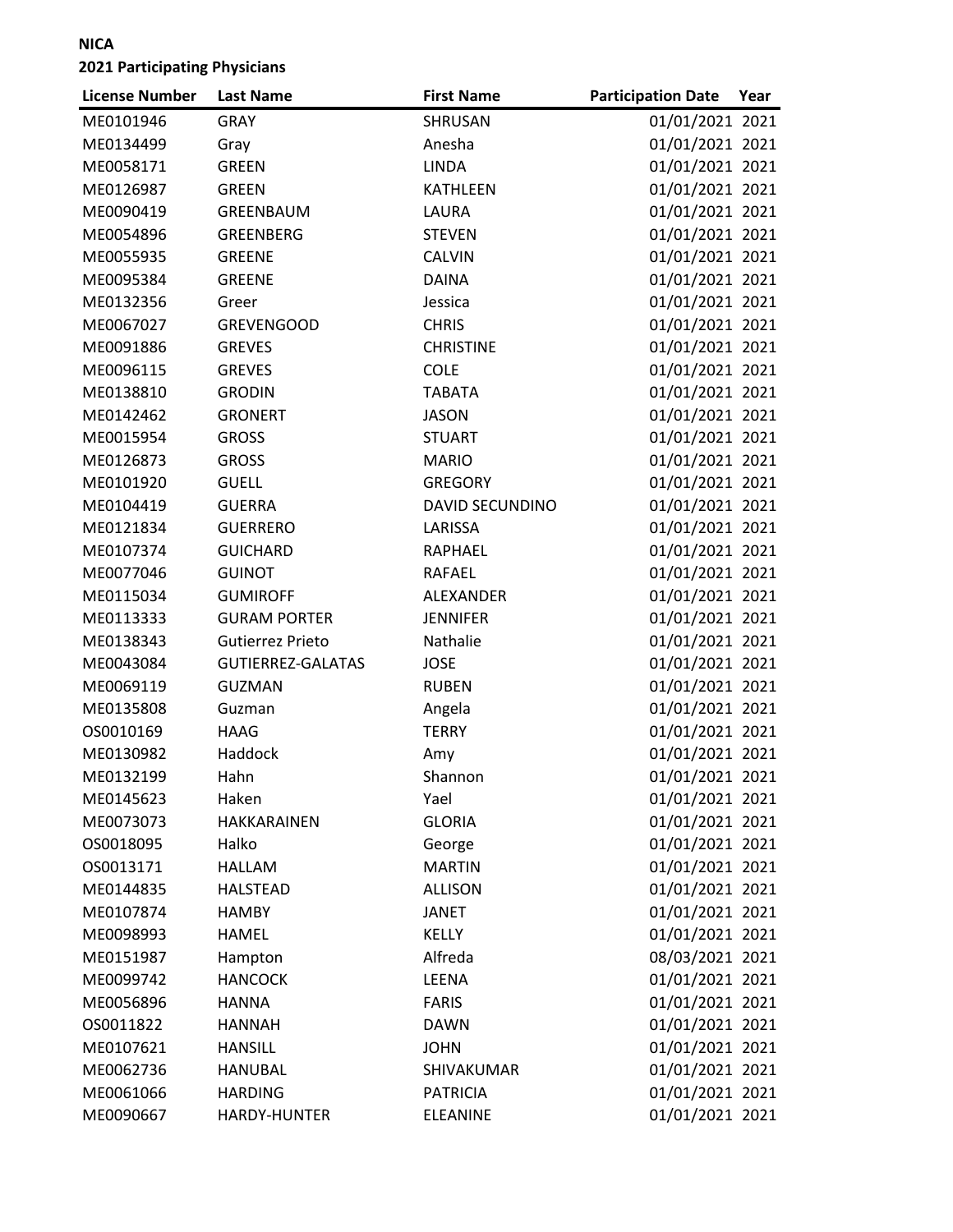| <b>License Number</b> | <b>Last Name</b>       | <b>First Name</b>  | <b>Participation Date</b> | Year |
|-----------------------|------------------------|--------------------|---------------------------|------|
| ME0138538             | Harris                 | Kemoy              | 01/01/2021 2021           |      |
| ME0152143             | Harris                 | Shauna             | 10/07/2021 2021           |      |
| ME0139324             | Harrison               | Sarah              | 01/01/2021 2021           |      |
| OS0015558             | Harrison               | Jenna              | 01/01/2021 2021           |      |
| ME0093727             | <b>HARRIS-WATSON</b>   | <b>BRENDA</b>      | 01/01/2021 2021           |      |
| ME0126404             | <b>HARTMANN</b>        | <b>FARAH</b>       | 07/14/2021 2021           |      |
| ME0051220             | <b>HATE</b>            | <b>VIDYA</b>       | 01/01/2021 2021           |      |
| ME0097687             | <b>HATFIELD</b>        | <b>ANN</b>         | 01/01/2021 2021           |      |
| OS0014264             | <b>HAWKINS</b>         | ANASTASIA          | 01/01/2021 2021           |      |
| ME0136644             | Hawthorne              | Jo                 | 01/01/2021 2021           |      |
| ME0069221             | <b>HAYES</b>           | <b>EDWIN</b>       | 01/01/2021 2021           |      |
| ME0036672             | HECHAVARRIA            | <b>RAMON</b>       | 01/01/2021 2021           |      |
| ME0088861             | <b>HECHTMAN</b>        | JILL               | 01/01/2021 2021           |      |
| ME0131633             | Heiland                | Michael            | 01/01/2021 2021           |      |
| ME0046943             | <b>HEITMANN</b>        | <b>JEFFREY</b>     | 01/01/2021 2021           |      |
| ME0151387             | Hendrix                | Elizabeth          | 09/22/2021 2021           |      |
| ME0083428             | HENNESSEY              | <b>MICHAEL</b>     | 01/01/2021 2021           |      |
| ME0127424             | <b>HENRY</b>           | <b>ROSANNE</b>     | 01/01/2021 2021           |      |
| OS0013056             | <b>HENRY</b>           | <b>NICOLE</b>      | 01/01/2021 2021           |      |
| ME0146829             | Henson                 | Jennifer           | 01/01/2021 2021           |      |
| ME0053384             | <b>HERBST</b>          | <b>SETH</b>        | 01/01/2021 2021           |      |
| ME0132793             | Herbst                 | April              | 01/01/2021 2021           |      |
| ME0104246             | HERNANDEZ              | <b>ANA</b>         | 01/01/2021 2021           |      |
| ME0106840             | HERNANDEZ              | <b>EILEEN</b>      | 05/07/2021 2021           |      |
| ME0129950             | <b>HERNANDEZ EGUEZ</b> | <b>CAROLINA</b>    | 01/01/2021 2021           |      |
| ME0096455             | Heroux                 | kimberly           | 01/01/2021 2021           |      |
| ME0103054             | <b>HERRERA</b>         | <b>MANUEL</b>      | 01/01/2021 2021           |      |
| ME0151152             | Herrera                | Christina          | 07/20/2021 2021           |      |
| ME0088034             | <b>HERSHBERGER</b>     | <b>JONATHAN</b>    | 01/01/2021 2021           |      |
| ME0089985             | <b>HICKS</b>           | ANA                | 01/01/2021 2021           |      |
| ME0138992             | <b>Higgins</b>         | Phillip            | 01/01/2021 2021           |      |
| ME0072896             | <b>HILDAHL</b>         | <b>DEAN</b>        | 01/01/2021 2021           |      |
| ME0061923             | <b>HILL</b>            | <b>DAVID</b>       | 01/01/2021 2021           |      |
| OS0017220             | Hinks                  | Genevieve          | 02/19/2021 2021           |      |
| ME0112616             | HINSON-KNIPPLE         | <b>LINDSAY</b>     | 01/01/2021 2021           |      |
| ME0018044             | <b>HIRSCH</b>          | <b>NATHAN</b>      | 01/01/2021 2021           |      |
| ME0065435             | <b>HIRSCHBERG</b>      | <b>KAREN ROBIN</b> | 01/01/2021 2021           |      |
| ME0142868             | Ho                     | Linda              | 01/01/2021 2021           |      |
| ME0116750             | <b>Hoche Harris</b>    | <b>NAY</b>         | 01/01/2021 2021           |      |
| ME0090448             | <b>HOLMSTROM</b>       | <b>SHELLY</b>      | 01/01/2021 2021           |      |
| ME0119928             | <b>HOMER</b>           | <b>DANA</b>        | 01/01/2021 2021           |      |
| ME0064400             | <b>HOOD</b>            | <b>ANTHONY</b>     | 01/01/2021 2021           |      |
| ME0122936             | <b>HOOPER</b>          | <b>DWIGHT</b>      | 01/01/2021 2021           |      |
| ME0040561             | <b>HOOVER</b>          | <b>FREDERICK</b>   | 01/01/2021 2021           |      |
| ME0080155             | <b>HOPPER</b>          | <b>JIMMY</b>       | 01/01/2021 2021           |      |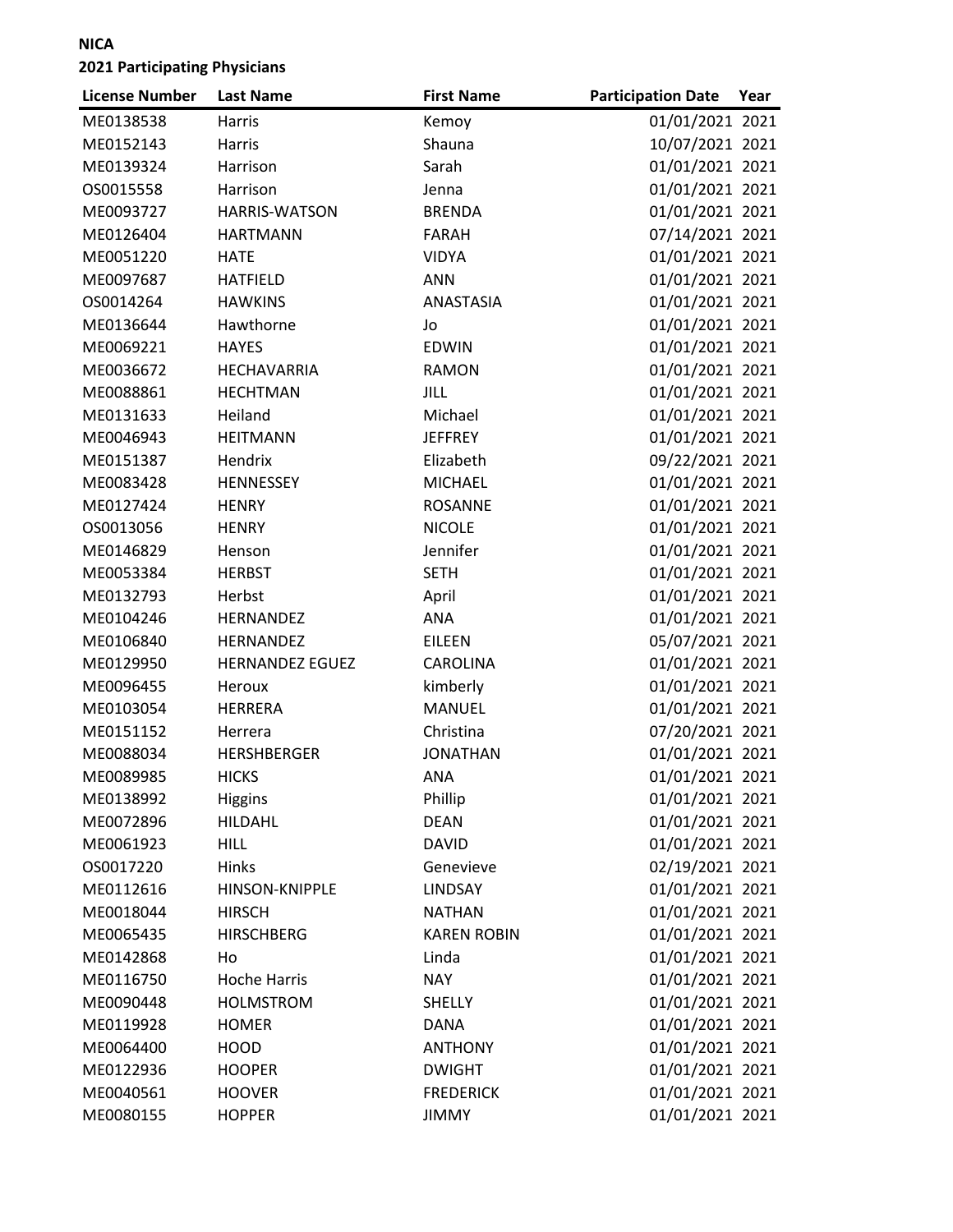| <b>THOMAS</b><br>01/01/2021 2021<br>ME0082332<br><b>HORST</b><br>01/01/2021 2021<br>Keehn<br>ME0143575<br>Hosier<br>ME0098647<br><b>DALIBOR</b><br>01/01/2021 2021<br><b>HRADEK</b><br>01/01/2021 2021<br>ME0106143<br><b>HUDSON</b><br><b>TYMESIA</b><br>Hughes<br>06/16/2021 2021<br>OS0017667<br>Trista<br>01/01/2021 2021<br>ME0107279<br>HULTSTRAND<br><b>VICTOR</b><br>01/01/2021 2021<br>ME0076481<br><b>RACHEL</b><br><b>HUMPHREY</b><br>01/01/2021 2021<br>ME0016044<br><b>SEABORN</b><br><b>HUNT</b> |  |
|----------------------------------------------------------------------------------------------------------------------------------------------------------------------------------------------------------------------------------------------------------------------------------------------------------------------------------------------------------------------------------------------------------------------------------------------------------------------------------------------------------------|--|
|                                                                                                                                                                                                                                                                                                                                                                                                                                                                                                                |  |
|                                                                                                                                                                                                                                                                                                                                                                                                                                                                                                                |  |
|                                                                                                                                                                                                                                                                                                                                                                                                                                                                                                                |  |
|                                                                                                                                                                                                                                                                                                                                                                                                                                                                                                                |  |
|                                                                                                                                                                                                                                                                                                                                                                                                                                                                                                                |  |
|                                                                                                                                                                                                                                                                                                                                                                                                                                                                                                                |  |
|                                                                                                                                                                                                                                                                                                                                                                                                                                                                                                                |  |
|                                                                                                                                                                                                                                                                                                                                                                                                                                                                                                                |  |
| 01/01/2021 2021<br>ME0100320<br><b>HUNTER</b><br><b>ROBERT</b>                                                                                                                                                                                                                                                                                                                                                                                                                                                 |  |
| Paul<br>01/01/2021 2021<br>ME0142425<br>Hurst                                                                                                                                                                                                                                                                                                                                                                                                                                                                  |  |
| 01/01/2021 2021<br>ME0136804<br>Hux<br>Vanessa                                                                                                                                                                                                                                                                                                                                                                                                                                                                 |  |
| 01/01/2021 2021<br>ME0056732<br><b>HYLER</b><br><b>DAVID</b>                                                                                                                                                                                                                                                                                                                                                                                                                                                   |  |
| 01/01/2021 2021<br>ME0126659<br><b>HYLTON</b><br><b>CHARLENE</b>                                                                                                                                                                                                                                                                                                                                                                                                                                               |  |
| 01/01/2021 2021<br>ME0063455<br><b>IANNACCONE</b><br><b>VICTOR</b>                                                                                                                                                                                                                                                                                                                                                                                                                                             |  |
| <b>IGEL</b><br><b>GUSTAVE</b><br>01/01/2021 2021<br>ME0038869                                                                                                                                                                                                                                                                                                                                                                                                                                                  |  |
| 01/01/2021 2021<br>Shaheedah<br>ME0141612<br><b>IMANO</b>                                                                                                                                                                                                                                                                                                                                                                                                                                                      |  |
| 06/25/2021 2021<br>ME0149728<br><b>INGWERSEN</b><br>SHANNON                                                                                                                                                                                                                                                                                                                                                                                                                                                    |  |
| 01/01/2021 2021<br>ME0102966<br><b>IOBST</b><br><b>JOSEPH</b>                                                                                                                                                                                                                                                                                                                                                                                                                                                  |  |
| 01/01/2021 2021<br>ME0047310<br><b>JOSE</b><br>IPARRAGUIRRE                                                                                                                                                                                                                                                                                                                                                                                                                                                    |  |
| 01/01/2021 2021<br>ME0095665<br><b>IRANI</b><br><b>JENNIFER</b>                                                                                                                                                                                                                                                                                                                                                                                                                                                |  |
| 01/01/2021 2021<br>ME0106787<br><b>JOSE</b><br><b>IRIZARRY</b>                                                                                                                                                                                                                                                                                                                                                                                                                                                 |  |
| 01/01/2021 2021<br>ME0087126<br><b>IRVIN-RAHAIM</b><br><b>KIERA</b>                                                                                                                                                                                                                                                                                                                                                                                                                                            |  |
| 01/01/2021 2021<br>OS0007993<br><b>ISDITH</b><br><b>INGRID</b>                                                                                                                                                                                                                                                                                                                                                                                                                                                 |  |
| SABRIYA<br>01/01/2021 2021<br>ME0098193<br><b>ISHOOF</b>                                                                                                                                                                                                                                                                                                                                                                                                                                                       |  |
| 01/01/2021 2021<br>ME0089147<br><b>IVES</b><br><b>JOHN</b>                                                                                                                                                                                                                                                                                                                                                                                                                                                     |  |
| 01/01/2021 2021<br>ME0048532<br><b>JACKSON</b><br><b>BRYCE</b>                                                                                                                                                                                                                                                                                                                                                                                                                                                 |  |
| <b>JACKSON</b><br>01/01/2021 2021<br>ME0110404<br><b>MICHAEL</b>                                                                                                                                                                                                                                                                                                                                                                                                                                               |  |
| 01/01/2021 2021<br>ME0121754<br><b>JACKSON</b><br><b>CHRISTINA</b>                                                                                                                                                                                                                                                                                                                                                                                                                                             |  |
| 01/01/2021 2021<br><b>KELLY</b><br>ME0095792<br><b>JAGO</b>                                                                                                                                                                                                                                                                                                                                                                                                                                                    |  |
| 01/01/2021 2021<br>ME0086181<br><b>JAMES</b><br><b>JASON</b>                                                                                                                                                                                                                                                                                                                                                                                                                                                   |  |
| 01/01/2021 2021<br>ME0138695<br>James<br>Dianna                                                                                                                                                                                                                                                                                                                                                                                                                                                                |  |
| 01/01/2021 2021<br>ME0091538<br><b>JAMISON</b><br><b>RICHARD</b>                                                                                                                                                                                                                                                                                                                                                                                                                                               |  |
| 07/20/2021 2021<br>ME0143577<br>Eboni<br>January                                                                                                                                                                                                                                                                                                                                                                                                                                                               |  |
| KIMBERLY<br>08/02/2021 2021<br>ME0148361<br><b>JANVIER</b>                                                                                                                                                                                                                                                                                                                                                                                                                                                     |  |
| 01/01/2021 2021<br>ME0076581<br><b>LISA</b><br><b>JARDINE</b>                                                                                                                                                                                                                                                                                                                                                                                                                                                  |  |
| 01/01/2021 2021<br>ME0067064<br><b>JARVIS</b><br><b>VINCENT</b>                                                                                                                                                                                                                                                                                                                                                                                                                                                |  |
| 01/01/2021 2021<br>ME0102811<br><b>EMANUEL</b><br><b>JAVATE</b>                                                                                                                                                                                                                                                                                                                                                                                                                                                |  |
| 01/01/2021 2021<br>ME0119131<br><b>JEAN-BAPTISTE</b><br><b>HANS</b>                                                                                                                                                                                                                                                                                                                                                                                                                                            |  |
| 01/01/2021 2021<br>OS0013894<br><b>JEAN-BAPTISTE</b><br><b>STEPHANIE</b>                                                                                                                                                                                                                                                                                                                                                                                                                                       |  |
| 01/01/2021 2021<br>ME0144500<br>Jeffrey<br>Nicholas                                                                                                                                                                                                                                                                                                                                                                                                                                                            |  |
| 01/01/2021 2021<br>ME0040903<br><b>JIMENEZ</b><br><b>FRANCISCO</b>                                                                                                                                                                                                                                                                                                                                                                                                                                             |  |
| 01/01/2021 2021<br>ME0135720<br>Jimenez-Diaz<br>Solimar                                                                                                                                                                                                                                                                                                                                                                                                                                                        |  |
| 01/01/2021 2021<br><b>JODICKE</b><br>ME0121686<br><b>CRISTIANO</b>                                                                                                                                                                                                                                                                                                                                                                                                                                             |  |
| 01/01/2021 2021<br>ME0079673<br><b>JOHNSON</b><br><b>ILYA</b>                                                                                                                                                                                                                                                                                                                                                                                                                                                  |  |
| 01/01/2021 2021<br>ME0102875<br><b>JOHNSON</b><br>CARRIE                                                                                                                                                                                                                                                                                                                                                                                                                                                       |  |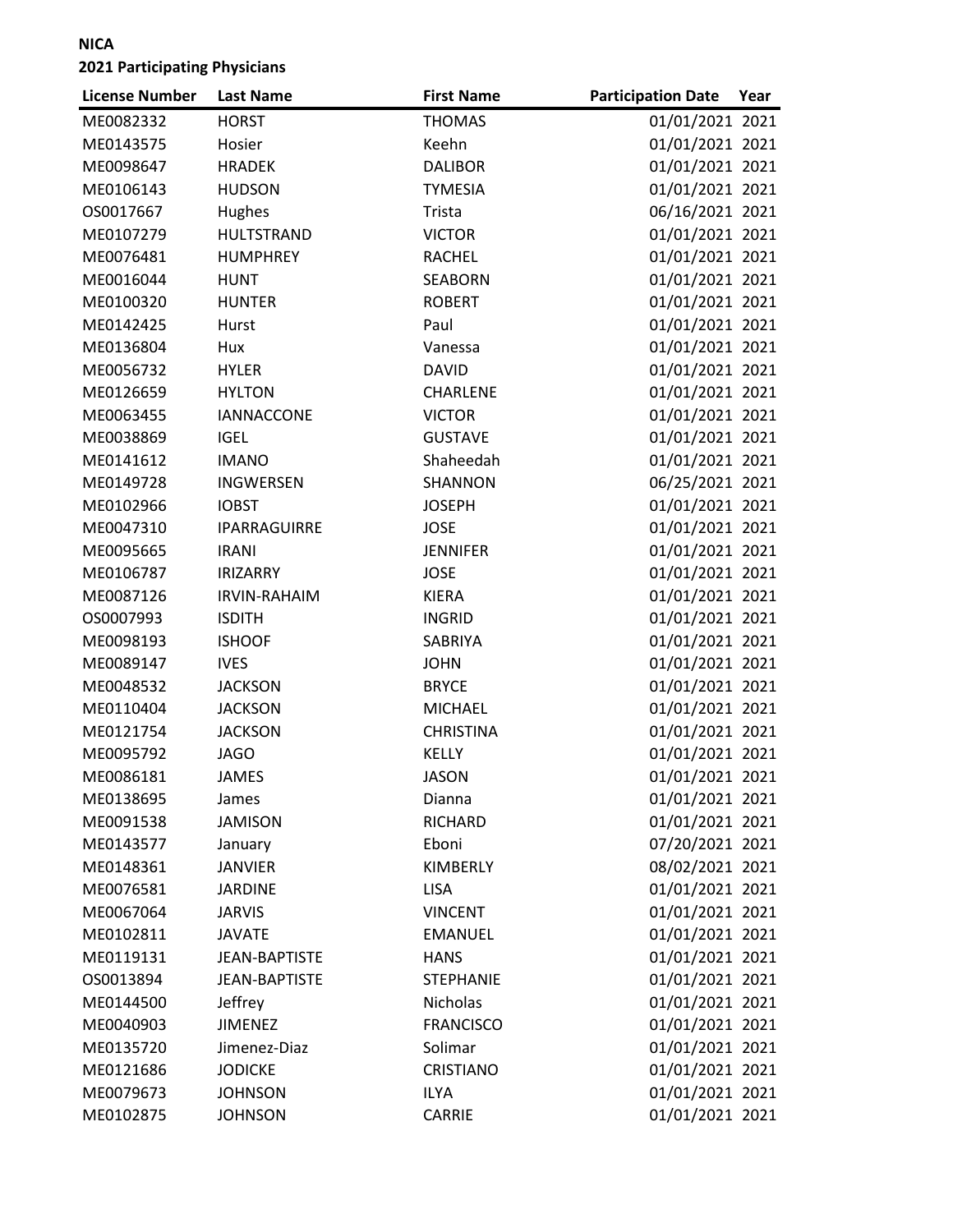| <b>License Number</b> | <b>Last Name</b>       | <b>First Name</b> | <b>Participation Date</b> | Year |
|-----------------------|------------------------|-------------------|---------------------------|------|
| ME0119250             | <b>JOHNSON</b>         | <b>MEGAN</b>      | 01/01/2021 2021           |      |
| ME0127375             | <b>JOHNSON</b>         | <b>CHARITY</b>    | 01/01/2021 2021           |      |
| ME0138885             | <b>JOHNSON</b>         | SAMANTHA          | 01/01/2021 2021           |      |
| ME0141164             | Johnson                | Suzette           | 01/01/2021 2021           |      |
| ME0148634             | <b>JOHNSON</b>         | SHAELYN           | 04/05/2021 2021           |      |
| OS0014223             | <b>JOHNSON</b>         | <b>JILL</b>       | 01/01/2021 2021           |      |
| ME0140124             | Johnston               | Mary              | 01/01/2021 2021           |      |
| ME0051097             | <b>JONES</b>           | <b>JAMES</b>      | 01/01/2021 2021           |      |
| ME0061075             | <b>JONES</b>           | <b>KURT</b>       | 01/01/2021 2021           |      |
| ME0062994             | <b>JONES</b>           | <b>MARNIQUE</b>   | 01/01/2021 2021           |      |
| ME0064730             | <b>JONES</b>           | <b>DEBRA</b>      | 01/01/2021 2021           |      |
| ME0075592             | <b>JONES</b>           | <b>ANNE-MARIE</b> | 01/01/2021 2021           |      |
| ME0093480             | <b>JONES</b>           | <b>ALLYSON</b>    | 01/01/2021 2021           |      |
| ME0122976             | <b>JONES</b>           | YOLANDA           | 01/01/2021 2021           |      |
| ME0137582             | <b>JONES</b>           | <b>JOSHUA</b>     | 10/01/2021 2021           |      |
| OS0016224             | Joseph                 | Rosa              | 01/01/2021 2021           |      |
| ME0044498             | <b>JOSLYN</b>          | PAUL              | 01/01/2021 2021           |      |
| ME0093481             | <b>JOTHIVIJAYARANI</b> | A                 | 01/01/2021 2021           |      |
| ME0022806             | <b>JOYNER</b>          | WILLIAM           | 01/01/2021 2021           |      |
| ME0079122             | <b>KAELBER</b>         | <b>JOHN</b>       | 01/01/2021 2021           |      |
| OS0014663             | <b>KAINZ</b>           | <b>GREGORY</b>    | 01/01/2021 2021           |      |
| ME0121386             | Kalidas                | Pooja             | 01/01/2021 2021           |      |
| ME0042943             | <b>KALRA</b>           | <b>ANSUYA</b>     | 01/01/2021 2021           |      |
| ME0087205             | <b>KAMERMAN</b>        | <b>MAX</b>        | 01/01/2021 2021           |      |
| ME0036705             | <b>KANE</b>            | <b>JESSE</b>      | 01/01/2021 2021           |      |
| ME0128523             | <b>KANE</b>            | <b>AMANDA</b>     | 01/01/2021 2021           |      |
| OS0005582             | <b>KANG</b>            | <b>JULIE</b>      | 01/01/2021 2021           |      |
| ME0104520             | <b>KANT</b>            | <b>KRISTA</b>     | 01/01/2021 2021           |      |
| ME0100910             | <b>KAPITZ</b>          | <b>MARTHA</b>     | 01/01/2021 2021           |      |
| OS0016199             | Kaplan                 | Rachel            | 01/01/2021 2021           |      |
| ME0085307             | KAREEM                 | YASMINE           | 01/01/2021 2021           |      |
| ME0102731             | <b>KAREN</b>           | ANDREW            | 01/01/2021 2021           |      |
| ME0146555             | Karimi                 | Laleh             | 01/01/2021 2021           |      |
| ME0058022             | <b>KAUFMAN</b>         | <b>MARC</b>       | 01/01/2021 2021           |      |
| OS0011616             | <b>KAZEMFAR</b>        | <b>KRISTY</b>     | 01/01/2021 2021           |      |
| OS0017373             | KEELER                 | LEILA             | 01/01/2021 2021           |      |
| ME0083857             | <b>KELLEY</b>          | <b>JANET</b>      | 01/01/2021 2021           |      |
| ME0104125             | <b>KERPSACK</b>        | <b>JOSEPH</b>     | 01/01/2021 2021           |      |
| ME0088695             | KHAMVONGSA             | <b>PETER</b>      | 01/01/2021 2021           |      |
| ME0077915             | <b>KHAN</b>            | <b>GHULAM</b>     | 01/01/2021 2021           |      |
| ME0094450             | <b>KHAN</b>            | <b>NASIM</b>      | 01/01/2021 2021           |      |
| ME0043231             | <b>KILBRIDE</b>        | KATHLEEN          | 01/01/2021 2021           |      |
| ME0079461             | KIM                    | <b>BRANDY</b>     | 01/01/2021 2021           |      |
| ME0077123             | KIM-ASHCHI             | <b>SUNWOOK</b>    | 01/01/2021 2021           |      |
| ME0132834             | <b>KINCH</b>           | <b>DIAN</b>       | 06/10/2021 2021           |      |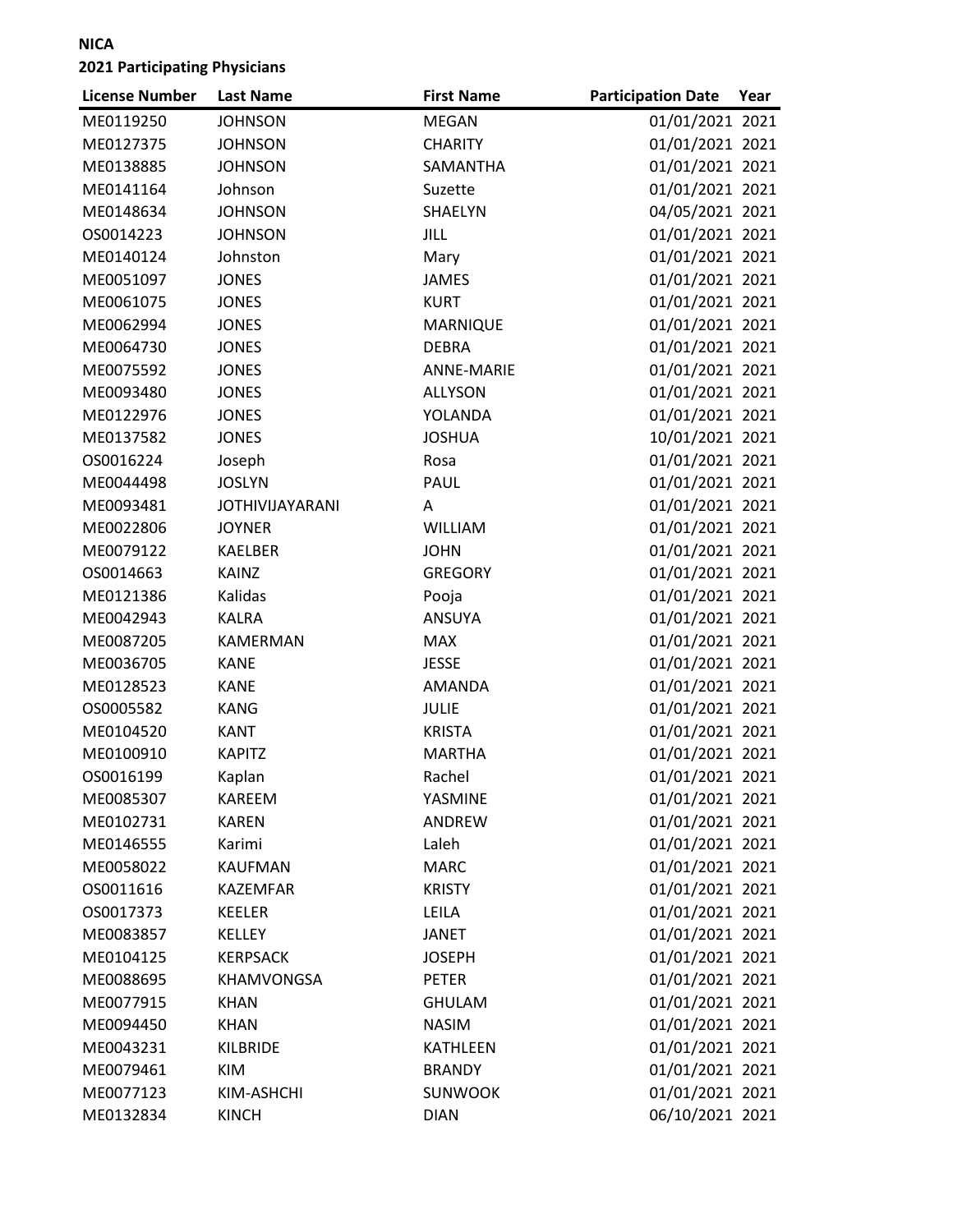| <b>License Number</b> | <b>Last Name</b>   | <b>First Name</b> | <b>Participation Date</b> | Year |
|-----------------------|--------------------|-------------------|---------------------------|------|
| ME0039583             | <b>KING</b>        | <b>WILLIAM</b>    | 01/01/2021 2021           |      |
| ME0143505             | King               | Matthew           | 01/01/2021 2021           |      |
| ME0147616             | King               | Rudolph           | 01/01/2021 2021           |      |
| OS0012028             | <b>KING</b>        | <b>JULIA</b>      | 01/01/2021 2021           |      |
| ME0146919             | Kirkman            | Kerry             | 01/01/2021 2021           |      |
| ME0109938             | <b>KJERULFF</b>    | <b>ESENAM</b>     | 01/01/2021 2021           |      |
| ME0041602             | <b>KLEIN</b>       | <b>ROBERT</b>     | 01/01/2021 2021           |      |
| ME0142094             | <b>KNARZER</b>     | <b>ASHLEY</b>     | 08/31/2021 2021           |      |
| ME0072290             | <b>KNOWLTON</b>    | SARAH             | 01/01/2021 2021           |      |
| ME0086428             | <b>KOHAUT</b>      | <b>BETTINA</b>    | 01/01/2021 2021           |      |
| ME0110457             | <b>KOHN</b>        | <b>GUILLERMO</b>  | 01/01/2021 2021           |      |
| ME0070734             | <b>KONSKER</b>     | <b>KENNETH</b>    | 01/01/2021 2021           |      |
| ME0094744             | <b>KONTOPOULOS</b> | <b>EFTICHIA</b>   | 01/01/2021 2021           |      |
| ME0035854             | <b>KORNSTEIN</b>   | <b>MARCOS</b>     | 01/01/2021 2021           |      |
| ME0119189             | <b>KOSS</b>        | <b>LINDSEY</b>    | 01/01/2021 2021           |      |
| ME0148513             | <b>KOSTOLIAS</b>   | ALESSANDRA        | 02/17/2021 2021           |      |
| ME0049497             | <b>KOVAZ</b>       | <b>BLAISE</b>     | 01/01/2021 2021           |      |
| ME0131169             | Kraft              | Christopher       | 01/01/2021 2021           |      |
| ME0092994             | <b>KRAUSS</b>      | SARAH             | 01/01/2021 2021           |      |
| ME0057294             | <b>KREINEST</b>    | RICHARD           | 01/01/2021 2021           |      |
| ME0096570             | <b>KRISHINGNER</b> | <b>GENE</b>       | 01/01/2021 2021           |      |
| ME0105615             | <b>KUESTER</b>     | LATOYA            | 01/01/2021 2021           |      |
| ME0128735             | <b>KUFEL</b>       | <b>MARK</b>       | 01/01/2021 2021           |      |
| ME0085295             | <b>KUFFSKIE</b>    | <b>MARTHA</b>     | 01/01/2021 2021           |      |
| ME0038875             | LACAYO-ORTEGA      | <b>ROLANDO</b>    | 01/01/2021 2021           |      |
| OS0015507             | LACHAUD            | <b>MARSHA</b>     | 01/01/2021 2021           |      |
| ME0139504             | Lacy               | Judith            | 01/01/2021 2021           |      |
| OS0014616             | Lahey              | Deirdre           | 01/01/2021 2021           |      |
| ME0050773             | LAMBERT            | LORI              | 01/01/2021 2021           |      |
| OS0012856             | LAMBERT            | <b>RACHEL</b>     | 01/01/2021 2021           |      |
| ME0078183             | LAMOUTTE           | CARLOS            | 01/01/2021 2021           |      |
| ME0126138             | <b>LAMOUTTE</b>    | <b>HUMBERTO</b>   | 01/01/2021 2021           |      |
| ME0077071             | LANG               | <b>JOSEPH</b>     | 01/01/2021 2021           |      |
| ME0119486             | LANG               | <b>THOMAS</b>     | 01/01/2021 2021           |      |
| ME0117867             | LANGENSTROER       | MARY              | 01/01/2021 2021           |      |
| OS0007966             | LANGLEY            | <b>DONALD</b>     | 01/01/2021 2021           |      |
| ME0132970             | Lanouette          | Jan               | 01/01/2021 2021           |      |
| ME0109718             | LANS               | <b>CLONES</b>     | 01/01/2021 2021           |      |
| ME0111693             | LARRIEU            | <b>TESSIE</b>     | 01/01/2021 2021           |      |
| ME0148416             | Larson             | Wayne             | 04/30/2021 2021           |      |
| ME0139629             | Larzelere          | Michelle          | 01/01/2021 2021           |      |
| ME0140756             | Lassiter           | Jacob             | 01/01/2021 2021           |      |
| ME0076229             | <b>LAUBSCHER</b>   | <b>ANNETTE</b>    | 01/01/2021 2021           |      |
| ME0113546             | LAZARUS            | SASHA             | 01/01/2021 2021           |      |
| ME0110131             | <b>LAZO</b>        | MARCELA           | 01/01/2021 2021           |      |
|                       |                    |                   |                           |      |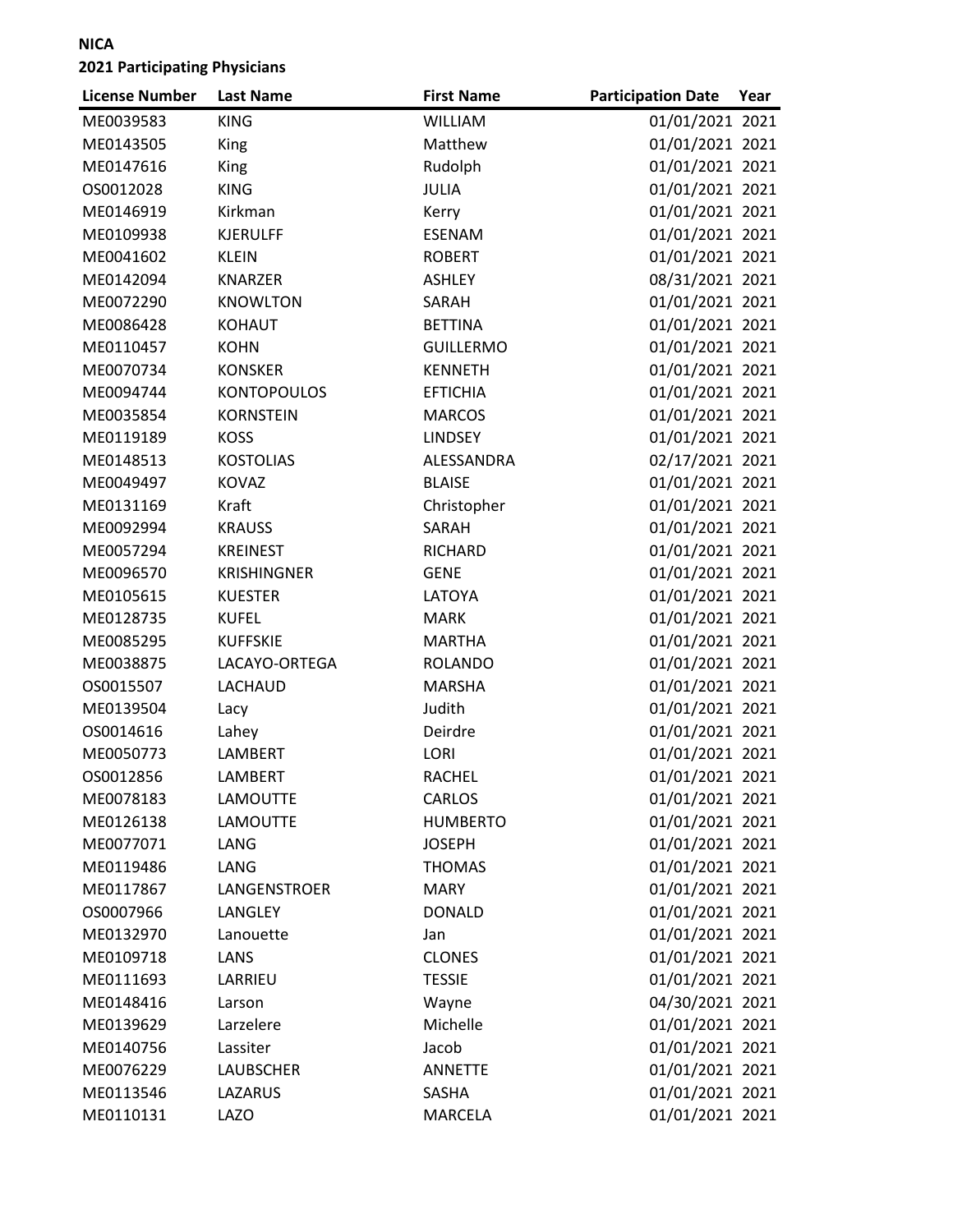| 01/01/2021 2021<br>ME0056754<br><b>LEAVITT</b><br>ANDREW<br>01/01/2021 2021<br>ME0132560<br><b>LEAVITT</b><br><b>KARLA</b><br>01/01/2021 2021<br>ME0060019<br>LEDERMAN<br>SAMUEL<br>01/01/2021 2021<br>ME0109090<br><b>LEE</b><br><b>MELISSA</b><br>01/01/2021 2021<br>ME0118841<br><b>LEE</b><br><b>KAITLIN</b><br><b>LEE</b><br>01/01/2021 2021<br>ME0124474<br>SHAWN<br>04/09/2021 2021<br>ME0142863<br><b>LEE</b><br><b>MONICA</b><br>01/01/2021 2021<br>ME0146284<br>Lee<br>James<br>01/01/2021 2021<br>ME0126018<br>LEE-EVENSON<br><b>DOROTHY</b><br>01/01/2021 2021<br>ME0128504<br><b>LEENHOUTS</b><br><b>KATHRYN</b><br>01/01/2021 2021<br>ME0080200<br>LEE-NUNEZ<br><b>WYNNE</b><br>01/01/2021 2021<br>ME0073879<br><b>MICHELE</b><br>LEMAY<br>01/01/2021 2021<br>ME0054646<br>LENSE<br><b>JORGE</b><br>01/01/2021 2021<br>OS0012755<br><b>LEO</b><br><b>CHADWICK</b> |
|---------------------------------------------------------------------------------------------------------------------------------------------------------------------------------------------------------------------------------------------------------------------------------------------------------------------------------------------------------------------------------------------------------------------------------------------------------------------------------------------------------------------------------------------------------------------------------------------------------------------------------------------------------------------------------------------------------------------------------------------------------------------------------------------------------------------------------------------------------------------------------|
|                                                                                                                                                                                                                                                                                                                                                                                                                                                                                                                                                                                                                                                                                                                                                                                                                                                                                 |
|                                                                                                                                                                                                                                                                                                                                                                                                                                                                                                                                                                                                                                                                                                                                                                                                                                                                                 |
|                                                                                                                                                                                                                                                                                                                                                                                                                                                                                                                                                                                                                                                                                                                                                                                                                                                                                 |
|                                                                                                                                                                                                                                                                                                                                                                                                                                                                                                                                                                                                                                                                                                                                                                                                                                                                                 |
|                                                                                                                                                                                                                                                                                                                                                                                                                                                                                                                                                                                                                                                                                                                                                                                                                                                                                 |
|                                                                                                                                                                                                                                                                                                                                                                                                                                                                                                                                                                                                                                                                                                                                                                                                                                                                                 |
|                                                                                                                                                                                                                                                                                                                                                                                                                                                                                                                                                                                                                                                                                                                                                                                                                                                                                 |
|                                                                                                                                                                                                                                                                                                                                                                                                                                                                                                                                                                                                                                                                                                                                                                                                                                                                                 |
|                                                                                                                                                                                                                                                                                                                                                                                                                                                                                                                                                                                                                                                                                                                                                                                                                                                                                 |
|                                                                                                                                                                                                                                                                                                                                                                                                                                                                                                                                                                                                                                                                                                                                                                                                                                                                                 |
|                                                                                                                                                                                                                                                                                                                                                                                                                                                                                                                                                                                                                                                                                                                                                                                                                                                                                 |
|                                                                                                                                                                                                                                                                                                                                                                                                                                                                                                                                                                                                                                                                                                                                                                                                                                                                                 |
|                                                                                                                                                                                                                                                                                                                                                                                                                                                                                                                                                                                                                                                                                                                                                                                                                                                                                 |
|                                                                                                                                                                                                                                                                                                                                                                                                                                                                                                                                                                                                                                                                                                                                                                                                                                                                                 |
| ME0043424<br><b>LEON</b><br>ORLANDO<br>01/01/2021 2021                                                                                                                                                                                                                                                                                                                                                                                                                                                                                                                                                                                                                                                                                                                                                                                                                          |
| 01/01/2021 2021<br>SAUL<br>ME0054944<br>LERNER                                                                                                                                                                                                                                                                                                                                                                                                                                                                                                                                                                                                                                                                                                                                                                                                                                  |
| 01/01/2021 2021<br>ME0097667<br><b>DANIEL</b><br><b>LEVIN</b>                                                                                                                                                                                                                                                                                                                                                                                                                                                                                                                                                                                                                                                                                                                                                                                                                   |
| 01/01/2021 2021<br>ME0082137<br><b>LEVY BROTHERS</b><br><b>TROY</b>                                                                                                                                                                                                                                                                                                                                                                                                                                                                                                                                                                                                                                                                                                                                                                                                             |
| 01/01/2021 2021<br>ME0093877<br>LEWIS-BOARDMAN<br><b>MARY</b>                                                                                                                                                                                                                                                                                                                                                                                                                                                                                                                                                                                                                                                                                                                                                                                                                   |
| <b>NEIL</b><br>01/01/2021 2021<br>OS0013031<br>LEWIS-LEVINE                                                                                                                                                                                                                                                                                                                                                                                                                                                                                                                                                                                                                                                                                                                                                                                                                     |
| 01/01/2021 2021<br>ME0056849<br>LEYVA<br>LUIS                                                                                                                                                                                                                                                                                                                                                                                                                                                                                                                                                                                                                                                                                                                                                                                                                                   |
| 01/01/2021 2021<br>ME0119830<br><b>LIBSTER</b><br><b>ALINA</b>                                                                                                                                                                                                                                                                                                                                                                                                                                                                                                                                                                                                                                                                                                                                                                                                                  |
| 01/01/2021 2021<br>ME0089786<br><b>LIBURD</b><br>MARIE-CARMELLE                                                                                                                                                                                                                                                                                                                                                                                                                                                                                                                                                                                                                                                                                                                                                                                                                 |
| Lichon<br>Jennifer<br>01/01/2021 2021<br>OS0016126                                                                                                                                                                                                                                                                                                                                                                                                                                                                                                                                                                                                                                                                                                                                                                                                                              |
| 01/01/2021 2021<br>ME0039493<br><b>LICHTINGER</b><br><b>MOISES</b>                                                                                                                                                                                                                                                                                                                                                                                                                                                                                                                                                                                                                                                                                                                                                                                                              |
| 01/01/2021 2021<br>OS0009531<br><b>GUILLERMO</b><br><b>LIEVANO</b>                                                                                                                                                                                                                                                                                                                                                                                                                                                                                                                                                                                                                                                                                                                                                                                                              |
| OS0007086<br>LILE<br>01/01/2021 2021<br><b>WILLIAM</b>                                                                                                                                                                                                                                                                                                                                                                                                                                                                                                                                                                                                                                                                                                                                                                                                                          |
| 01/01/2021 2021<br>ME0076129<br>LIM<br><b>HAE</b>                                                                                                                                                                                                                                                                                                                                                                                                                                                                                                                                                                                                                                                                                                                                                                                                                               |
| 01/01/2021 2021<br><b>LIMOUSIN</b><br>ME0096160<br>PIERRE-RICHARD                                                                                                                                                                                                                                                                                                                                                                                                                                                                                                                                                                                                                                                                                                                                                                                                               |
| 01/01/2021 2021<br>OS0011405<br>LIN<br><b>MARIA</b>                                                                                                                                                                                                                                                                                                                                                                                                                                                                                                                                                                                                                                                                                                                                                                                                                             |
| <b>LINDO</b><br><b>HERSELL</b><br>01/01/2021 2021<br>ME0049511                                                                                                                                                                                                                                                                                                                                                                                                                                                                                                                                                                                                                                                                                                                                                                                                                  |
| Lipman<br>Malorie<br>07/20/2021 2021<br>ME0149928                                                                                                                                                                                                                                                                                                                                                                                                                                                                                                                                                                                                                                                                                                                                                                                                                               |
| 01/01/2021 2021<br><b>ALEXIS</b><br>ME0111774<br><b>LIPTON</b>                                                                                                                                                                                                                                                                                                                                                                                                                                                                                                                                                                                                                                                                                                                                                                                                                  |
| ME0046026<br>01/01/2021 2021<br><b>LITT</b><br><b>JEFFREY</b>                                                                                                                                                                                                                                                                                                                                                                                                                                                                                                                                                                                                                                                                                                                                                                                                                   |
| 01/01/2021 2021<br>ME0056909<br><b>LIVINGSTON</b><br><b>STEPHEN</b>                                                                                                                                                                                                                                                                                                                                                                                                                                                                                                                                                                                                                                                                                                                                                                                                             |
| 01/01/2021 2021<br>ME0131204<br>Lizarraga<br>Liza                                                                                                                                                                                                                                                                                                                                                                                                                                                                                                                                                                                                                                                                                                                                                                                                                               |
| 01/01/2021 2021<br>ME0140078<br><b>LLANES</b><br><b>ISABEL</b>                                                                                                                                                                                                                                                                                                                                                                                                                                                                                                                                                                                                                                                                                                                                                                                                                  |
| 01/01/2021 2021<br>ME0091669<br>LLEWELLYN<br><b>PATRICIA</b>                                                                                                                                                                                                                                                                                                                                                                                                                                                                                                                                                                                                                                                                                                                                                                                                                    |
| <b>LLINAS MESSEGUER</b><br><b>JOSE</b><br>01/01/2021 2021<br>ME0126055                                                                                                                                                                                                                                                                                                                                                                                                                                                                                                                                                                                                                                                                                                                                                                                                          |
| 01/01/2021 2021<br>Locklear<br>ME0132159<br><b>Brandon</b>                                                                                                                                                                                                                                                                                                                                                                                                                                                                                                                                                                                                                                                                                                                                                                                                                      |
| <b>LOCKSMITH</b><br>01/01/2021 2021<br>ME0087918<br><b>GREGORY</b>                                                                                                                                                                                                                                                                                                                                                                                                                                                                                                                                                                                                                                                                                                                                                                                                              |
| 01/01/2021 2021<br>LOE<br>SHANAN<br>ME0093888                                                                                                                                                                                                                                                                                                                                                                                                                                                                                                                                                                                                                                                                                                                                                                                                                                   |
| 01/01/2021 2021<br>ME0064647<br><b>LOGAN</b><br><b>SHERYL</b>                                                                                                                                                                                                                                                                                                                                                                                                                                                                                                                                                                                                                                                                                                                                                                                                                   |
| 01/01/2021 2021<br>ME0129138<br>LOGESWARAN<br>PRASHANTI                                                                                                                                                                                                                                                                                                                                                                                                                                                                                                                                                                                                                                                                                                                                                                                                                         |
| 01/01/2021 2021<br>ME0086748<br>LONDONO<br><b>JORGE</b>                                                                                                                                                                                                                                                                                                                                                                                                                                                                                                                                                                                                                                                                                                                                                                                                                         |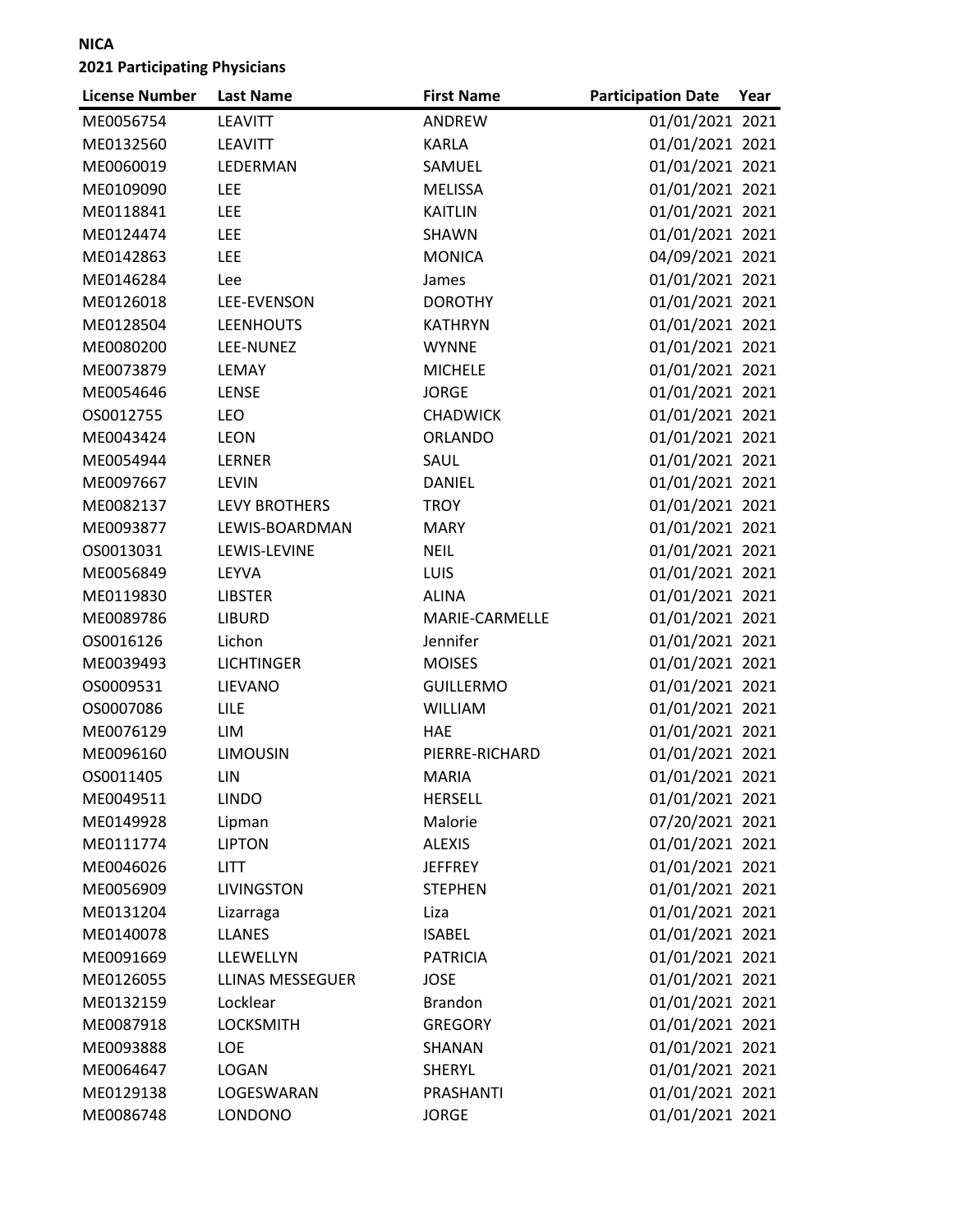| <b>License Number</b> | <b>Last Name</b>      | <b>First Name</b>    | <b>Participation Date</b> | Year |
|-----------------------|-----------------------|----------------------|---------------------------|------|
| ME0072014             | LONG                  | <b>MOLLY</b>         | 01/01/2021 2021           |      |
| OS0015315             | Long                  | Ashley               | 01/01/2021 2021           |      |
| ME0070427             | <b>LOPEZ</b>          | <b>MARIA</b>         | 01/01/2021 2021           |      |
| ME0092525             | <b>LOPEZ</b>          | <b>RICARDO</b>       | 01/01/2021 2021           |      |
| ME0146365             | Lopez                 | Ashley               | 01/01/2021 2021           |      |
| ME0115729             | <b>LOPEZ LINNIKOV</b> | <b>DIMITRI</b>       | 01/01/2021 2021           |      |
| ME0064770             | LOPEZ-ROMAN           | <b>ARNALDO</b>       | 01/01/2021 2021           |      |
| ME0128299             | <b>LOPIANO</b>        | <b>JEANNETTE</b>     | 01/01/2021 2021           |      |
| ME0111940             | LOUIS                 | <b>JUDETTE</b>       | 01/01/2021 2021           |      |
| ME0132996             | LOUIS-JACQUES         | <b>ADETOLA</b>       | 01/01/2021 2021           |      |
| ME0062295             | LOWE                  | <b>THOMAS</b>        | 01/01/2021 2021           |      |
| ME0126980             | <b>LUBBERS</b>        | <b>MAEGAN</b>        | 01/01/2021 2021           |      |
| ME0132539             | <b>LUCIANO</b>        | <b>MEGAN</b>         | 01/01/2021 2021           |      |
| ME0124017             | LUCIANO-DEL VALLE     | <b>ADRIANA</b>       | 01/01/2021 2021           |      |
| ME0145018             | Lydon                 | John                 | 03/26/2021 2021           |      |
| ME0061336             | <b>LYNCH</b>          | <b>CATHERINE</b>     | 01/01/2021 2021           |      |
| ME0072401             | <b>LYON</b>           | <b>DEBORAH</b>       | 01/01/2021 2021           |      |
| ME0063407             | <b>LYRA</b>           | <b>VIOLETTA</b>      | 01/01/2021 2021           |      |
| ME0151951             | Lysy                  | Amy                  | 07/20/2021 2021           |      |
| ME0092866             | <b>MADANI SIMS</b>    | <b>SHIREEN</b>       | 01/01/2021 2021           |      |
| ME0044918             | <b>MADHAV</b>         | <b>HARISHCHANDER</b> | 01/01/2021 2021           |      |
| ME0123761             | <b>MAGGIO</b>         | <b>LINDSAY</b>       | 01/01/2021 2021           |      |
| ME0088404             | <b>MAGLOIRE</b>       | <b>CHRIST-ANN</b>    | 01/01/2021 2021           |      |
| ME0110390             | <b>MAGUIRE</b>        | <b>KARLA</b>         | 01/01/2021 2021           |      |
| ME0121820             | <b>MAHMOOD</b>        | <b>RAFIQUE</b>       | 01/01/2021 2021           |      |
| ME0092412             | <b>MAKI</b>           | <b>LANCE</b>         | 01/01/2021 2021           |      |
| ME0102221             | <b>MALAVE</b>         | <b>DENI</b>          | 01/01/2021 2021           |      |
| OS0014768             | Malhotra              | Rakhsita             | 01/01/2021 2021           |      |
| ME0123632             | <b>MALIK</b>          | <b>RAHIL</b>         | 07/16/2021 2021           |      |
| OS0018119             | Malinowska            | Kamila               | 08/24/2021 2021           |      |
| ME0107856             | <b>MALLORY</b>        | <b>ROSLYN</b>        | 01/01/2021 2021           |      |
| ME0148026             | Mancuso               | Melissa              | 12/14/2021 2021           |      |
| ME0127104             | <b>MANEK</b>          | KIMBERLY             | 01/01/2021 2021           |      |
| ME0133222             | Mani                  | Mary                 | 01/01/2021 2021           |      |
| ME0116016             | MANUEL                | <b>MARGAUX</b>       | 01/01/2021 2021           |      |
| ME0064912             | <b>MAQUEIRA</b>       | <b>JUSTO</b>         | 01/01/2021 2021           |      |
| ME0152170             | MARANCENBAUM          | DANIEL               | 10/20/2021 2021           |      |
| ME0093414             | MARCELLI              | SUSAN                | 01/01/2021 2021           |      |
| ME0057307             | <b>MARICHAL</b>       | <b>EDUARDO</b>       | 01/01/2021 2021           |      |
| ME0108365             | <b>MARIMON</b>        | <b>ADRIAN</b>        | 01/01/2021 2021           |      |
| OS0012797             | <b>MARKS</b>          | <b>BECCA</b>         | 01/01/2021 2021           |      |
| ME0130425             | Marotta               | Mabel                | 02/04/2021 2021           |      |
| ME0143084             | Marotta               | Leonard              | 04/01/2021 2021           |      |
| ME0131544             | Marquez Guerra        | Eric                 | 01/01/2021 2021           |      |
| ME0110771             | MARRERO               | CAMIL                | 01/01/2021 2021           |      |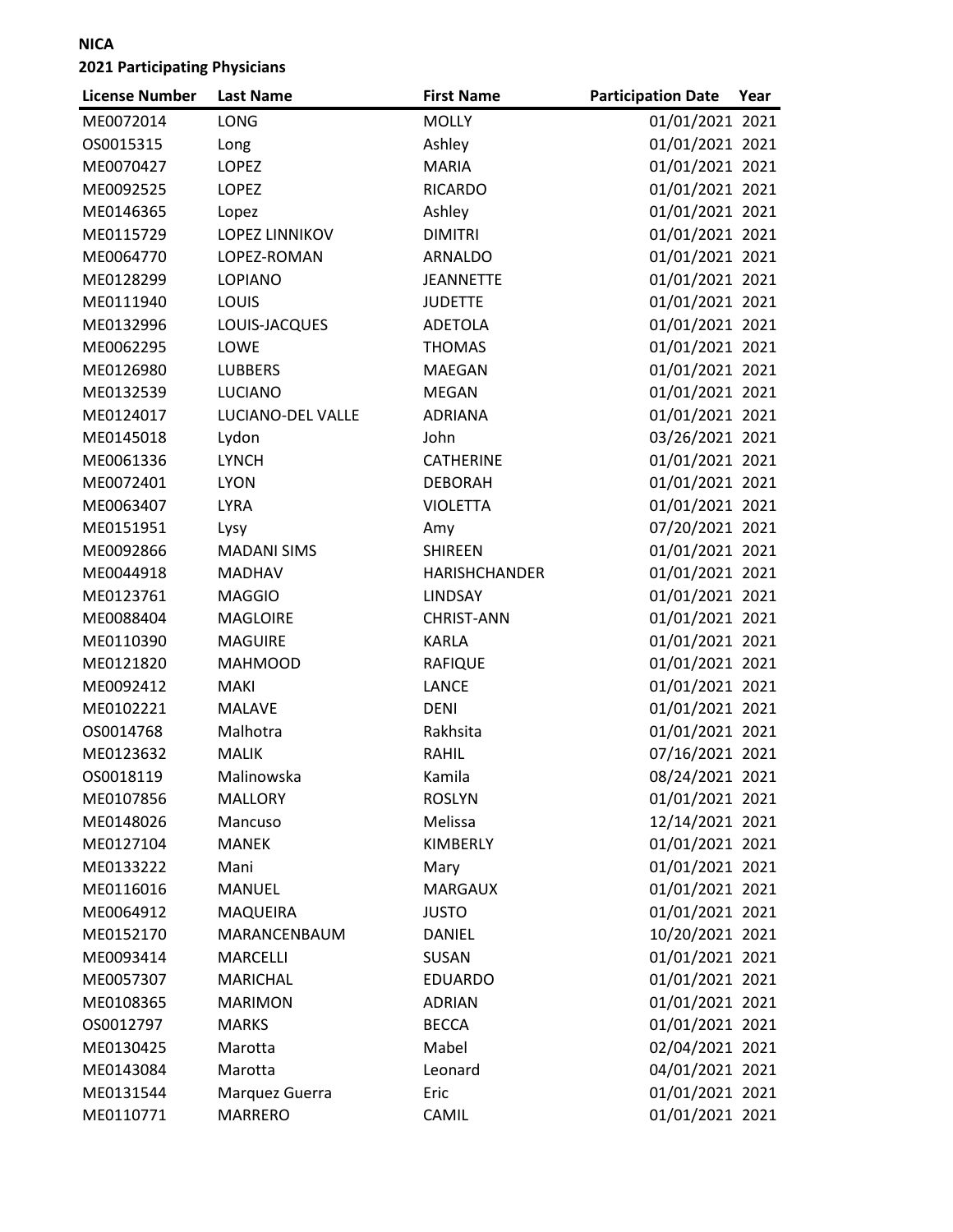| <b>License Number</b> | <b>Last Name</b>        | <b>First Name</b> | <b>Participation Date</b> | Year |
|-----------------------|-------------------------|-------------------|---------------------------|------|
| ME0116186             | <b>MARROW</b>           | <b>NAICIE</b>     | 01/01/2021 2021           |      |
| ME0134192             | MARSHALL                | <b>TOBY</b>       | 01/01/2021 2021           |      |
| ME0134283             | <b>MARSHALL</b>         | ANGELA            | 01/01/2021 2021           |      |
| ME0143444             | Marshall                | Eeka              | 01/01/2021 2021           |      |
| ME0060573             | <b>MARSTON</b>          | <b>JOHN</b>       | 01/01/2021 2021           |      |
| ME0138485             | Martin                  | Jacob             | 01/01/2021 2021           |      |
| ME0144648             | Martin                  | Terrell           | 01/01/2021 2021           |      |
| ME0094896             | <b>MARTINEZ</b>         | <b>ISIDRO</b>     | 01/01/2021 2021           |      |
| ME0112645             | <b>MARTINEZ</b>         | <b>EDUARDO</b>    | 01/01/2021 2021           |      |
| ME0144640             | Martinez                | Xiomara           | 01/01/2021 2021           |      |
| ME0150252             | Martinez                | Carlos            | 05/29/2021 2021           |      |
| ME0142765             | Martinez Guzman         | Daniel            | 01/01/2021 2021           |      |
| OS0010882             | Martinez Juarez         | Alvin             | 01/01/2021 2021           |      |
| ME0095127             | <b>MARTINEZ MARQUEZ</b> | ALBA              | 01/01/2021 2021           |      |
| ME0108083             | MARTINO-VILLANUEVA      | <b>MARIA</b>      | 01/01/2021 2021           |      |
| ME0096165             | <b>MASLYAK</b>          | SVETLANA          | 01/01/2021 2021           |      |
| ME0145959             | Mason                   | Brittney          | 01/01/2021 2021           |      |
| ME0130441             | <b>MATEER</b>           | ERIN              | 01/01/2021 2021           |      |
| ME0078149             | <b>MATEO</b>            | <b>DAVID</b>      | 01/01/2021 2021           |      |
| ME0109203             | MATTA-TOOMEY            | <b>KAREN</b>      | 01/01/2021 2021           |      |
| ME0125628             | <b>MAULDIN</b>          | <b>JILL</b>       | 01/01/2021 2021           |      |
| ME0110012             | <b>MAUNEY</b>           | <b>JEANNINE</b>   | 01/01/2021 2021           |      |
| ME0151949             | Mayida                  | Lydia             | 09/22/2021 2021           |      |
| OS0010718             | <b>MAYNE</b>            | <b>MARILYN</b>    | 01/01/2021 2021           |      |
| OS0012996             | <b>MAYRINK</b>          | MAXIMILIANO       | 01/01/2021 2021           |      |
| OS0013400             | <b>MCAFEE</b>           | <b>KHIRSTIN</b>   | 01/01/2021 2021           |      |
| ME0123829             | <b>MCALPIN</b>          | <b>LINDSEY</b>    | 01/01/2021 2021           |      |
| ME0080144             | <b>MCCANCE</b>          | <b>GEORGETTE</b>  | 01/01/2021 2021           |      |
| OS0015808             | <b>MCCARTY</b>          | <b>SEAN</b>       | 01/01/2021 2021           |      |
| OS0011706             | <b>MCCLURE</b>          | <b>CRISTINA</b>   | 01/01/2021 2021           |      |
| ME0141062             | McConnell               | Nicole            | 01/01/2021 2021           |      |
| ME0097595             | <b>MCCREATH</b>         | <b>WAYNE</b>      | 01/01/2021 2021           |      |
| ME0066257             | <b>MCCULLEN</b>         | <b>JENNIFER</b>   | 01/01/2021 2021           |      |
| ME0125274             | <b>MCCULLOUGH</b>       | <b>DEANNA</b>     | 01/01/2021 2021           |      |
| ME0114973             | <b>MCCURDY</b>          | LAURA             | 01/01/2021 2021           |      |
| ME0127505             | <b>MCCUTCHEON</b>       | <b>REGINA</b>     | 01/01/2021 2021           |      |
| ME0151137             | McDowell                | Megan             | 09/24/2021 2021           |      |
| ME0061345             | <b>MCDYER</b>           | <b>DANIEL</b>     | 01/01/2021 2021           |      |
| ME0087789             | <b>MCENDREE</b>         | <b>TERRI</b>      | 01/01/2021 2021           |      |
| ME0114996             | <b>MCGEE</b>            | <b>ALANA</b>      | 01/01/2021 2021           |      |
| ME0050062             | <b>MCGRATH</b>          | EDMUND            | 01/01/2021 2021           |      |
| ME0142703             | McGrath                 | Margaret          | 01/01/2021 2021           |      |
| OS0015403             | McGrogan                | Kaitlin           | 01/01/2021 2021           |      |
| ME0078294             | <b>MCINTYRE</b>         | <b>CATHERINE</b>  | 01/01/2021 2021           |      |
| ME0127452             | <b>MCKEARIN</b>         | MAGDA             | 01/01/2021 2021           |      |
|                       |                         |                   |                           |      |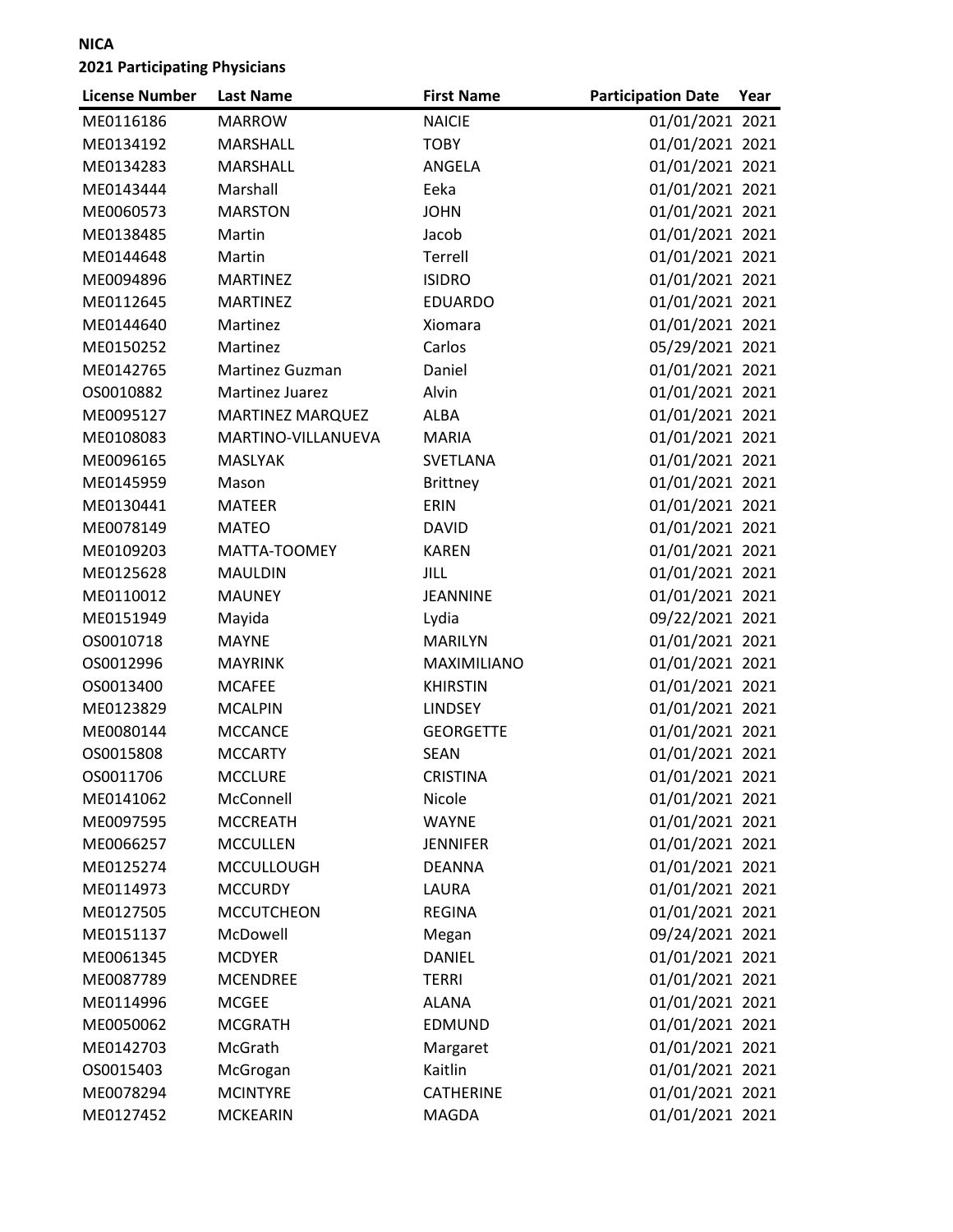| <b>License Number</b> | <b>Last Name</b> | <b>First Name</b> | <b>Participation Date</b> | Year |
|-----------------------|------------------|-------------------|---------------------------|------|
| ME0135450             | McKeon           | Bri               | 01/01/2021 2021           |      |
| ME0069467             | <b>MCLANAHAN</b> | <b>MICHELLE</b>   | 01/01/2021 2021           |      |
| ME0025809             | <b>MCLEAN</b>    | WALLACE           | 01/01/2021 2021           |      |
| ME0081277             | <b>MCLEAN</b>    | <b>KRISTINA</b>   | 01/01/2021 2021           |      |
| ME0141104             | McLean           | David             | 01/01/2021 2021           |      |
| ME0064913             | <b>MCNEILL</b>   | <b>THOMAS</b>     | 01/01/2021 2021           |      |
| ME0129251             | McNeill          | <b>ANNA</b>       | 01/01/2021 2021           |      |
| ME0084622             | <b>MCWHORTER</b> | <b>JEANNIE</b>    | 01/01/2021 2021           |      |
| ME0099336             | <b>MEDLOCK</b>   | <b>CHARLES</b>    | 01/01/2021 2021           |      |
| ME0111236             | <b>MEDRANO</b>   | <b>NATALYA</b>    | 01/01/2021 2021           |      |
| ME0059672             | <b>MEHTA</b>     | <b>DAVID</b>      | 01/01/2021 2021           |      |
| OS0012820             | <b>MEHTA</b>     | <b>SWETA TINA</b> | 01/01/2021 2021           |      |
| ME0115067             | <b>MEJIA</b>     | ALEXANDER         | 01/01/2021 2021           |      |
| ME0144865             | Melanson         | Nicole            | 01/01/2021 2021           |      |
| ME0145094             | Melanson         | Michelle          | 01/01/2021 2021           |      |
| ME0140557             | Melek            | Seham             | 01/01/2021 2021           |      |
| ME0103023             | <b>MELENDY</b>   | SASHA             | 01/01/2021 2021           |      |
| ME0149609             | Mendia           | Ana               | 05/17/2021 2021           |      |
| ME0152549             | Mercado          | Jose              | 08/25/2021 2021           |      |
| ME0098426             | <b>MERRITT</b>   | <b>APRIL</b>      | 01/01/2021 2021           |      |
| OS0017527             | <b>MERSCH</b>    | <b>MICHELLE</b>   | 07/20/2021 2021           |      |
| ME0049918             | <b>MERVIS</b>    | <b>MATTHEW</b>    | 01/01/2021 2021           |      |
| ME0067588             | <b>MEYERS</b>    | <b>JOHN</b>       | 01/01/2021 2021           |      |
| ME0119384             | <b>MICHAEL</b>   | <b>JENNY</b>      | 01/01/2021 2021           |      |
| ME0117870             | <b>MICHNIK</b>   | <b>MARK</b>       | 01/01/2021 2021           |      |
| ME0145222             | Mignacca         | Caroline          | 01/01/2021 2021           |      |
| ME0125195             | <b>MIGUELEZ</b>  | <b>XANAMARIA</b>  | 01/01/2021 2021           |      |
| ME0078733             | <b>MILIAN</b>    | <b>NAILIM</b>     | 01/01/2021 2021           |      |
| ME0079215             | <b>MILLER</b>    | <b>TRACEY</b>     | 01/01/2021 2021           |      |
| ME0104443             | <b>MILLER</b>    | <b>HOLLY</b>      | 01/01/2021 2021           |      |
| ME0115349             | <b>MILLER</b>    | DAVID             | 01/01/2021 2021           |      |
| ME0150064             | Miller           | Heather           | 09/30/2021 2021           |      |
| OS0013101             | <b>MILLER</b>    | SARAH             | 01/01/2021 2021           |      |
| ME0146979             | <b>MIMS</b>      | <b>PHILLIS</b>    | 01/01/2021 2021           |      |
| ME0056489             | <b>MINTON</b>    | <b>DAVID</b>      | 01/01/2021 2021           |      |
| ME0095411             | <b>MIRANDA</b>   | <b>DAMARIS</b>    | 01/01/2021 2021           |      |
| ME0112625             | <b>MIRAZ</b>     | <b>MARIA</b>      | 01/01/2021 2021           |      |
| ME0126692             | <b>MITCHELL</b>  | <b>JAYME</b>      | 01/01/2021 2021           |      |
| ME0126286             | <b>MODII</b>     | KHYAATI           | 01/01/2021 2021           |      |
| OS0018001             | Mody             | Kaizeen           | 08/12/2021 2021           |      |
| ME0075293             | <b>MOFFETT</b>   | <b>DOUGLAS</b>    | 01/01/2021 2021           |      |
| ME0101708             | <b>MOHAN</b>     | <b>CHANDLER</b>   | 01/01/2021 2021           |      |
| ME0090008             | <b>MOISE</b>     | <b>JEFF</b>       | 01/01/2021 2021           |      |
| ME0101165             | <b>MOLINA</b>    | <b>LISSETTE</b>   | 01/01/2021 2021           |      |
| ME0150838             | Monard           | Monique           | 06/16/2021 2021           |      |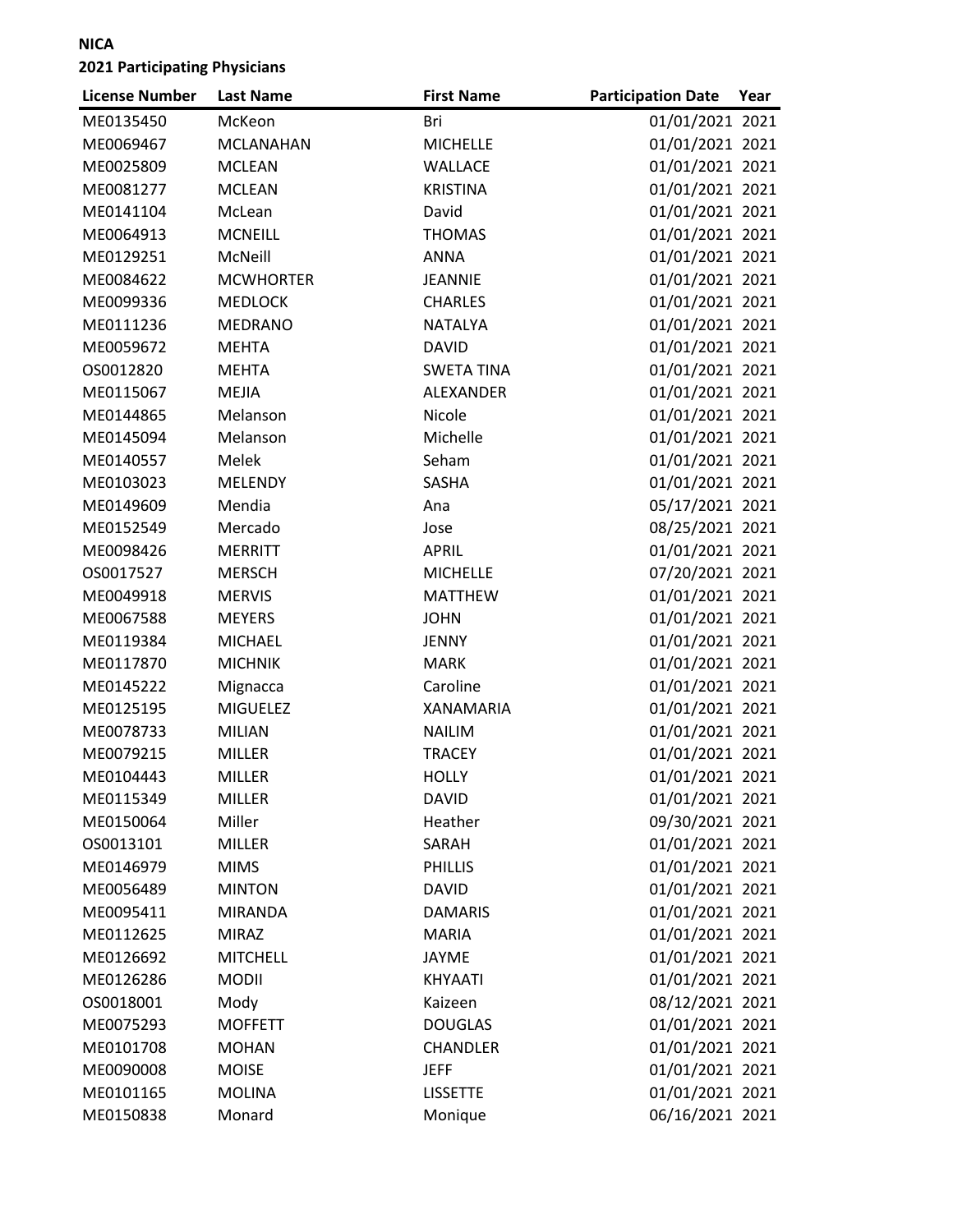| <b>License Number</b> | <b>Last Name</b> | <b>First Name</b> | <b>Participation Date</b> | Year |
|-----------------------|------------------|-------------------|---------------------------|------|
| ME0123485             | <b>MONDACA</b>   | <b>ASTRID</b>     | 01/01/2021 2021           |      |
| ME0113026             | <b>MONDESIR</b>  | <b>WILKENS</b>    | 01/01/2021 2021           |      |
| ME0121001             | <b>MONTANO</b>   | <b>JOLENE</b>     | 01/01/2021 2021           |      |
| ME0054479             | <b>MONZON</b>    | <b>ANTONIO</b>    | 01/01/2021 2021           |      |
| ME0075528             | <b>MOORE</b>     | <b>MELISSA</b>    | 01/01/2021 2021           |      |
| ME0119649             | <b>MOORHEAD</b>  | <b>LAUREN</b>     | 01/01/2021 2021           |      |
| ME0041309             | <b>MORALES</b>   | <b>OSCAR</b>      | 01/01/2021 2021           |      |
| ME0063736             | <b>MORALES</b>   | <b>ROBERTO</b>    | 01/01/2021 2021           |      |
| ME0146451             | <b>MORALES</b>   | MARIA DEL CARMEN  | 01/01/2021 2021           |      |
| ME0079350             | <b>MOREL</b>     | MARIE-IGNACE      | 01/01/2021 2021           |      |
| ME0101468             | <b>MORENO</b>    | ZAIRA             | 01/01/2021 2021           |      |
| ME0107706             | <b>MORENO</b>    | <b>FERNANDO</b>   | 01/01/2021 2021           |      |
| ME0141744             | MORENO-JACKSON   | <b>RAFINE</b>     | 01/01/2021 2021           |      |
| ME0121487             | <b>MORMAK</b>    | <b>DAWN</b>       | 01/01/2021 2021           |      |
| OS0014481             | Morphet          | Michael           | 01/01/2021 2021           |      |
| ME0072373             | <b>MORRIS</b>    | <b>CHERRIE</b>    | 01/01/2021 2021           |      |
| ME0093855             | <b>MOSCOSO</b>   | <b>JANICE</b>     | 01/01/2021 2021           |      |
| ME0102984             | <b>MOTLEY</b>    | <b>ROHANA</b>     | 01/01/2021 2021           |      |
| ME0111533             | <b>MOUSTAFA</b>  | <b>HANY</b>       | 04/30/2021 2021           |      |
| ME0121041             | <b>MOYA</b>      | YESENIA           | 01/01/2021 2021           |      |
| ME0086605             | <b>MUALIN</b>    | <b>ELIAS</b>      | 01/01/2021 2021           |      |
| ME0144040             | <b>Mullins</b>   | James             | 01/01/2021 2021           |      |
| ME0068116             | <b>MUNIZ</b>     | ORLANDO           | 01/01/2021 2021           |      |
| ME0114997             | MUNOZ-SIEVERT    | <b>NATALIE</b>    | 01/01/2021 2021           |      |
| ME0112944             | <b>MURESAN</b>   | <b>MICHAEL</b>    | 01/01/2021 2021           |      |
| OS0016007             | Murray           | James             | 01/01/2021 2021           |      |
| OS0016256             | <b>MUTCH</b>     | <b>ROBERT</b>     | 01/01/2021 2021           |      |
| ME0132721             | <b>Myers</b>     | Erin              | 01/01/2021 2021           |      |
| ME0130015             | <b>MYLES</b>     | <b>THOMAS</b>     | 01/01/2021 2021           |      |
| ME0038227             | <b>NAGDA</b>     | RASIKLAL          | 01/01/2021 2021           |      |
| ME0123876             | NAGELLA          | SARASIJA          | 01/01/2021 2021           |      |
| ME0063722             | <b>NAHMIAS</b>   | <b>JAIME</b>      | 01/01/2021 2021           |      |
| ME0092942             | <b>NARVAEZ</b>   | <b>JUAN</b>       | 01/01/2021 2021           |      |
| ME0136235             | Nasir            | Meera             | 01/01/2021 2021           |      |
| OS0006893             | <b>NAVARRO</b>   | <b>DINA</b>       | 01/01/2021 2021           |      |
| ME0142218             | Ndubizu          | Chima             | 06/03/2021 2021           |      |
| ME0104699             | NEEDHAM          | LAILA             | 01/01/2021 2021           |      |
| ME0144816             | <b>NEGRON</b>    | <b>WILFREDO</b>   | 04/29/2021 2021           |      |
| ME0032909             | <b>NELSON</b>    | <b>ELIZABETH</b>  | 01/01/2021 2021           |      |
| ME0129181             | <b>NELSON</b>    | <b>DANIELLE</b>   | 01/01/2021 2021           |      |
| ME0113092             | <b>NEUHAUS</b>   | <b>RYAN</b>       | 01/01/2021 2021           |      |
| ME0122658             | <b>NEW</b>       | SAMUEL            | 01/01/2021 2021           |      |
| ME0047023             | <b>NEWMAN</b>    | <b>STEWART</b>    | 01/01/2021 2021           |      |
| ME0106749             | <b>NGUYEN</b>    | QUYEN             | 01/01/2021 2021           |      |
| ME0121589             | <b>NGUYEN</b>    | <b>THINH</b>      | 01/01/2021 2021           |      |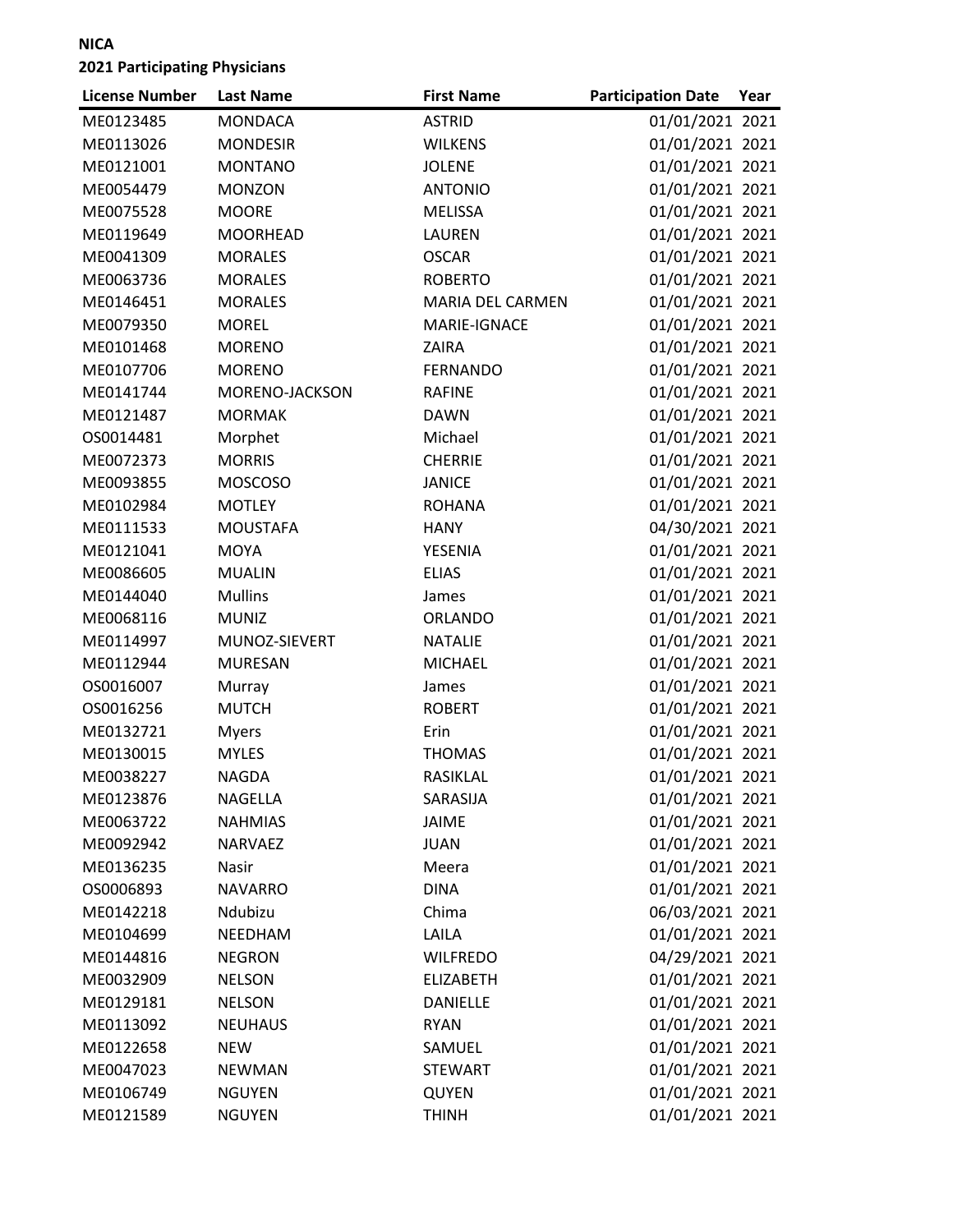| <b>License Number</b> | <b>Last Name</b>       | <b>First Name</b> | <b>Participation Date</b> | Year |
|-----------------------|------------------------|-------------------|---------------------------|------|
| ME0137903             | <b>NGUYEN</b>          | <b>TAMMY</b>      | 01/01/2021 2021           |      |
| ME0150105             | Nguyen                 | <b>Brenda</b>     | 09/22/2021 2021           |      |
| OS0012836             | <b>NGUYEN</b>          | <b>PHAN ANH</b>   | 01/01/2021 2021           |      |
| OS0009493             | <b>NICHOLS</b>         | <b>FRED</b>       | 01/01/2021 2021           |      |
| ME0129199             | <b>NICKISCH</b>        | <b>STEPHEN</b>    | 01/01/2021 2021           |      |
| ME0146349             | <b>Nieves</b>          | Jose              | 01/01/2021 2021           |      |
| ME0104808             | <b>NIKITIN</b>         | <b>KONSTANTIN</b> | 01/01/2021 2021           |      |
| ME0125035             | <b>NIX</b>             | <b>JAMES</b>      | 01/01/2021 2021           |      |
| ME0069530             | <b>NIXON</b>           | <b>JENNIFER</b>   | 01/01/2021 2021           |      |
| ME0096240             | <b>NODARSE</b>         | <b>JOSE</b>       | 01/01/2021 2021           |      |
| OS0012569             | <b>NOLAN</b>           | <b>CHRISTY</b>    | 01/01/2021 2021           |      |
| ME0084728             | <b>NOVA</b>            | <b>ALFREDO</b>    | 01/01/2021 2021           |      |
| ME0113453             | <b>NOVAC</b>           | <b>STEFAN</b>     | 01/01/2021 2021           |      |
| ME0096197             | <b>NUNEZ</b>           | <b>MARLYNN</b>    | 01/01/2021 2021           |      |
| ME0096626             | <b>NWOSA</b>           | <b>NKEMDILIM</b>  | 01/01/2021 2021           |      |
| ME0106147             | <b>NYE</b>             | <b>ANDRE</b>      | 01/01/2021 2021           |      |
| ME0148744             | Nywening               | Laura             | 08/26/2021 2021           |      |
| ME0124295             | <b>OBICAN</b>          | SARAH             | 01/01/2021 2021           |      |
| ME0148309             | O'Brien                | Alyxandra         | 02/08/2021 2021           |      |
| ME0151059             | O'Brien                | Shea              | 08/23/2021 2021           |      |
| ME0122423             | OCCENAD-NIMMO          | <b>DIONE</b>      | 06/08/2021 2021           |      |
| ME0120357             | <b>ODIBO</b>           | <b>ANTHONY</b>    | 01/01/2021 2021           |      |
| ME0098199             | <b>ODOM</b>            | <b>DOROTHY</b>    | 01/01/2021 2021           |      |
| ME0123468             | O'HARA                 | SHANNON           | 01/01/2021 2021           |      |
| ME0069001             | <b>OJEDA</b>           | <b>EZER</b>       | 01/01/2021 2021           |      |
| OS0007415             | <b>OKOMSKI</b>         | CHARLENE          | 01/01/2021 2021           |      |
| ME0054982             | O'LEARY                | <b>TIMOTHY</b>    | 01/01/2021 2021           |      |
| ME0140161             | O'Leary                | James             | 01/01/2021 2021           |      |
| ME0132170             | <b>Olivares Castro</b> | Margarita         | 01/01/2021 2021           |      |
| ME0037036             | <b>OLIVER</b>          | <b>HUGH</b>       | 01/01/2021 2021           |      |
| ME0084000             | <b>OLOUFA</b>          | <b>SHEREEN</b>    | 01/01/2021 2021           |      |
| ME0084663             | <b>ORREGO FRANCO</b>   | <b>JOHN</b>       | 01/01/2021 2021           |      |
| ME0122606             | <b>ORTIZ GONZALEZ</b>  | <b>KARLA</b>      | 01/01/2021 2021           |      |
| ME0113269             | <b>ORTIZ LEDEE</b>     | <b>DEBRA</b>      | 01/01/2021 2021           |      |
| ME0129018             | <b>OSBORNE</b>         | <b>SUSANNE</b>    | 01/01/2021 2021           |      |
| ME0141801             | Osborne                | Amy               | 01/01/2021 2021           |      |
| ME0131357             | O'Shea                 | Tina              | 01/01/2021 2021           |      |
| ME0123887             | <b>OSHODI</b>          | <b>TEMITOPE</b>   | 01/01/2021 2021           |      |
| ME0124744             | <b>OSTERRIEDER</b>     | <b>BENJAMIN</b>   | 01/01/2021 2021           |      |
| ME0106194             | <b>OSUNTOGUN</b>       | <b>EZEKIEL</b>    | 01/01/2021 2021           |      |
| ME0149237             | Otto                   | ALEXANDRA         | 05/10/2021 2021           |      |
| ME0088354             | <b>OWENS</b>           | <b>DANA</b>       | 01/01/2021 2021           |      |
| ME0110396             | <b>OZCAN</b>           | <b>MICHELLE</b>   | 01/01/2021 2021           |      |
| ME0112524             | <b>PACHORI</b>         | <b>MARIA</b>      | 01/01/2021 2021           |      |
| ME0078759             | PAEZ                   | <b>RENE</b>       | 01/01/2021 2021           |      |
|                       |                        |                   |                           |      |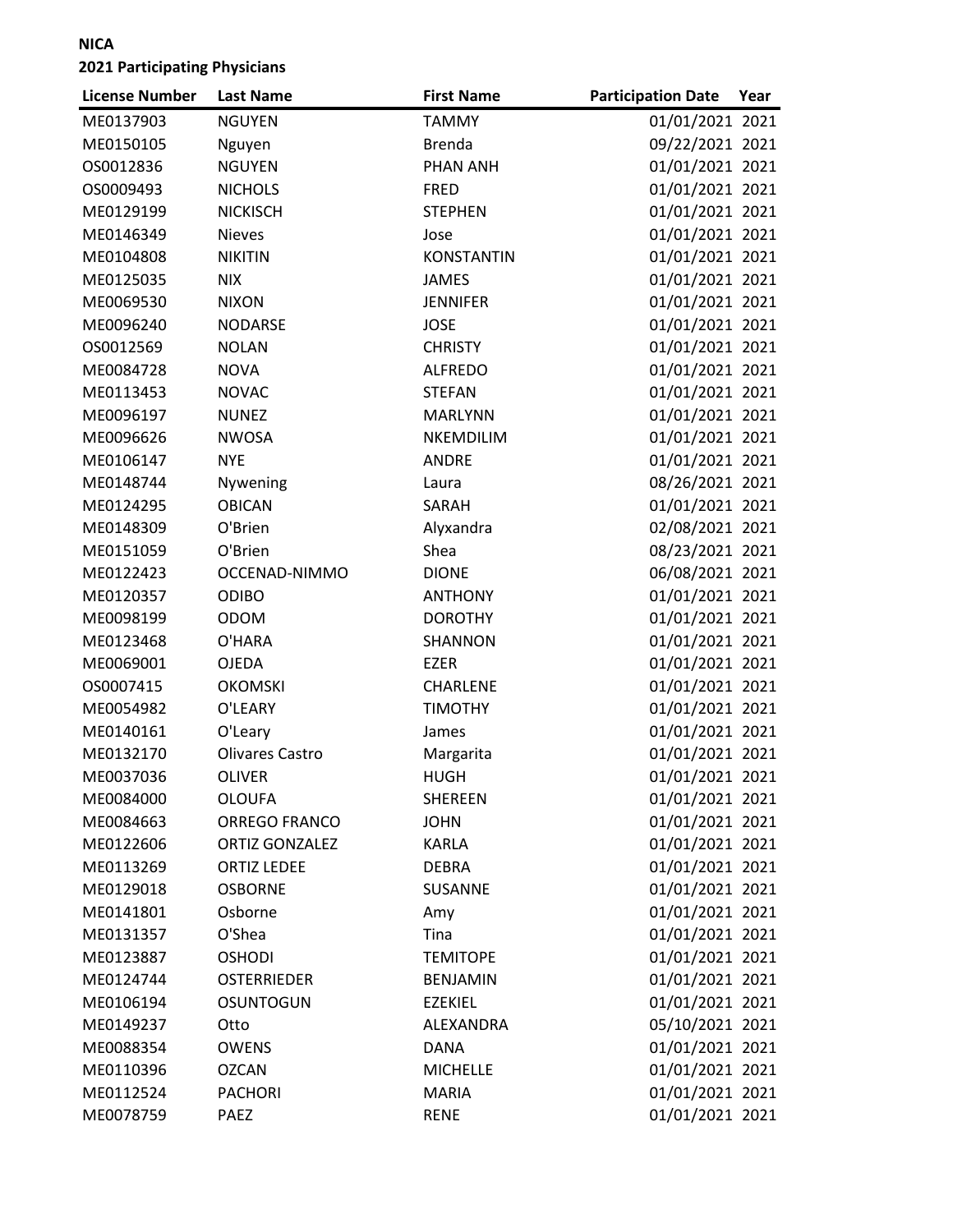| <b>License Number</b> | <b>Last Name</b>  | <b>First Name</b> | <b>Participation Date</b> | Year |
|-----------------------|-------------------|-------------------|---------------------------|------|
| ME0138444             | Paidas            | Michael           | 01/01/2021 2021           |      |
| ME0107136             | PALASZEWSKI       | <b>DAWN</b>       | 01/01/2021 2021           |      |
| OS0010224             | PALAZZOLO         | <b>MARK</b>       | 01/01/2021 2021           |      |
| ME0137111             | Palko             | Jill              | 01/01/2021 2021           |      |
| ME0101208             | PALMER            | <b>JAMES</b>      | 01/01/2021 2021           |      |
| ME0132857             | PAMMIT            | <b>MICHAEL</b>    | 08/31/2021 2021           |      |
| ME0070820             | PANIELLO          | SANTO             | 01/01/2021 2021           |      |
| ME0103024             | <b>PAPAPANOS</b>  | <b>PETE</b>       | 01/01/2021 2021           |      |
| ME0135895             | Paradise          | Courtney          | 01/01/2021 2021           |      |
| ME0140246             | Paredes           | Ingrid            | 01/01/2021 2021           |      |
| ME0059032             | <b>PARKER</b>     | <b>JOHN</b>       | 01/01/2021 2021           |      |
| ME0077273             | <b>PARKER</b>     | SU                | 01/01/2021 2021           |      |
| ME0101231             | <b>PARKER</b>     | <b>JENNIFER</b>   | 01/01/2021 2021           |      |
| ME0149699             | Pasley            | Monica            | 05/13/2021 2021           |      |
| ME0080421             | <b>PASS</b>       | <b>JULIE</b>      | 01/01/2021 2021           |      |
| ME0116248             | PASTOR CARVAJAL   | SABRINA           | 01/01/2021 2021           |      |
| ME0073120             | <b>PATEL</b>      | <b>DAXA</b>       | 01/01/2021 2021           |      |
| ME0085287             | <b>PATEL</b>      | ANJANA            | 01/01/2021 2021           |      |
| ME0095114             | <b>PATEL</b>      | <b>NIRAJ</b>      | 01/01/2021 2021           |      |
| ME0127186             | <b>PATEL</b>      | PRIYA             | 01/01/2021 2021           |      |
| ME0128568             | <b>PATEL</b>      | <b>DELAURA</b>    | 01/01/2021 2021           |      |
| ME0137701             | Patel             | Jiten             | 10/12/2021 2021           |      |
| ME0138214             | Patel             | Shweta            | 01/01/2021 2021           |      |
| ME0145058             | Patel             | Anita             | 01/01/2021 2021           |      |
| ME0078130             | <b>PATIL</b>      | <b>GARGEY</b>     | 01/01/2021 2021           |      |
| ME0113159             | <b>PATRICK</b>    | <b>TIFFANY</b>    | 01/01/2021 2021           |      |
| ME0055764             | <b>PATTERSON</b>  | <b>ALAN</b>       | 01/01/2021 2021           |      |
| ME0118750             | <b>PAYNE</b>      | <b>JENNIFER</b>   | 01/01/2021 2021           |      |
| ME0113271             | PAZ-PABON         | <b>CHARLOTTE</b>  | 01/01/2021 2021           |      |
| OS0010079             | PEARL             | <b>ROBERT</b>     | 01/01/2021 2021           |      |
| ME0107458             | <b>PEDEN</b>      | CARMEN            | 01/01/2021 2021           |      |
| ME0049565             | PELAEZ            | <b>ANNETTE</b>    | 01/01/2021 2021           |      |
| ME0062007             | <b>PENA</b>       | ALEJANDRO         | 01/01/2021 2021           |      |
| ME0096839             | <b>PENA</b>       | <b>CARLOS</b>     | 01/01/2021 2021           |      |
| ME0125802             | PENA              | <b>RESHELLE</b>   | 01/01/2021 2021           |      |
| ME0145078             | Pena              | Rhonda            | 01/01/2021 2021           |      |
| ME0102054             | <b>PENNINGTON</b> | <b>TONI</b>       | 01/01/2021 2021           |      |
| OS0017727             | Peplinski         | <b>Bryna</b>      | 06/21/2021 2021           |      |
| ME0068150             | <b>PEPPY</b>      | <b>TERRENCE</b>   | 01/01/2021 2021           |      |
| ME0132013             | <b>PERALES</b>    | <b>ELDA</b>       | 01/01/2021 2021           |      |
| OS0009209             | <b>PERCY</b>      | <b>TRICIA</b>     | 01/01/2021 2021           |      |
| ME0065315             | PEREZ             | <b>HUGO</b>       | 01/01/2021 2021           |      |
| ME0066884             | <b>PEREZ</b>      | <b>DENIS</b>      | 01/01/2021 2021           |      |
| ME0075777             | <b>PEREZ</b>      | <b>RAFAEL</b>     | 01/01/2021 2021           |      |
| ME0090778             | PEREZ             | <b>ILEANA</b>     | 01/01/2021 2021           |      |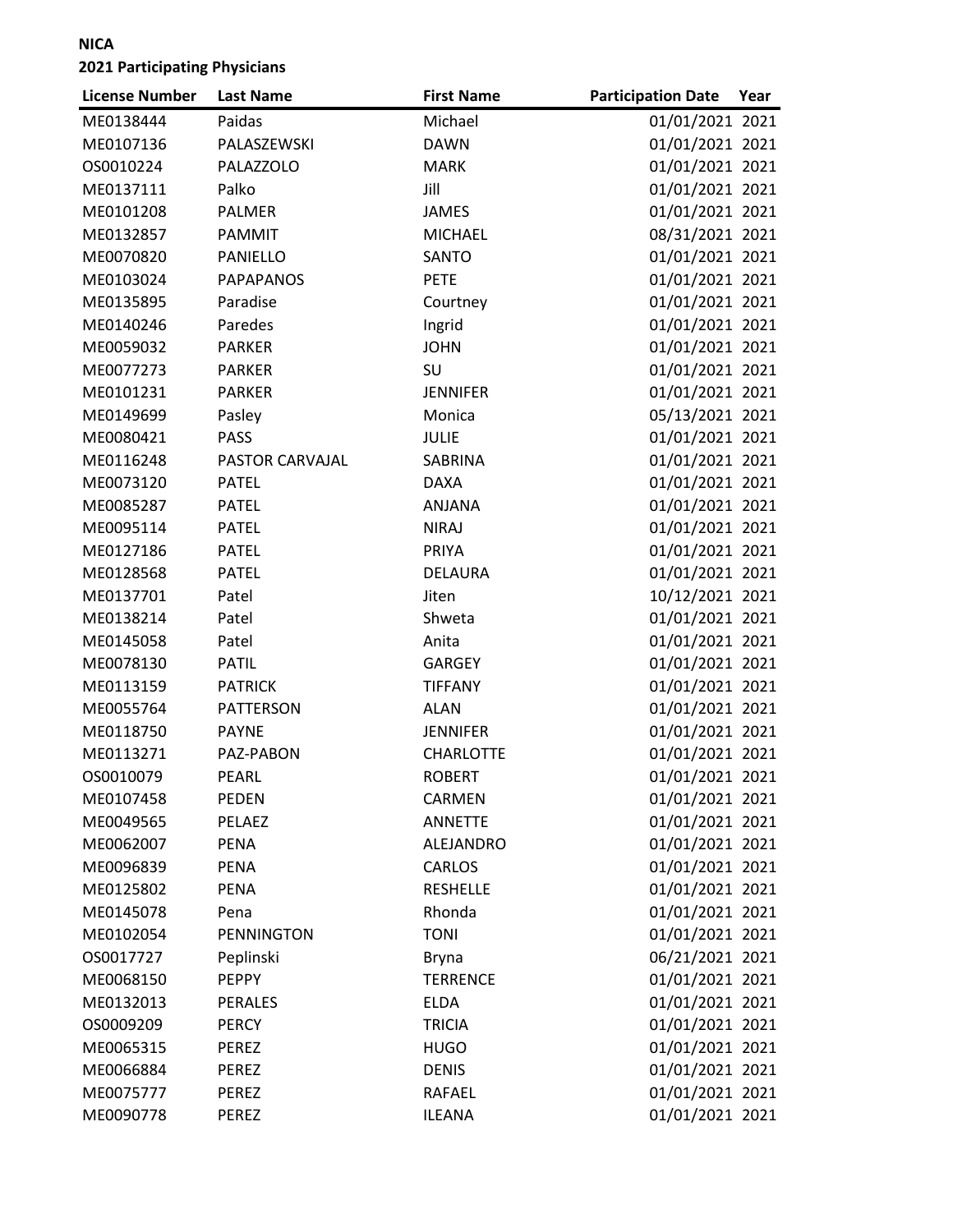| <b>License Number</b> | <b>Last Name</b>    | <b>First Name</b> | <b>Participation Date</b> | Year |
|-----------------------|---------------------|-------------------|---------------------------|------|
| OS0016861             | Perez               | Gloria            | 01/01/2021 2021           |      |
| ME0142268             | Perez Suarez        | Frances           | 01/01/2021 2021           |      |
| ME0145616             | Perez Yordan        | Jose              | 01/01/2021 2021           |      |
| ME0106091             | <b>PERFETTO</b>     | <b>PATRICIA</b>   | 01/01/2021 2021           |      |
| ME0088412             | <b>PERKINS</b>      | SONJA             | 01/01/2021 2021           |      |
| OS0008957             | <b>PERRIN</b>       | <b>ANTHONY</b>    | 01/01/2021 2021           |      |
| ME0057752             | <b>PERRY</b>        | <b>PETER</b>      | 01/01/2021 2021           |      |
| OS0011333             | <b>PERRY</b>        | <b>MARY</b>       | 01/01/2021 2021           |      |
| ME0114474             | <b>PERSON</b>       | <b>GARY</b>       | 01/01/2021 2021           |      |
| ME0059299             | <b>PESCITELLI</b>   | <b>ALBERT</b>     | 01/01/2021 2021           |      |
| ME0079290             | <b>PESKIN</b>       | <b>BARRY</b>      | 05/04/2021 2021           |      |
| OS0014544             | Peter               | Laura             | 01/01/2021 2021           |      |
| ME0062814             | <b>PETERSEN</b>     | <b>RICHARD</b>    | 01/01/2021 2021           |      |
| ME0069232             | <b>PETERSON</b>     | <b>DIRK</b>       | 01/01/2021 2021           |      |
| ME0097396             | <b>PETERSON</b>     | <b>JOSEPH</b>     | 01/01/2021 2021           |      |
| ME0139302             | <b>PETTLE</b>       | LUZ               | 01/01/2021 2021           |      |
| ME0139387             | Pezzuto             | Laura             | 01/01/2021 2021           |      |
| ME0145129             | Phan                | Nhi               | 01/01/2021 2021           |      |
| ME0028633             | PHELAN              | <b>TIMOTHY</b>    | 01/01/2021 2021           |      |
| ME0130682             | <b>PHILIPPIDES</b>  | <b>STEPHANIE</b>  | 01/01/2021 2021           |      |
| ME0132394             | Phillips            | Jason             | 01/01/2021 2021           |      |
| ME0074279             | <b>PHOENIX</b>      | <b>AVA</b>        | 01/01/2021 2021           |      |
| ME0107226             | PIANTANIDA-WHITLOCK | ANNE              | 01/01/2021 2021           |      |
| ME0092535             | <b>PIERRE</b>       | <b>NADIA</b>      | 01/01/2021 2021           |      |
| ME0117251             | PIERRE-LAMBERT      | <b>CARHINE</b>    | 01/01/2021 2021           |      |
| ME0084015             | PIERRE-LOUIS        | <b>EDNA</b>       | 01/01/2021 2021           |      |
| ME0115637             | PILE                | <b>NADIA</b>      | 01/01/2021 2021           |      |
| ME0040383             | PILLOW              | <b>STEVEN</b>     | 01/01/2021 2021           |      |
| ME0099226             | <b>PIMENTEL</b>     | <b>MARIA</b>      | 01/01/2021 2021           |      |
| OS0016869             | PIMPUTKAR           | <b>GOURI</b>      | 03/05/2021 2021           |      |
| ME0103675             | <b>PIZARRO</b>      | JADE              | 01/01/2021 2021           |      |
| ME0120662             | PLAZA               | YOCOIMA           | 01/01/2021 2021           |      |
| ME0054211             | <b>PLISKOW</b>      | <b>STEVEN</b>     | 01/01/2021 2021           |      |
| ME0102173             | <b>POLENDER</b>     | <b>ALLISON</b>    | 01/01/2021 2021           |      |
| ME0122441             | <b>POPA</b>         | OVIDIU            | 01/01/2021 2021           |      |
| ME0066571             | <b>POTTS</b>        | <b>DONNA</b>      | 01/01/2021 2021           |      |
| ME0133286             | POU-DE-SANTIAGO     | <b>NELSON</b>     | 03/05/2021 2021           |      |
| ME0119737             | <b>POULIN</b>       | <b>JESSICA</b>    | 01/01/2021 2021           |      |
| OS0014532             | Powers              | Lynn              | 01/01/2021 2021           |      |
| ME0081007             | <b>PRAFKE</b>       | JILL              | 01/01/2021 2021           |      |
| ME0059303             | PRESLEY             | <b>JAMES</b>      | 01/01/2021 2021           |      |
| ME0070330             | <b>PRIETO</b>       | <b>JOSE</b>       | 01/01/2021 2021           |      |
| OS0016588             | PRIGG               | <b>JENNIFER</b>   | 01/01/2021 2021           |      |
| ME0146435             | Prior               | Paul              | 10/12/2021 2021           |      |
| ME0138215             | <b>PROPHETE</b>     | <b>JOYCE</b>      | 01/01/2021 2021           |      |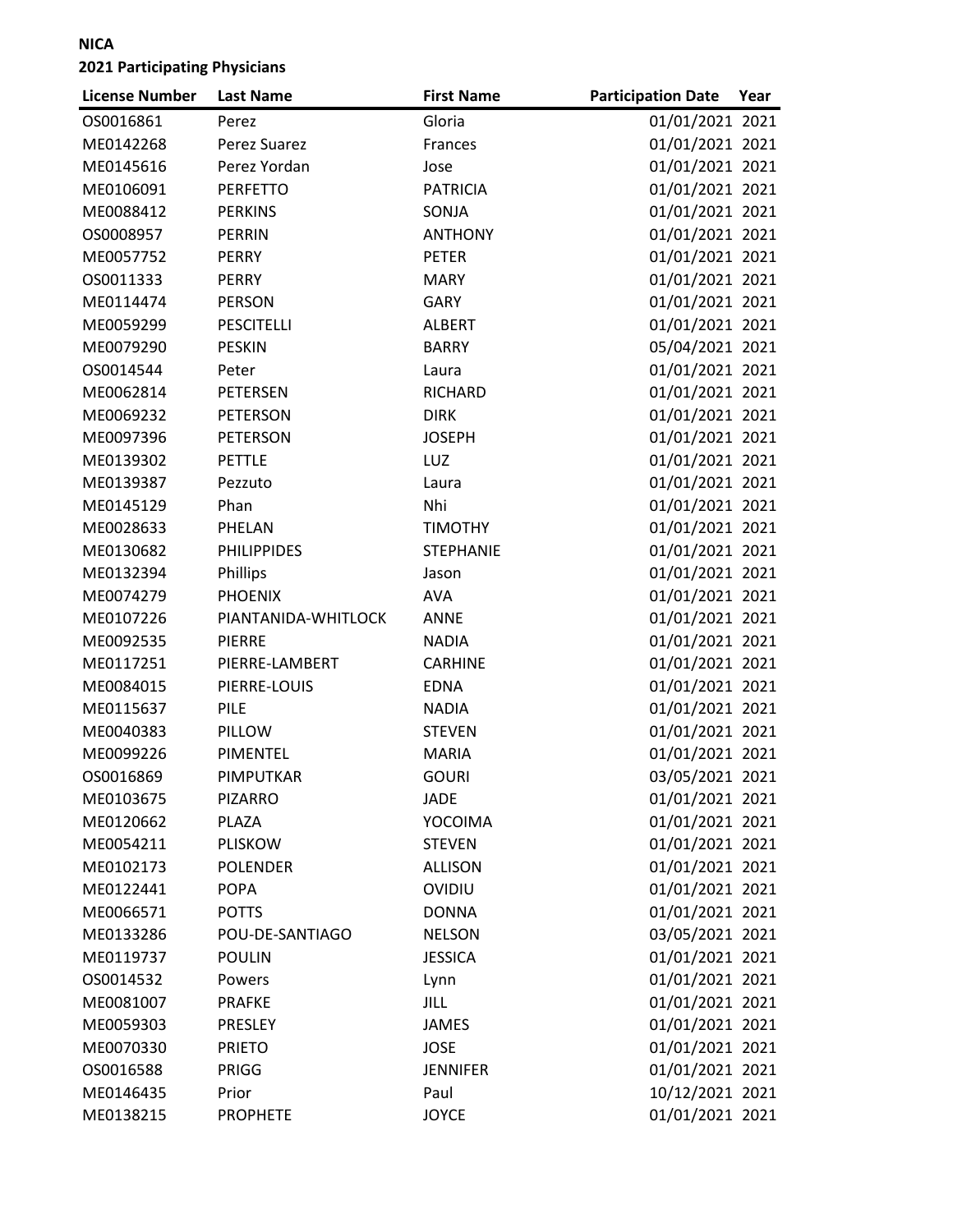| <b>License Number</b> | <b>Last Name</b>          | <b>First Name</b>  | <b>Participation Date</b> | Year |
|-----------------------|---------------------------|--------------------|---------------------------|------|
| ME0093795             | <b>PUCKETT</b>            | <b>TIM</b>         | 01/01/2021 2021           |      |
| ME0150404             | Puckett                   | Laura              | 05/29/2021 2021           |      |
| ME0079737             | <b>PULSFUS</b>            | <b>ERIC</b>        | 01/01/2021 2021           |      |
| ME0061645             | <b>PURETZ</b>             | <b>JEFFREY</b>     | 01/01/2021 2021           |      |
| OS0009336             | <b>PURYGIN</b>            | <b>ARKADIY</b>     | 01/01/2021 2021           |      |
| ME0096243             | <b>QUINONES</b>           | <b>EUGENIO</b>     | 01/01/2021 2021           |      |
| ME0112380             | <b>QUINONES DEFENDINI</b> | <b>MICHELLE</b>    | 01/01/2021 2021           |      |
| ME0068207             | <b>QUINSEY</b>            | <b>CHRISTOPHER</b> | 01/01/2021 2021           |      |
| ME0054991             | <b>QUINTANA</b>           | <b>MANUEL</b>      | 01/01/2021 2021           |      |
| ME0071232             | QUINTERO                  | <b>RUBEN</b>       | 01/01/2021 2021           |      |
| ME0115507             | QUINTERO                  | <b>CHRISTIAN</b>   | 01/01/2021 2021           |      |
| ME0109330             | <b>QUIRINO</b>            | WENDY              | 01/01/2021 2021           |      |
| ME0143618             | Rabaza                    | Cristina           | 01/01/2021 2021           |      |
| ME0056123             | <b>RAIMER</b>             | <b>KAREN</b>       | 01/01/2021 2021           |      |
| ME0136816             | RAINVILLE                 | <b>ANNE</b>        | 01/01/2021 2021           |      |
| ME0036825             | <b>RALPH</b>              | <b>JONATHAN</b>    | 01/01/2021 2021           |      |
| ME0125157             | RAMCHANDANI               | SANJAY             | 01/01/2021 2021           |      |
| OS0008044             | RAMIE                     | <b>GEORGE</b>      | 01/01/2021 2021           |      |
| ME0113197             | RAMIREZ                   | <b>HECTOR</b>      | 01/01/2021 2021           |      |
| ME0113307             | RAMIREZ                   | <b>TULLIE</b>      | 01/01/2021 2021           |      |
| ME0139112             | Ramirez-Caban             | Laura              | 04/05/2021 2021           |      |
| ME0141399             | Ramnarine                 | Varsha             | 01/01/2021 2021           |      |
| ME0057765             | RAMOS-SANTOS              | <b>EDGARD</b>      | 01/01/2021 2021           |      |
| OS0010068             | <b>RAMSEY</b>             | SHAWN              | 01/01/2021 2021           |      |
| ME0124999             | <b>RAMSEY COLEMAN</b>     | SHAVONNE           | 01/01/2021 2021           |      |
| OS0017961             | Rana                      | Rima               | 09/20/2021 2021           |      |
| ME0118124             | <b>RANES</b>              | <b>MICHELLE</b>    | 01/01/2021 2021           |      |
| ME0102003             | <b>RAO</b>                | <b>KIRAN</b>       | 01/01/2021 2021           |      |
| ME0116182             | <b>RAPKIN</b>             | <b>RACHEL</b>      | 01/01/2021 2021           |      |
| ME0116367             | <b>RAPKIN</b>             | <b>DAVID</b>       | 01/01/2021 2021           |      |
| ME0093295             | <b>RASHADA</b>            | <b>KIM</b>         | 01/01/2021 2021           |      |
| ME0066731             | <b>RASNER</b>             | <b>TODD</b>        | 01/01/2021 2021           |      |
| OS0008659             | <b>RAUP</b>               | AIMEE              | 01/01/2021 2021           |      |
| ME0119424             | <b>RAWLINS</b>            | SAMANTHA           | 01/01/2021 2021           |      |
| OS0017584             | <b>REARDON</b>            | MARLEE             | 06/28/2021 2021           |      |
| ME0051115             | <b>REBENACK</b>           | PAUL               | 01/01/2021 2021           |      |
| ME0134330             | <b>REDICK</b>             | <b>GUINEVERE</b>   | 01/01/2021 2021           |      |
| ME0135655             | <b>REED</b>               | <b>JAMES</b>       | 01/01/2021 2021           |      |
| ME0139778             | Reeder                    | Callie             | 01/01/2021 2021           |      |
| ME0149774             | REEDY                     | <b>BRIAN</b>       | 05/24/2021 2021           |      |
| ME0140698             | Rehman                    | Subhia             | 01/01/2021 2021           |      |
| ME0058769             | <b>REICHMAN</b>           | <b>HELENA</b>      | 01/01/2021 2021           |      |
| ME0132411             | Reina Fernandez           | Jordana            | 01/01/2021 2021           |      |
| ME0074163             | <b>REINOSO</b>            | <b>JUAN</b>        | 01/01/2021 2021           |      |
| ME0077013             | <b>REISS</b>              | <b>MARTINA</b>     | 01/01/2021 2021           |      |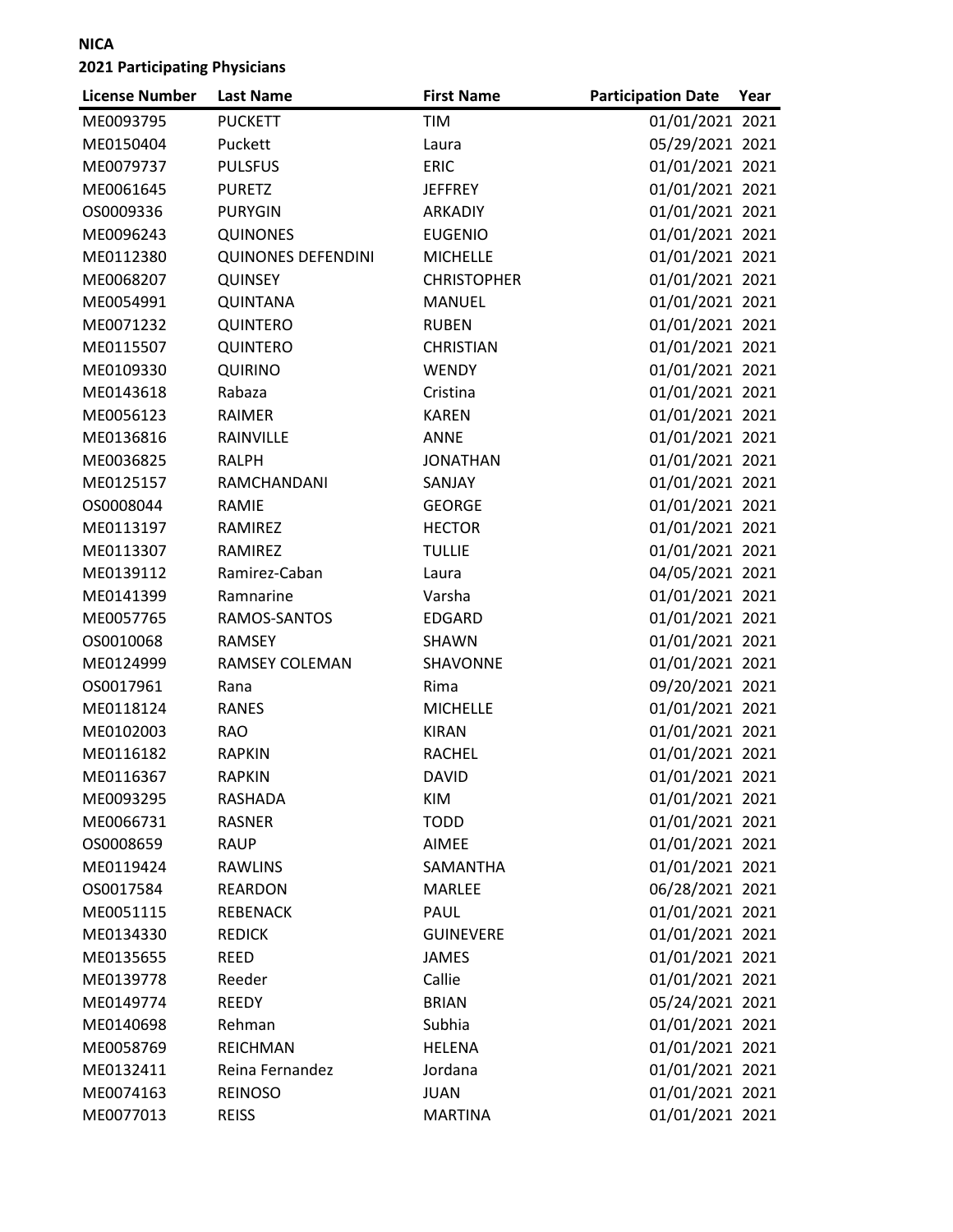| 01/01/2021 2021<br><b>REYES</b><br><b>CARLOS</b><br>ME0096544<br>Rhoades<br>01/01/2021 2021<br>OS0015627<br>Courtney<br>ME0068319<br><b>RICHARDS</b><br>01/01/2021 2021<br><b>JOANNE</b><br>01/01/2021 2021<br>ME0128994<br><b>RICHARDS</b><br><b>TAMARA</b><br>Richardson<br>01/01/2021 2021<br>ME0137795<br>Sharise<br>Tiffany<br>05/25/2021 2021<br>Richason<br>ME0149676<br>01/01/2021 2021<br>ME0119487<br><b>RICKETTS</b><br><b>JACK</b> |  |
|------------------------------------------------------------------------------------------------------------------------------------------------------------------------------------------------------------------------------------------------------------------------------------------------------------------------------------------------------------------------------------------------------------------------------------------------|--|
|                                                                                                                                                                                                                                                                                                                                                                                                                                                |  |
|                                                                                                                                                                                                                                                                                                                                                                                                                                                |  |
|                                                                                                                                                                                                                                                                                                                                                                                                                                                |  |
|                                                                                                                                                                                                                                                                                                                                                                                                                                                |  |
|                                                                                                                                                                                                                                                                                                                                                                                                                                                |  |
|                                                                                                                                                                                                                                                                                                                                                                                                                                                |  |
|                                                                                                                                                                                                                                                                                                                                                                                                                                                |  |
| 01/01/2021 2021<br>RIDDELL<br>ME0072996<br><b>SCOTT</b>                                                                                                                                                                                                                                                                                                                                                                                        |  |
| Rider<br>01/01/2021 2021<br>OS0017094<br>Eve                                                                                                                                                                                                                                                                                                                                                                                                   |  |
| RIEMER<br>01/01/2021 2021<br>ME0053546<br><b>IRA</b>                                                                                                                                                                                                                                                                                                                                                                                           |  |
| 01/01/2021 2021<br>ME0116388<br><b>RIESTRA</b><br><b>JORGE</b>                                                                                                                                                                                                                                                                                                                                                                                 |  |
| 01/01/2021 2021<br>ME0087961<br><b>RIVERA</b><br><b>FRANZ</b>                                                                                                                                                                                                                                                                                                                                                                                  |  |
| 01/01/2021 2021<br>ME0144631<br>Rivera Montalvo<br>Maritza                                                                                                                                                                                                                                                                                                                                                                                     |  |
| Rivera Ortiz<br>01/01/2021 2021<br>ME0141438<br><b>Nelly</b>                                                                                                                                                                                                                                                                                                                                                                                   |  |
| RIVERA-BERRIOS<br><b>LUIS</b><br>03/13/2021 2021<br>ME0143124                                                                                                                                                                                                                                                                                                                                                                                  |  |
| 01/01/2021 2021<br>ME0064315<br>RIVERA-ORTIZ<br><b>WILFREDO</b>                                                                                                                                                                                                                                                                                                                                                                                |  |
| 01/01/2021 2021<br>ME0116242<br><b>ROBERTS</b><br><b>SUJATHA</b>                                                                                                                                                                                                                                                                                                                                                                               |  |
| 01/01/2021 2021<br>ME0104386<br><b>ROBERTSON II</b><br><b>TED</b>                                                                                                                                                                                                                                                                                                                                                                              |  |
| 01/01/2021 2021<br><b>ROCA</b><br><b>LUIS</b><br>ME0104205                                                                                                                                                                                                                                                                                                                                                                                     |  |
| 01/01/2021 2021<br>ME0137748<br>Roca Vall-llobera<br>Fernando                                                                                                                                                                                                                                                                                                                                                                                  |  |
| 01/01/2021 2021<br><b>SUZETTE</b><br>ME0092267<br><b>RODRIGUEZ</b>                                                                                                                                                                                                                                                                                                                                                                             |  |
| 01/01/2021 2021<br>ME0093617<br><b>RODRIGUEZ</b><br>LEANDRO                                                                                                                                                                                                                                                                                                                                                                                    |  |
| 01/01/2021 2021<br>ME0094615<br><b>RODRIGUEZ</b><br>CARLOS                                                                                                                                                                                                                                                                                                                                                                                     |  |
| 01/01/2021 2021<br>ME0115868<br><b>RODRIGUEZ</b><br>ALEJANDRO                                                                                                                                                                                                                                                                                                                                                                                  |  |
| 01/01/2021 2021<br>ME0124265<br><b>RODRIGUEZ</b><br><b>CARLOS</b>                                                                                                                                                                                                                                                                                                                                                                              |  |
| 01/01/2021 2021<br>ME0128135<br><b>RODRIGUEZ</b><br><b>ROSANA</b>                                                                                                                                                                                                                                                                                                                                                                              |  |
| 01/01/2021 2021<br>ME0145161<br>Rodriguez<br>Evelyn                                                                                                                                                                                                                                                                                                                                                                                            |  |
| <b>RODRIGUEZ</b><br>01/01/2021 2021<br>OS0016666<br><b>MARCELLA</b>                                                                                                                                                                                                                                                                                                                                                                            |  |
| 01/01/2021 2021<br>RODRIGUEZ PALACIOS<br><b>GUADALUPE</b><br>ME0112444                                                                                                                                                                                                                                                                                                                                                                         |  |
| 01/01/2021 2021<br><b>JOSE</b><br>ME0093399<br>RODRIGUEZ-BENITEZ                                                                                                                                                                                                                                                                                                                                                                               |  |
| 01/01/2021 2021<br><b>ROGERS</b><br>ME0107412<br><b>MAMIE</b>                                                                                                                                                                                                                                                                                                                                                                                  |  |
| <b>ROJAS</b><br>01/01/2021 2021<br>ME0065738<br>ARMANDO                                                                                                                                                                                                                                                                                                                                                                                        |  |
| 01/01/2021 2021<br><b>ROJAS</b><br>ME0076752<br><b>ALEXIS</b>                                                                                                                                                                                                                                                                                                                                                                                  |  |
| 01/01/2021 2021<br>ME0116992<br>ROMAN HERNANDEZ<br><b>XAVIER</b>                                                                                                                                                                                                                                                                                                                                                                               |  |
| 01/01/2021 2021<br>OS0010025<br><b>ROMBRO</b><br><b>TALI</b>                                                                                                                                                                                                                                                                                                                                                                                   |  |
| 01/01/2021 2021<br>ME0137249<br><b>ROQUE</b><br><b>HENRY</b>                                                                                                                                                                                                                                                                                                                                                                                   |  |
| 01/01/2021 2021<br>ME0118023<br><b>ROS</b><br><b>STEPHANIE</b>                                                                                                                                                                                                                                                                                                                                                                                 |  |
| 01/01/2021 2021<br>ME0132398<br>Ross<br>Ann                                                                                                                                                                                                                                                                                                                                                                                                    |  |
| 01/01/2021 2021<br>OS0008788<br><b>ROSS</b><br><b>GERALD</b>                                                                                                                                                                                                                                                                                                                                                                                   |  |
| 01/01/2021 2021<br>OS0011657<br>ROTUNDO-PATINO<br><b>MARIEL</b>                                                                                                                                                                                                                                                                                                                                                                                |  |
| 01/01/2021 2021<br>ME0090318<br><b>ROUSH</b><br><b>CATHERINE</b>                                                                                                                                                                                                                                                                                                                                                                               |  |
| 01/01/2021 2021<br>ME0091103<br>ROUSSOS-ROSS<br><b>DIKEA</b>                                                                                                                                                                                                                                                                                                                                                                                   |  |
| 01/01/2021 2021<br>ME0098220<br><b>ROWAN</b><br><b>NIKKI</b>                                                                                                                                                                                                                                                                                                                                                                                   |  |
| 01/01/2021 2021<br>ME0143781<br>Ruberg<br>Tara                                                                                                                                                                                                                                                                                                                                                                                                 |  |
| 01/01/2021 2021<br><b>JANE</b><br>ME0062838<br><b>RUDOLPH</b>                                                                                                                                                                                                                                                                                                                                                                                  |  |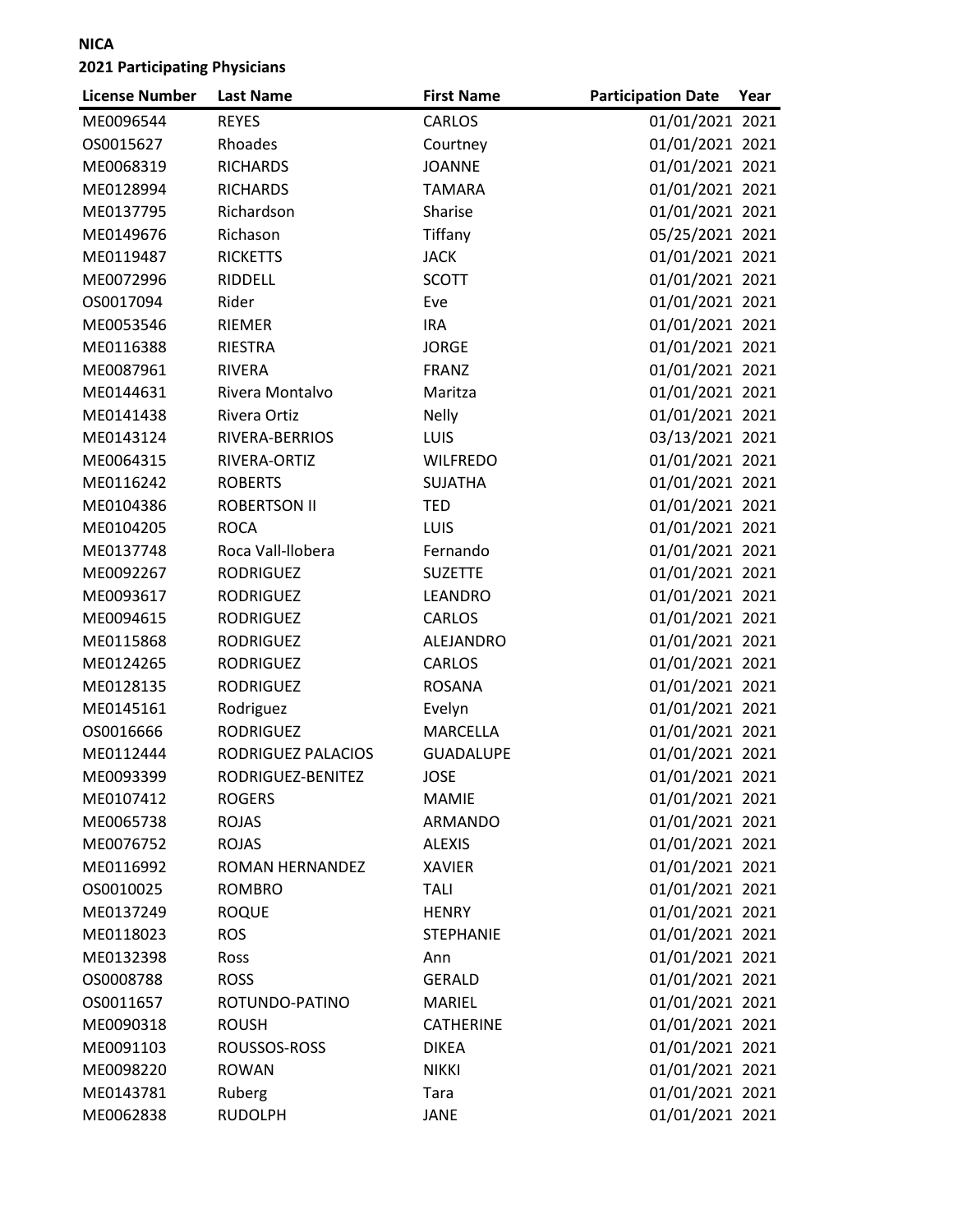| <b>License Number</b> | <b>Last Name</b>      | <b>First Name</b> | <b>Participation Date</b> | Year |
|-----------------------|-----------------------|-------------------|---------------------------|------|
| ME0073548             | <b>RUDOLPH</b>        | RICHARD           | 01/01/2021 2021           |      |
| ME0116057             | <b>RUIS</b>           | <b>KRISTY</b>     | 01/01/2021 2021           |      |
| OS0008317             | <b>RUNYON</b>         | <b>ERIC</b>       | 01/01/2021 2021           |      |
| OS0009837             | <b>RUSSELL</b>        | <b>JENNIFER</b>   | 01/01/2021 2021           |      |
| ME0141628             | SAAD-NAGUIB           | <b>MICHAEL</b>    | 01/01/2021 2021           |      |
| ME0125565             | SACHENKO              | <b>MASHA</b>      | 01/01/2021 2021           |      |
| ME0127364             | <b>SAFI</b>           | <b>FARNAZ</b>     | 01/01/2021 2021           |      |
| ME0127065             | <b>SAFRO</b>          | <b>BRADLEY</b>    | 01/01/2021 2021           |      |
| ME0136174             | Salama Bello          | Rosana            | 01/01/2021 2021           |      |
| ME0131178             | Salas                 | Neil              | 01/01/2021 2021           |      |
| ME0136975             | SALAZAR               | ALEJANDRA         | 01/01/2021 2021           |      |
| ME0115090             | SALAZAR VALDES        | <b>KAREN</b>      | 01/01/2021 2021           |      |
| ME0116977             | SALDANA               | ARIN              | 01/01/2021 2021           |      |
| ME0108165             | Salem                 | Areej             | 01/01/2021 2021           |      |
| ME0079251             | SALINGER              | <b>DARREN</b>     | 01/01/2021 2021           |      |
| ME0058327             | SALSBURY              | <b>HELEN</b>      | 01/01/2021 2021           |      |
| OS0013212             | <b>SALTER</b>         | <b>JENNIFER</b>   | 01/01/2021 2021           |      |
| ME0046577             | SANCETTA              | RONALD            | 01/01/2021 2021           |      |
| ME0061665             | <b>SANCHES</b>        | <b>LISA</b>       | 01/01/2021 2021           |      |
| ME0149966             | Sanchez               | Jacqueline        | 07/15/2021 2021           |      |
| ME0111662             | <b>SANCHEZ RAUDER</b> | <b>RAMON</b>      | 01/01/2021 2021           |      |
| ME0039633             | SANCHEZ-RAMOS         | <b>LUIS</b>       | 01/01/2021 2021           |      |
| ME0117098             | <b>SANDERS</b>        | <b>LESLIE</b>     | 01/01/2021 2021           |      |
| ME0099058             | SANTAELLA DEL VALLE   | <b>ELLIOT</b>     | 01/01/2021 2021           |      |
| ME0115426             | SANTANA               | LEONARDO          | 01/01/2021 2021           |      |
| ME0115958             | Santana Rothen        | <b>MICHELLE</b>   | 01/01/2021 2021           |      |
| ME0140834             | Santayana             | Andres            | 01/01/2021 2021           |      |
| ME0084613             | SANTIAGO              | <b>EVELYN</b>     | 01/01/2021 2021           |      |
| ME0113009             | SANTIAGO              | <b>STANLEY</b>    | 01/01/2021 2021           |      |
| ME0146120             | Santiago Chamorro     | Diana             | 01/01/2021 2021           |      |
| ME0127418             | SANTIAGO-MATOS        | <b>CHRISTIAN</b>  | 03/12/2021 2021           |      |
| ME0087512             | SANTIAGO-ROMERA       | <b>RUBEN</b>      | 01/01/2021 2021           |      |
| ME0105791             | SANTOS                | <b>REMBERTO</b>   | 01/01/2021 2021           |      |
| ME0068438             | <b>SARDUY</b>         | CARLOS            | 01/01/2021 2021           |      |
| ME0042498             | SARVOTHAM             | <b>GRACE</b>      | 01/01/2021 2021           |      |
| OS0007980             | SASSER                | LONA              | 01/01/2021 2021           |      |
| ME0113824             | <b>SCHELL</b>         | <b>JENNIFER</b>   | 01/01/2021 2021           |      |
| ME0131247             | SCHELLHAMMER          | <b>SHANNON</b>    | 01/01/2021 2021           |      |
| ME0098226             | <b>SCHEY</b>          | <b>DANA</b>       | 01/01/2021 2021           |      |
| ME0139815             | Schmidt               | Aidan             | 01/01/2021 2021           |      |
| ME0109720             | <b>SCHNEIDER</b>      | <b>ERIKA</b>      | 01/01/2021 2021           |      |
| OS0011625             | <b>SCHNEIDER</b>      | <b>ERICA</b>      | 01/01/2021 2021           |      |
| ME0080731             | <b>SCHWARTZ</b>       | <b>EDWARD</b>     | 01/01/2021 2021           |      |
| ME0119179             | <b>SCHWARTZ</b>       | <b>WILLIAM</b>    | 01/01/2021 2021           |      |
| OS0008613             | <b>SCHWARTZ</b>       | PAMELA            | 01/01/2021 2021           |      |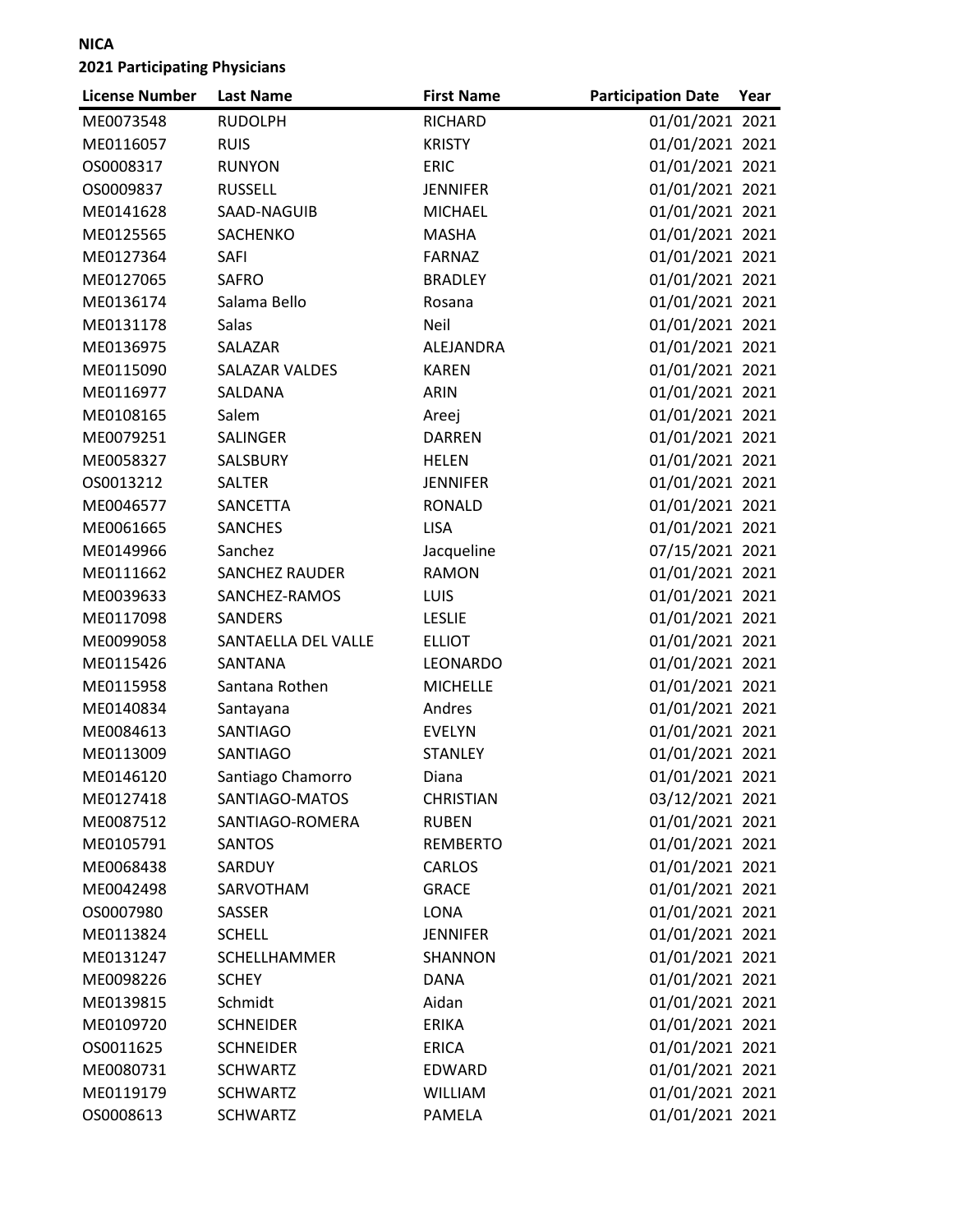| <b>License Number</b> | <b>Last Name</b> | <b>First Name</b> | <b>Participation Date</b> | Year |
|-----------------------|------------------|-------------------|---------------------------|------|
| OS0010053             | <b>SCHWARTZ</b>  | <b>RACHELLE</b>   | 01/01/2021 2021           |      |
| ME0081975             | SCHWARTZBARD     | <b>ELLEN</b>      | 01/01/2021 2021           |      |
| ME0129330             | <b>SCOGIN</b>    | <b>KRISTEN</b>    | 01/01/2021 2021           |      |
| ME0067982             | <b>SCOTT</b>     | <b>WILLIAM</b>    | 01/01/2021 2021           |      |
| ME0099858             | <b>SEARLE</b>    | <b>THOMAS</b>     | 01/01/2021 2021           |      |
| ME0070647             | <b>SEIBEL</b>    | <b>BRENT</b>      | 01/01/2021 2021           |      |
| ME0122339             | <b>SEID</b>      | <b>MELVIN</b>     | 01/01/2021 2021           |      |
| ME0098174             | <b>SEIDEL</b>    | <b>SHARON</b>     | 01/01/2021 2021           |      |
| ME0098552             | SELMAN           | CARMEN            | 01/01/2021 2021           |      |
| ME0091302             | SENEMAR          | <b>JILA</b>       | 01/01/2021 2021           |      |
| ME0098822             | SERRANO          | <b>EVELYN</b>     | 01/01/2021 2021           |      |
| ME0092575             | SEVALD           | LORI              | 01/01/2021 2021           |      |
| ME0098075             | <b>SEYLABI</b>   | OMID              | 01/01/2021 2021           |      |
| ME0139577             | Sfakianaki       | Anna              | 01/01/2021 2021           |      |
| ME0030843             | SHAH             | <b>BIPIN</b>      | 01/01/2021 2021           |      |
| ME0075984             | <b>SHAH</b>      | ARJAV             | 01/01/2021 2021           |      |
| ME0062854             | <b>SHAKFEH</b>   | SAMIR             | 01/01/2021 2021           |      |
| ME0107215             | <b>SHAMAS</b>    | <b>CHRISTINA</b>  | 01/01/2021 2021           |      |
| ME0133509             | SHAW             | <b>MICHAEL</b>    | 01/01/2021 2021           |      |
| ME0089241             | SHAYA            | <b>ANTHONY</b>    | 01/01/2021 2021           |      |
| ME0040218             | <b>SHAYKH</b>    | <b>MARWAN</b>     | 01/01/2021 2021           |      |
| OS0012471             | SHEDD            | <b>KELLY</b>      | 01/01/2021 2021           |      |
| ME0105106             | <b>SHEK</b>      | <b>GILBERTO</b>   | 02/02/2021 2021           |      |
| OS0013296             | SHELDEN          | SARAH             | 01/01/2021 2021           |      |
| ME0144062             | Shemshedini      | Teuta             | 01/01/2021 2021           |      |
| ME0144284             | Shepard          | Whitney           | 01/01/2021 2021           |      |
| OS0017080             | Shephard         | Steven            | 04/29/2021 2021           |      |
| ME0109734             | <b>SHEPHERD</b>  | <b>KRISTEN</b>    | 01/01/2021 2021           |      |
| ME0085370             | Sheran           | <b>SHONDA</b>     | 01/01/2021 2021           |      |
| ME0093181             | <b>SHIMP</b>     | <b>KATHLEEN</b>   | 01/01/2021 2021           |      |
| ME0143164             | Shippey          | <b>Stuart</b>     | 09/29/2021 2021           |      |
| ME0118786             | SHITTA-BEY       | <b>ABIOLA</b>     | 01/01/2021 2021           |      |
| ME0147532             | Shklyanka        | Oksana            | 02/03/2021 2021           |      |
| ME0033051             | <b>SHRODER</b>   | <b>MICHAEL</b>    | 01/01/2021 2021           |      |
| ME0106521             | SIASSIPOUR       | SASHA             | 01/01/2021 2021           |      |
| ME0149530             | Sidky            | Islam             | 07/20/2021 2021           |      |
| ME0090198             | <b>SIEGFRIED</b> | SYLVIA            | 01/01/2021 2021           |      |
| ME0133910             | Sierra Rios      | Kanisha           | 01/01/2021 2021           |      |
| ME0080650             | <b>SIEVERT</b>   | SAYRA             | 01/01/2021 2021           |      |
| ME0119275             | <b>SIFFORD</b>   | ZORANA            | 01/01/2021 2021           |      |
| ME0059075             | <b>SIJIN</b>     | <b>ODALIS</b>     | 01/01/2021 2021           |      |
| ME0092284             | <b>SILANEE</b>   | <b>ALLEN</b>      | 01/01/2021 2021           |      |
| ME0057973             | <b>SILFEN</b>    | <b>FREDERICK</b>  | 01/01/2021 2021           |      |
| ME0150826             | Silva            | Michelle          | 05/20/2021 2021           |      |
| OS0013791             | <b>SILVER</b>    | <b>MORRIS</b>     | 01/01/2021 2021           |      |
|                       |                  |                   |                           |      |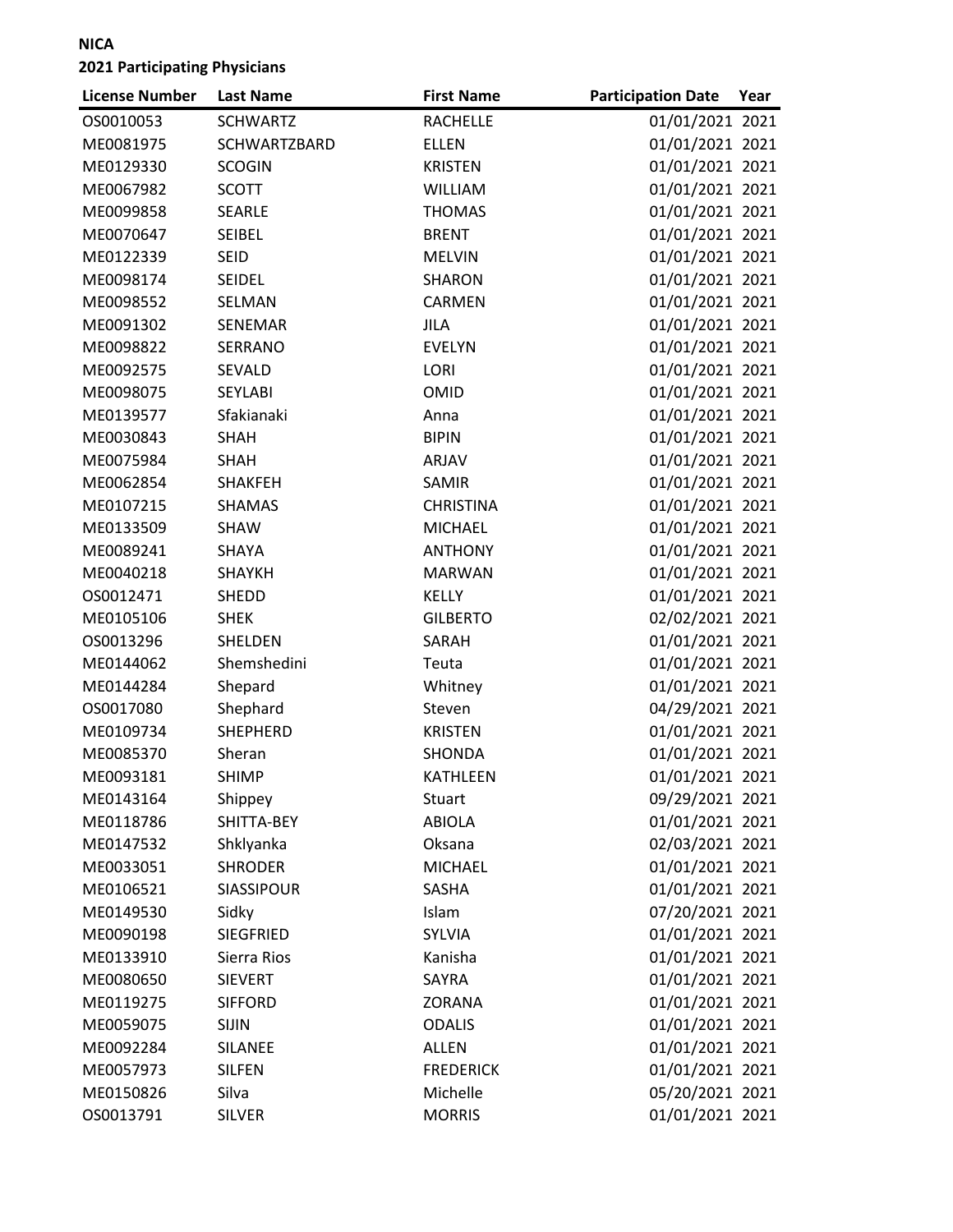| <b>License Number</b> | <b>Last Name</b>    | <b>First Name</b> | <b>Participation Date</b> | Year |
|-----------------------|---------------------|-------------------|---------------------------|------|
| OS0004929             | <b>SILVERS</b>      | <b>STEVEN</b>     | 01/01/2021 2021           |      |
| ME0085440             | <b>SIMAN</b>        | <b>DEBORAH</b>    | 01/01/2021 2021           |      |
| OS0016955             | Simon               | Tiffany           | 01/01/2021 2021           |      |
| OS0009200             | <b>SIMPSON</b>      | SHAWN             | 01/01/2021 2021           |      |
| ME0077844             | <b>SINGER</b>       | <b>JEREMY</b>     | 01/01/2021 2021           |      |
| ME0104348             | <b>SINGER</b>       | <b>JOSEPH</b>     | 01/01/2021 2021           |      |
| ME0150340             | Sipe                | <b>Bradley</b>    | 10/08/2021 2021           |      |
| ME0084321             | <b>SIRVEN</b>       | <b>ALBERTO</b>    | 01/01/2021 2021           |      |
| ME0107376             | <b>SITES</b>        | <b>IRA</b>        | 01/01/2021 2021           |      |
| ME0040226             | <b>SIUDMAK</b>      | <b>ROBERT</b>     | 01/01/2021 2021           |      |
| OS0012665             | SKATTUM             | LAUREN            | 01/01/2021 2021           |      |
| ME0085462             | <b>SKEETE HENRY</b> | <b>DELISA</b>     | 01/01/2021 2021           |      |
| ME0144494             | <b>SKIBICKI</b>     | <b>ASHWORTH</b>   | 01/01/2021 2021           |      |
| ME0095266             | <b>SLATON</b>       | <b>BROOKE</b>     | 01/01/2021 2021           |      |
| ME0136689             | Sledge              | Robert            | 01/01/2021 2021           |      |
| ME0130973             | Smajstrla           | Shiloh            | 01/01/2021 2021           |      |
| ME0049931             | <b>SMITH</b>        | <b>STEPHEN</b>    | 01/01/2021 2021           |      |
| ME0098456             | <b>SMITH</b>        | SUSAN             | 01/01/2021 2021           |      |
| ME0119638             | <b>SMITH</b>        | <b>ALLESSA</b>    | 01/01/2021 2021           |      |
| ME0128170             | <b>SMITH</b>        | <b>JAMES</b>      | 01/01/2021 2021           |      |
| ME0128438             | <b>SMITH</b>        | <b>XUJIA</b>      | 01/01/2021 2021           |      |
| ME0148465             | Smith               | Erica             | 05/17/2021 2021           |      |
| OS0007299             | <b>SMITH</b>        | <b>DOUGLAS</b>    | 01/01/2021 2021           |      |
| ME0107067             | SMITH-THOMAS        | <b>SHARON</b>     | 01/01/2021 2021           |      |
| ME0138192             | Smulian             | John              | 01/01/2021 2021           |      |
| ME0103403             | <b>SNOOK</b>        | PAMELA            | 01/01/2021 2021           |      |
| ME0090315             | SNOWBALL            | <b>MARCIA</b>     | 05/03/2021 2021           |      |
| ME0081874             | SOBEL               | <b>ROSE</b>       | 01/01/2021 2021           |      |
| ME0140970             | <b>SOENDKER</b>     | <b>ANNA</b>       | 01/01/2021 2021           |      |
| ME0071810             | <b>SOHN</b>         | <b>NATALIE</b>    | 01/01/2021 2021           |      |
| ME0034501             | SOLOMON             | <b>JEFFREY</b>    | 01/01/2021 2021           |      |
| ME0072641             | SOLOMON             | AMY               | 01/01/2021 2021           |      |
| ME0118153             | SOLOVIEVA           | ANASTASIA         | 01/01/2021 2021           |      |
| ME0144635             | Soltero-Castaner    | Melissa           | 01/01/2021 2021           |      |
| ME0134643             | <b>SOMER</b>        | SARAH             | 01/01/2021 2021           |      |
| ME0028711             | SOMOANO             | <b>JULIO</b>      | 01/01/2021 2021           |      |
| OS0006683             | SONTAG              | <b>BRIAN</b>      | 01/01/2021 2021           |      |
| OS0014614             | Sorensen            | James             | 01/01/2021 2021           |      |
| ME0064382             | SOSA                | <b>FRANCISCO</b>  | 01/01/2021 2021           |      |
| ME0092460             | SOSNA               | <b>TARA</b>       | 01/01/2021 2021           |      |
| ME0090297             | SOTO                | <b>JAVIER</b>     | 01/01/2021 2021           |      |
| ME0092888             | SPALDING            | HELEN             | 01/01/2021 2021           |      |
| ME0126332             | <b>SPARKS</b>       | <b>AMANDA</b>     | 01/01/2021 2021           |      |
| ME0074724             | <b>SPENCE</b>       | <b>MARK</b>       | 10/02/2021 2021           |      |
| ME0144076             | Spencer             | Natasha           | 01/01/2021 2021           |      |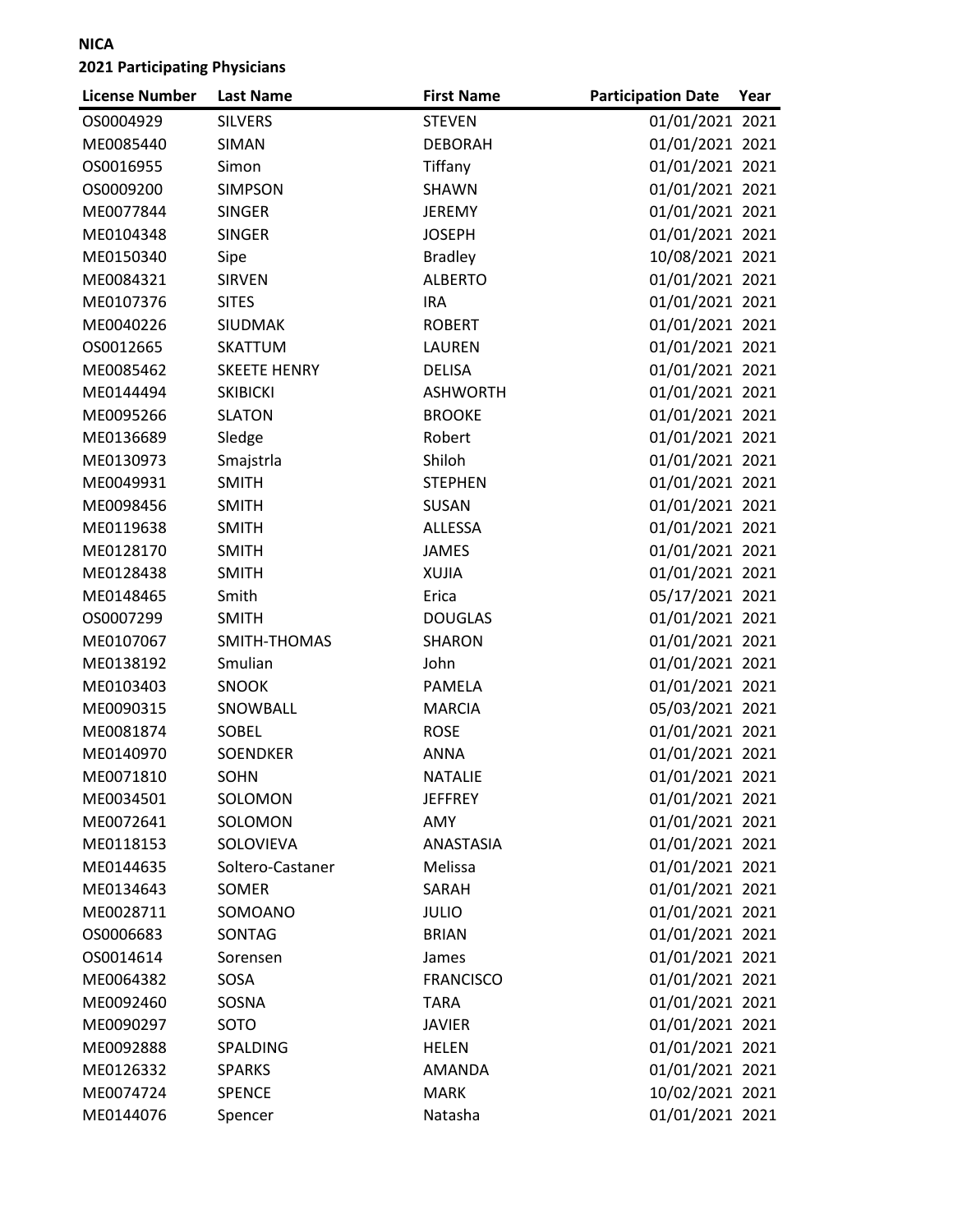| <b>License Number</b> | <b>Last Name</b>         | <b>First Name</b>  | <b>Participation Date</b> | Year |
|-----------------------|--------------------------|--------------------|---------------------------|------|
| ME0069267             | SPIEGELMAN               | LARRY              | 01/01/2021 2021           |      |
| ME0068472             | <b>SPIER</b>             | <b>NIGEL</b>       | 01/01/2021 2021           |      |
| OS0014206             | <b>SPIERS</b>            | <b>DEBORAH</b>     | 01/01/2021 2021           |      |
| ME0145831             | Spiliopoulos             | Michail            | 01/01/2021 2021           |      |
| ME0097425             | SPREITZER                | <b>LORI-ANN</b>    | 01/01/2021 2021           |      |
| OS0017438             | Spreitzer                | Jovana             | 07/20/2021 2021           |      |
| OS0010472             | <b>STANTON</b>           | <b>KARIN</b>       | 01/01/2021 2021           |      |
| OS0011645             | <b>STARIKOV</b>          | <b>ALBERT</b>      | 02/25/2021 2021           |      |
| ME0116832             | <b>STARR</b>             | <b>RENATA</b>      | 01/01/2021 2021           |      |
| ME0130417             | Staton                   | Jordan             | 01/01/2021 2021           |      |
| ME0073098             | <b>STEINBERG</b>         | <b>IRWIN</b>       | 01/01/2021 2021           |      |
| ME0109905             | <b>STEPHENS</b>          | SHAWN              | 01/01/2021 2021           |      |
| ME0043529             | <b>STERN</b>             | LOUIS              | 01/01/2021 2021           |      |
| ME0061421             | <b>STEWART</b>           | <b>DAVID</b>       | 01/01/2021 2021           |      |
| ME0115976             | <b>STEWART</b>           | SHARON             | 01/01/2021 2021           |      |
| ME0138280             | <b>STEWART</b>           | <b>JOSEPH</b>      | 11/20/2021 2021           |      |
| ME0105067             | STODDARD                 | <b>KELLEY</b>      | 01/01/2021 2021           |      |
| ME0072366             | <b>STOESSEL</b>          | <b>RUEL</b>        | 04/29/2021 2021           |      |
| ME0107988             | <b>STONE</b>             | <b>ERICKA</b>      | 01/01/2021 2021           |      |
| ME0025918             | <b>STRASSBERG</b>        | RICHARD            | 01/01/2021 2021           |      |
| ME0060180             | <b>STRATHMAN</b>         | <b>ROBERT</b>      | 01/01/2021 2021           |      |
| ME0119067             | <b>STRATHMANN</b>        | RICHARD            | 01/01/2021 2021           |      |
| ME0033078             | <b>STROUP</b>            | <b>MICHAEL</b>     | 01/01/2021 2021           |      |
| ME0124222             | STUART VAZQUEZ           | <b>BRAYAN</b>      | 01/01/2021 2021           |      |
| ME0105369             | <b>STURM</b>             | <b>JEROME</b>      | 01/01/2021 2021           |      |
| ME0116725             | SUESCUM-DIAZ             | <b>MARIA</b>       | 01/01/2021 2021           |      |
| ME0043835             | SULLIVAN                 | <b>JOHN</b>        | 01/01/2021 2021           |      |
| ME0100368             | <b>SUNDSTROM</b>         | <b>CHRISTOPHER</b> | 01/01/2021 2021           |      |
| ME0153193             | Svokos                   | Alexis             | 10/04/2021 2021           |      |
| ME0096037             | SWANSON                  | <b>JENNIFER</b>    | 01/01/2021 2021           |      |
| ME0116051             | SWARTZLANDER             | TY                 | 01/01/2021 2021           |      |
| ME0064008             | <b>SWEET</b>             | <b>JON</b>         | 01/01/2021 2021           |      |
| ME0137730             | <b>SWIFT</b>             | <b>DEBORAH</b>     | 01/01/2021 2021           |      |
| ME0094996             | SWOBODA                  | <b>JENNIFER</b>    | 01/01/2021 2021           |      |
| ME0136466             | Sylvester-Armstrong      | Kendra             | 01/01/2021 2021           |      |
| ME0137580             | SYLVESTRE                | LYVIE-SARA         | 07/06/2021 2021           |      |
| ME0115376             | <b>TABBAA</b>            | MOHAMMED           | 01/01/2021 2021           |      |
| OS0016945             | <b>TABOADA</b>           | <b>CLAUDIA</b>     | 01/01/2021 2021           |      |
| ME0133197             | Tackore                  | Nadina             | 01/01/2021 2021           |      |
| ME0124211             | <b>TAKACS-DI LORENZO</b> | <b>EVA</b>         | 01/01/2021 2021           |      |
| ME0145000             | Tako                     | Ernest             | 01/01/2021 2021           |      |
| ME0085186             | TALAVERA-AVILES          | <b>IDALIA</b>      | 01/01/2021 2021           |      |
| OS0017129             | Tallman                  | Crystal            | 06/26/2021 2021           |      |
| ME0107436             | <b>TANEJA</b>            | AMY                | 01/01/2021 2021           |      |
| ME0124025             | <b>TANZY</b>             | MARGARET           | 01/01/2021 2021           |      |
|                       |                          |                    |                           |      |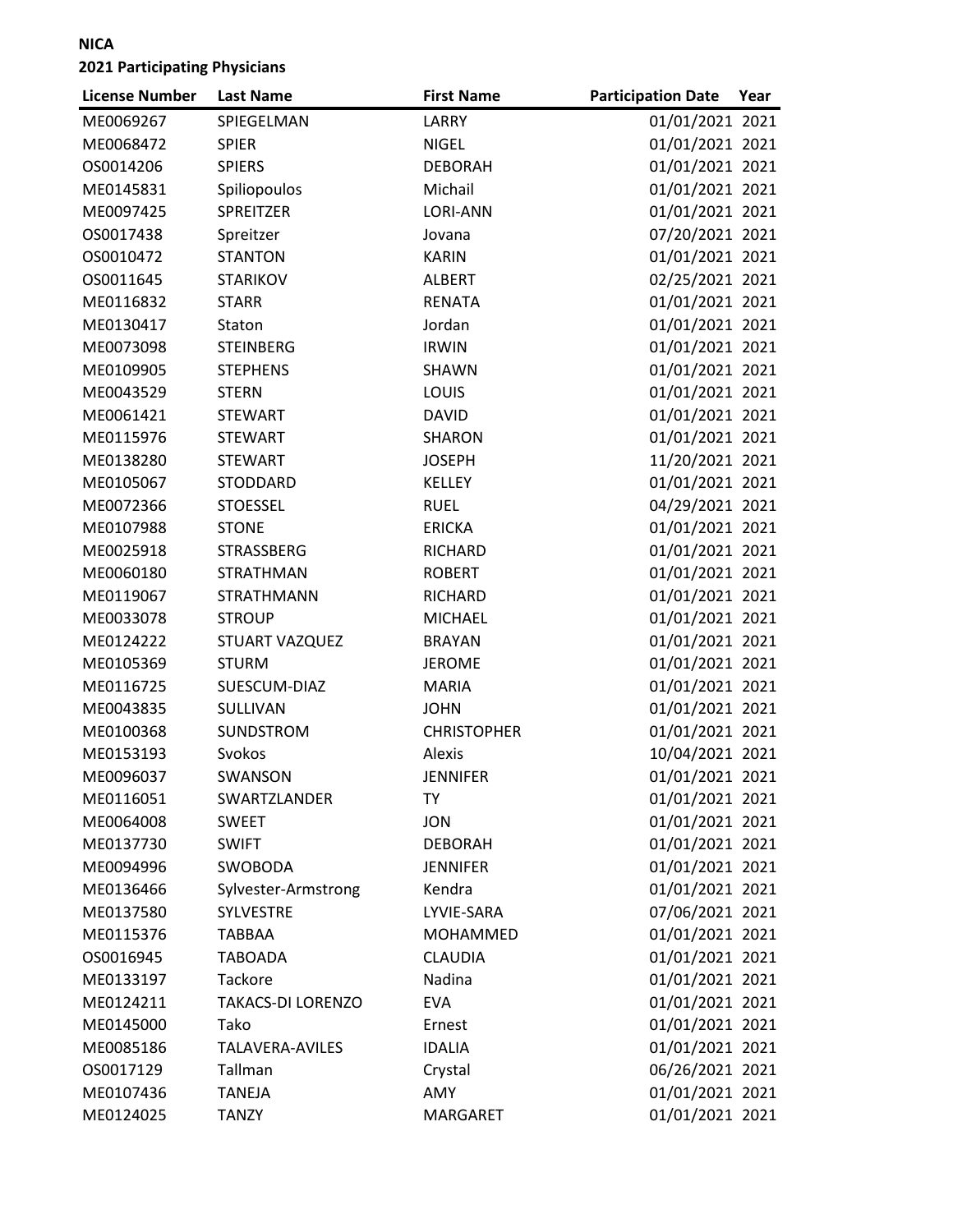| <b>License Number</b> | <b>Last Name</b>     | <b>First Name</b> | <b>Participation Date</b> | Year |
|-----------------------|----------------------|-------------------|---------------------------|------|
| ME0070976             | TAPIA-SANTIAGO       | <b>CECILLE</b>    | 01/01/2021 2021           |      |
| OS0016012             | Tarride              | Sean              | 01/01/2021 2021           |      |
| ME0128730             | <b>TAYLOR</b>        | <b>TARA</b>       | 01/01/2021 2021           |      |
| ME0085684             | <b>TCHUISSE</b>      | LUCIEN-MAXIMIN    | 01/01/2021 2021           |      |
| OS0015395             | Teagarden            | Dana              | 01/01/2021 2021           |      |
| ME0138374             | Tendler              | Shlomo            | 01/01/2021 2021           |      |
| ME0084091             | <b>TENZER</b>        | <b>PENNY</b>      | 01/01/2021 2021           |      |
| ME0119774             | TERRAZAS             | <b>JOSE LUIS</b>  | 01/01/2021 2021           |      |
| ME0110106             | <b>TEXIER</b>        | JEANMARIE         | 01/01/2021 2021           |      |
| ME0087387             | <b>THATCHER</b>      | PARMELEE          | 01/01/2021 2021           |      |
| ME0147842             | <b>THIBODEAUX</b>    | VANESSA           | 05/04/2021 2021           |      |
| ME0080036             | <b>THOMAS</b>        | CHARRELL          | 01/01/2021 2021           |      |
| ME0100688             | <b>THOMAS</b>        | <b>DESMOND</b>    | 01/01/2021 2021           |      |
| ME0141561             | <b>THOMAS</b>        | <b>GEORGE</b>     | 01/01/2021 2021           |      |
| ME0094326             | THOMAS-DOYLE         | <b>TRACEY</b>     | 01/01/2021 2021           |      |
| ME0044112             | <b>THOMPSON</b>      | <b>STEPHEN</b>    | 01/01/2021 2021           |      |
| ME0129929             | <b>THOMPSON</b>      | <b>BRIANA</b>     | 01/01/2021 2021           |      |
| OS0012233             | <b>THOMPSON</b>      | <b>KATHLEEN</b>   | 01/01/2021 2021           |      |
| ME0104151             | <b>THORPE</b>        | <b>ARTHUR</b>     | 01/01/2021 2021           |      |
| ME0136019             | TIBAVISKY            | <b>KRISTINE</b>   | 01/01/2021 2021           |      |
| OS0013152             | <b>TIDWELL</b>       | <b>BRETT</b>      | 01/01/2021 2021           |      |
| ME0147816             | Tien                 | Shelly            | 01/01/2021 2021           |      |
| ME0079288             | <b>TIJERINO</b>      | <b>LINDA</b>      | 01/01/2021 2021           |      |
| ME0053741             | <b>TILGHMAN</b>      | <b>CRAIG</b>      | 07/06/2021 2021           |      |
| ME0142803             | Tinker               | Cory              | 01/01/2021 2021           |      |
| ME0112817             | <b>TINOCO</b>        | <b>LORENA</b>     | 01/01/2021 2021           |      |
| ME0106080             | <b>TOBIA</b>         | <b>STEPHEN</b>    | 01/01/2021 2021           |      |
| ME0098764             | <b>TOBON</b>         | LUIS              | 01/01/2021 2021           |      |
| ME0072830             | <b>TOLAYMAT</b>      | LAMA              | 01/01/2021 2021           |      |
| ME0140511             | Tonismae             | Tiffany           | 01/01/2021 2021           |      |
| ME0083642             | <b>TORRES</b>        | <b>EMILIO</b>     | 01/01/2021 2021           |      |
| ME0122546             | <b>TORRES</b>        | <b>MIGUEL</b>     | 01/01/2021 2021           |      |
| ME0127111             | <b>TORRES</b>        | <b>GISELLE</b>    | 01/01/2021 2021           |      |
| ME0129659             | <b>TORRES</b>        | <b>MARCELA</b>    | 01/01/2021 2021           |      |
| ME0128680             | <b>TORRES OCHOA</b>  | <b>CECILIA</b>    | 01/01/2021 2021           |      |
| ME0075408             | TORRES-OYOLA         | <b>WANDA</b>      | 01/01/2021 2021           |      |
| ME0045967             | <b>TORTORELLA</b>    | <b>MICHAEL</b>    | 01/01/2021 2021           |      |
| ME0113663             | <b>TOUSSAINT</b>     | <b>THOMAS</b>     | 01/01/2021 2021           |      |
| ME0068910             | <b>TOWSLEY</b>       | <b>GREG</b>       | 01/01/2021 2021           |      |
| ME0103562             | <b>TRACEY</b>        | <b>MOLRINE</b>    | 01/01/2021 2021           |      |
| ME0122462             | <b>TRAMONT</b>       | <b>JOHN</b>       | 03/08/2021 2021           |      |
| OS0012879             | <b>TRANDEM</b>       | <b>KARYSSE</b>    | 01/01/2021 2021           |      |
| ME0136052             | <b>Treto Cabrera</b> | Aileen            | 01/01/2021 2021           |      |
| ME0089602             | <b>TROGOLO</b>       | <b>FRANK</b>      | 01/01/2021 2021           |      |
| ME0116413             | <b>TROY</b>          | <b>JENNIFER</b>   | 01/01/2021 2021           |      |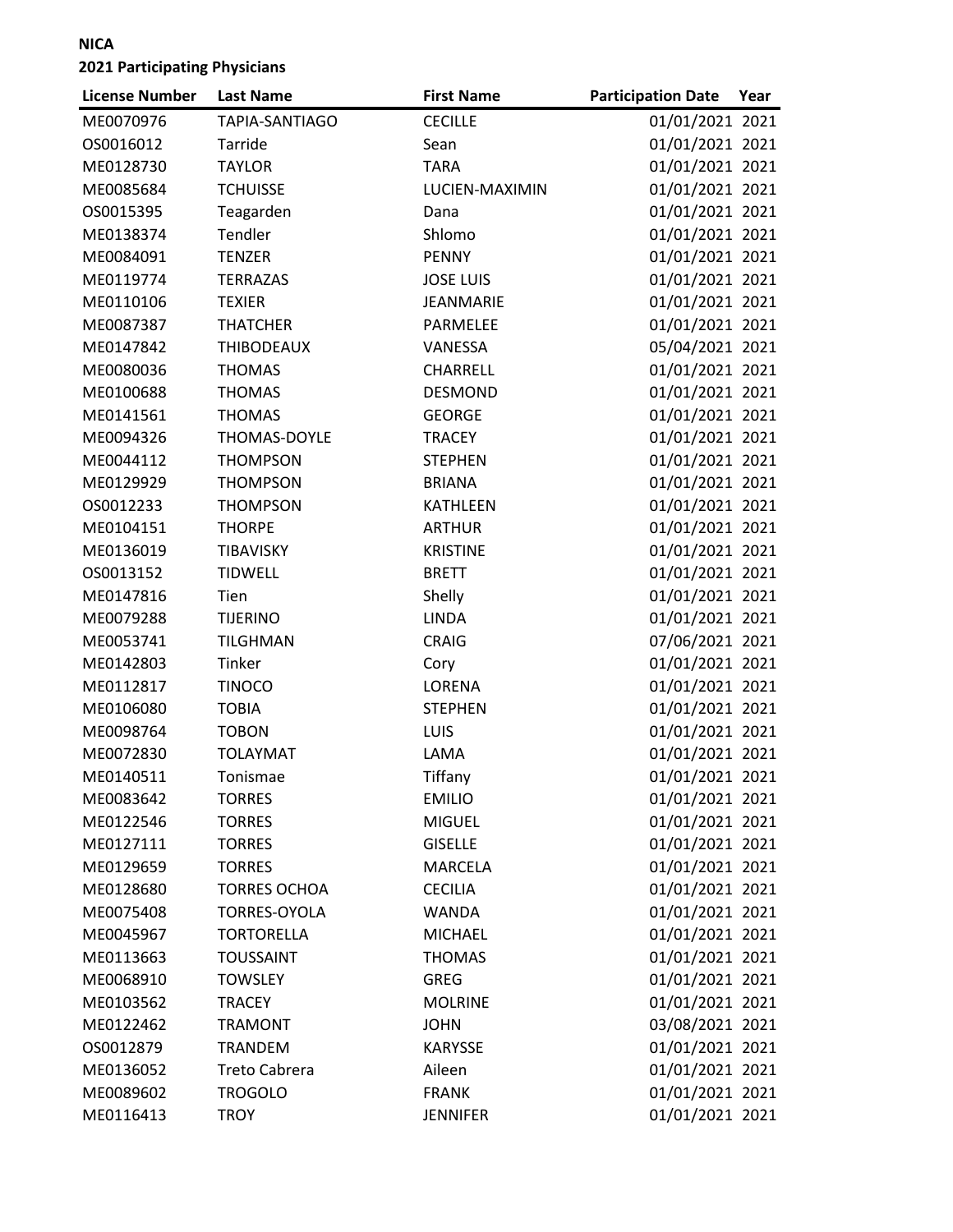| <b>License Number</b> | <b>Last Name</b>              | <b>First Name</b> | <b>Participation Date</b> | Year |
|-----------------------|-------------------------------|-------------------|---------------------------|------|
| ME0077228             | <b>TRUPIANO</b>               | <b>CHRISTINE</b>  | 01/01/2021 2021           |      |
| ME0052064             | <b>TUCKER</b>                 | <b>ELISABETH</b>  | 01/01/2021 2021           |      |
| ME0140090             | Tudeen                        | Michael           | 01/01/2021 2021           |      |
| ME0036365             | <b>TUDELA</b>                 | <b>FRANCISCO</b>  | 01/01/2021 2021           |      |
| ME0110654             | <b>TUDELA</b>                 | <b>OLGA</b>       | 01/01/2021 2021           |      |
| ME0084559             | <b>TUNG</b>                   | CHIA-LING         | 01/01/2021 2021           |      |
| ME0146448             | Turnbow                       | Noelle            | 01/01/2021 2021           |      |
| ME0135002             | Turner                        | Kristen           | 01/01/2021 2021           |      |
| ME0036525             | TUTTELMAN                     | <b>RONALD</b>     | 01/01/2021 2021           |      |
| ME0106668             | <b>TWITTY</b>                 | PAMELA            | 01/01/2021 2021           |      |
| ME0132198             | tyser                         | zachary           | 01/01/2021 2021           |      |
| ME0130621             | ufberg                        | naomi             | 01/01/2021 2021           |      |
| ME0150806             | Ulker                         | Ashley            | 07/02/2021 2021           |      |
| ME0031944             | <b>UPADHYAYA</b>              | D                 | 01/01/2021 2021           |      |
| ME0097176             | <b>UPDIKE</b>                 | <b>KAREN</b>      | 01/01/2021 2021           |      |
| ME0075925             | URIBASTERRA                   | PABLO             | 01/01/2021 2021           |      |
| ME0081182             | <b>URRIBARRI</b>              | <b>NISSETH</b>    | 01/01/2021 2021           |      |
| ME0128809             | <b>UZBAY</b>                  | <b>LISA</b>       | 01/01/2021 2021           |      |
| ME0055416             | <b>VAGOVIC</b>                | RICHARD           | 01/01/2021 2021           |      |
| ME0136405             | Valdes                        | Eduardo           | 01/01/2021 2021           |      |
| ME0050920             | VALDESCRUZ                    | <b>RAUL</b>       | 01/01/2021 2021           |      |
| ME0104061             | VALLEJO                       | <b>ELVIA</b>      | 01/01/2021 2021           |      |
| ME0127218             | <b>VALVERDE</b>               | <b>KRISTELL</b>   | 01/01/2021 2021           |      |
| ME0093647             | <b>VAN BENNEKOM</b>           | <b>JASON</b>      | 01/01/2021 2021           |      |
| OS0014693             | VandeVelde                    | Jennifer          | 01/01/2021 2021           |      |
| ME0138773             | <b>VARGAS BERNIER</b>         | LILLIAN           | 01/01/2021 2021           |      |
| ME0119207             | VARLAMOV                      | <b>ANNA</b>       | 01/01/2021 2021           |      |
| ME0122711             | VASQUEZ                       | WENDELLY          | 01/01/2021 2021           |      |
| ME0117277             | <b>VAZ</b>                    | <b>STEPHANIE</b>  | 01/01/2021 2021           |      |
| ME0063251             | VAZQUEZ                       | <b>CARLOS</b>     | 01/01/2021 2021           |      |
| ME0107158             | VAZQUEZ-VERA                  | <b>ENRIQUE</b>    | 01/01/2021 2021           |      |
| ME0079819             | VEGA-MONTALVO                 | <b>WILFREDO</b>   | 01/01/2021 2021           |      |
| ME0119707             | <b>VEIGA FRANQUI</b>          | SARA              | 01/01/2021 2021           |      |
| ME0143650             | Vel                           | Jean              | 08/30/2021 2021           |      |
| ME0086616             | VELARDE                       | <b>SYLVIA</b>     | 01/01/2021 2021           |      |
| ME0113448             | <b>VENDITTO</b>               | <b>JOSEPH</b>     | 01/01/2021 2021           |      |
| ME0147836             | Vera-Arroyo                   | Verushka          | 06/10/2021 2021           |      |
| ME0078928             | VERDEJA-PEREZ                 | ANA               | 01/01/2021 2021           |      |
| ME0099494             | <b>VEY</b>                    | CARRIE            | 01/01/2021 2021           |      |
| ME0097991             | <b>VIGNALI</b>                | <b>SERGIO</b>     | 01/01/2021 2021           |      |
| ME0088062             | <b>VILLA</b>                  | <b>MARIA</b>      | 01/01/2021 2021           |      |
| ME0095466             | <b>VILLANO</b>                | <b>KATHRYN</b>    | 01/01/2021 2021           |      |
| ME0105843             | <b>VILLEGAS VAN DER LINDE</b> | SILVIA            | 03/02/2021 2021           |      |
| ME0087317             | <b>VINUEZA</b>                | <b>CESAR</b>      | 01/01/2021 2021           |      |
| ME0055573             | <b>VIZOSO</b>                 | <b>JAVIER</b>     | 01/01/2021 2021           |      |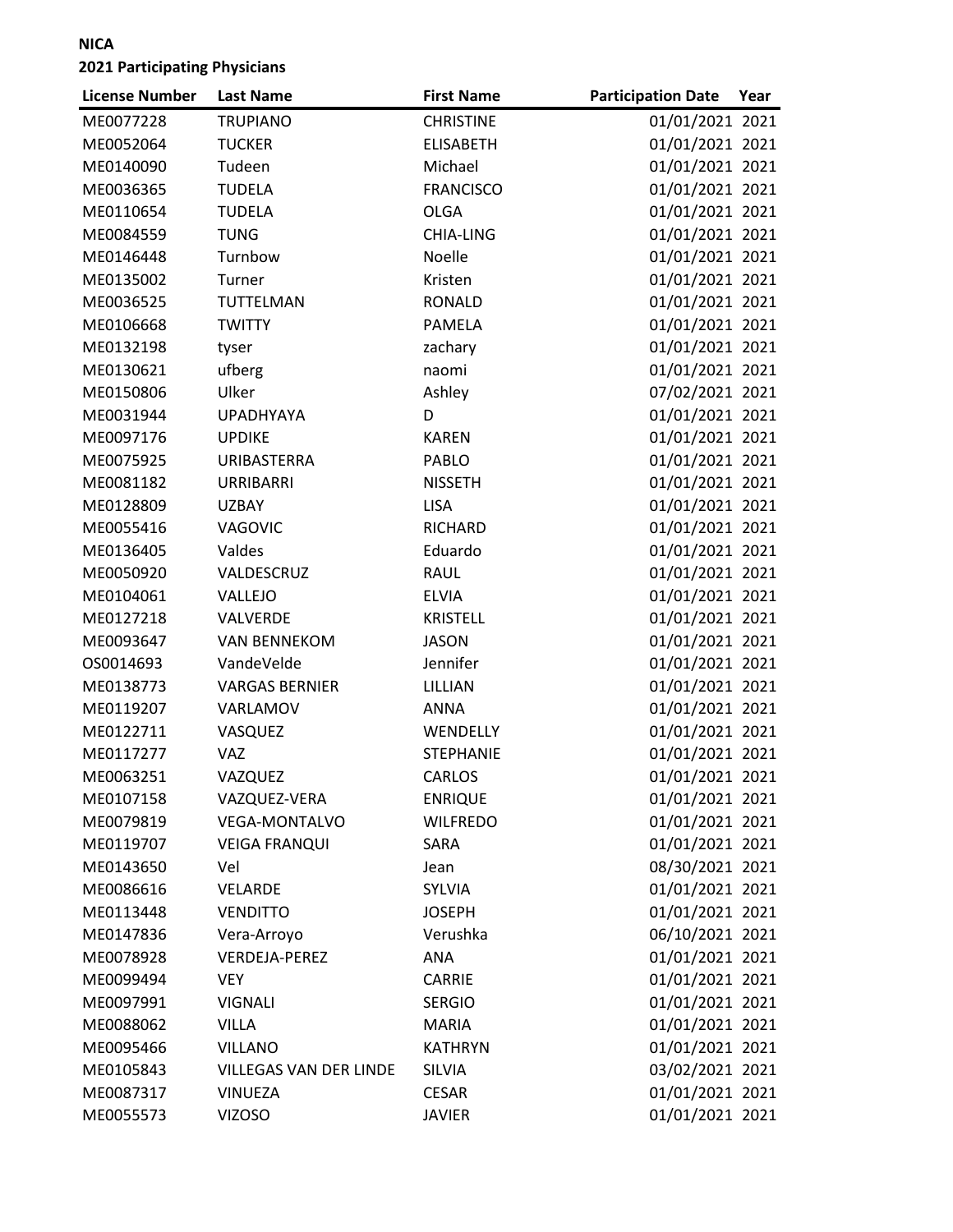| <b>License Number</b> | <b>Last Name</b>  | <b>First Name</b> | <b>Participation Date</b> | Year |
|-----------------------|-------------------|-------------------|---------------------------|------|
| ME0037988             | <b>VON THRON</b>  | <b>JAMES</b>      | 01/01/2021 2021           |      |
| OS0016364             | Wadhwa            | Nitin             | 06/09/2021 2021           |      |
| ME0130060             | WAGMAN            | <b>FELICIA</b>    | 01/01/2021 2021           |      |
| ME0081275             | <b>WAHBA</b>      | <b>IRENE</b>      | 01/01/2021 2021           |      |
| ME0098541             | WAHID             | <b>ANILA</b>      | 01/01/2021 2021           |      |
| ME0114835             | <b>WALKER</b>     | <b>CECILE</b>     | 01/01/2021 2021           |      |
| ME0128334             | WALKER            | <b>TIFFANNIE</b>  | 01/01/2021 2021           |      |
| OS0016180             | <b>WALKER</b>     | ALEXANDRA         | 01/01/2021 2021           |      |
| ME0150466             | Walkington        | Catherine         | 04/30/2021 2021           |      |
| ME0093527             | <b>WALSH</b>      | <b>ELIZABETH</b>  | 01/01/2021 2021           |      |
| ME0116469             | <b>WALSH</b>      | <b>ASHLEY</b>     | 01/01/2021 2021           |      |
| ME0147254             | Walsh             | Melissa           | 03/30/2021 2021           |      |
| ME0041933             | WALTER            | <b>THOMAS</b>     | 01/01/2021 2021           |      |
| ME0115420             | <b>WALTER</b>     | <b>ANDREW</b>     | 01/01/2021 2021           |      |
| ME0148484             | <b>WANG</b>       | <b>ROBERT</b>     | 03/08/2021 2021           |      |
| OS0007511             | <b>WANIS</b>      | SAMEH             | 01/01/2021 2021           |      |
| ME0140270             | Ward              | Erin              | 01/01/2021 2021           |      |
| ME0148590             | <b>WARE</b>       | <b>VONDA</b>      | 02/18/2021 2021           |      |
| ME0108432             | <b>WARREN</b>     | LAKRYSTAL         | 01/01/2021 2021           |      |
| ME0117831             | <b>WASHINGTON</b> | <b>GINA</b>       | 01/01/2021 2021           |      |
| ME0140565             | Watkins           | Jeshenna          | 01/01/2021 2021           |      |
| ME0136380             | Watson            | Christopher       | 01/01/2021 2021           |      |
| OS0010381             | <b>WATSON</b>     | <b>JENNIFER</b>   | 01/01/2021 2021           |      |
| ME0132738             | WatsonLocklear    | Meredith          | 01/01/2021 2021           |      |
| ME0132301             | <b>WEAVER</b>     | SARAH             | 01/01/2021 2021           |      |
| OS0014018             | <b>WEBB</b>       | LAURA             | 01/01/2021 2021           |      |
| OS0015771             | Webb              | Katie             | 01/01/2021 2021           |      |
| ME0109766             | WEBER             | <b>REBECCA</b>    | 01/01/2021 2021           |      |
| OS0012635             | <b>WEHRUM</b>     | <b>MARK</b>       | 01/01/2021 2021           |      |
| OS0008972             | WEINSTEIN         | <b>ALAN</b>       | 01/01/2021 2021           |      |
| ME0070186             | <b>WEISS</b>      | <b>SIMON</b>      | 01/01/2021 2021           |      |
| ME0082245             | <b>WEISS</b>      | <b>MICHAEL</b>    | 01/01/2021 2021           |      |
| ME0136346             | WEISSMAN          | <b>MARK</b>       | 01/01/2021 2021           |      |
| ME0054566             | WELLS             | <b>DAVID</b>      | 01/01/2021 2021           |      |
| ME0117517             | WELLS             | <b>TIFFANY</b>    | 01/01/2021 2021           |      |
| ME0143617             | Wen               | Tony              | 01/01/2021 2021           |      |
| ME0067568             | <b>WERNER</b>     | ERIN              | 01/01/2021 2021           |      |
| ME0131589             | West              | Simone            | 01/01/2021 2021           |      |
| OS0016190             | Wheatley          | Jason             | 01/01/2021 2021           |      |
| ME0066730             | <b>WHITAKER</b>   | <b>DONALD</b>     | 01/01/2021 2021           |      |
| ME0077781             | <b>WHITCOMB</b>   | <b>WENDY</b>      | 01/01/2021 2021           |      |
| ME0039128             | <b>WHITE</b>      | <b>JOHN</b>       | 01/01/2021 2021           |      |
| ME0090532             | <b>WHITE</b>      | <b>LEIGH</b>      | 01/01/2021 2021           |      |
| ME0109016             | <b>WHITE</b>      | <b>DOROTHY</b>    | 01/01/2021 2021           |      |
| ME0147490             | <b>WHITE</b>      | <b>JAMES</b>      | 07/20/2021 2021           |      |
|                       |                   |                   |                           |      |